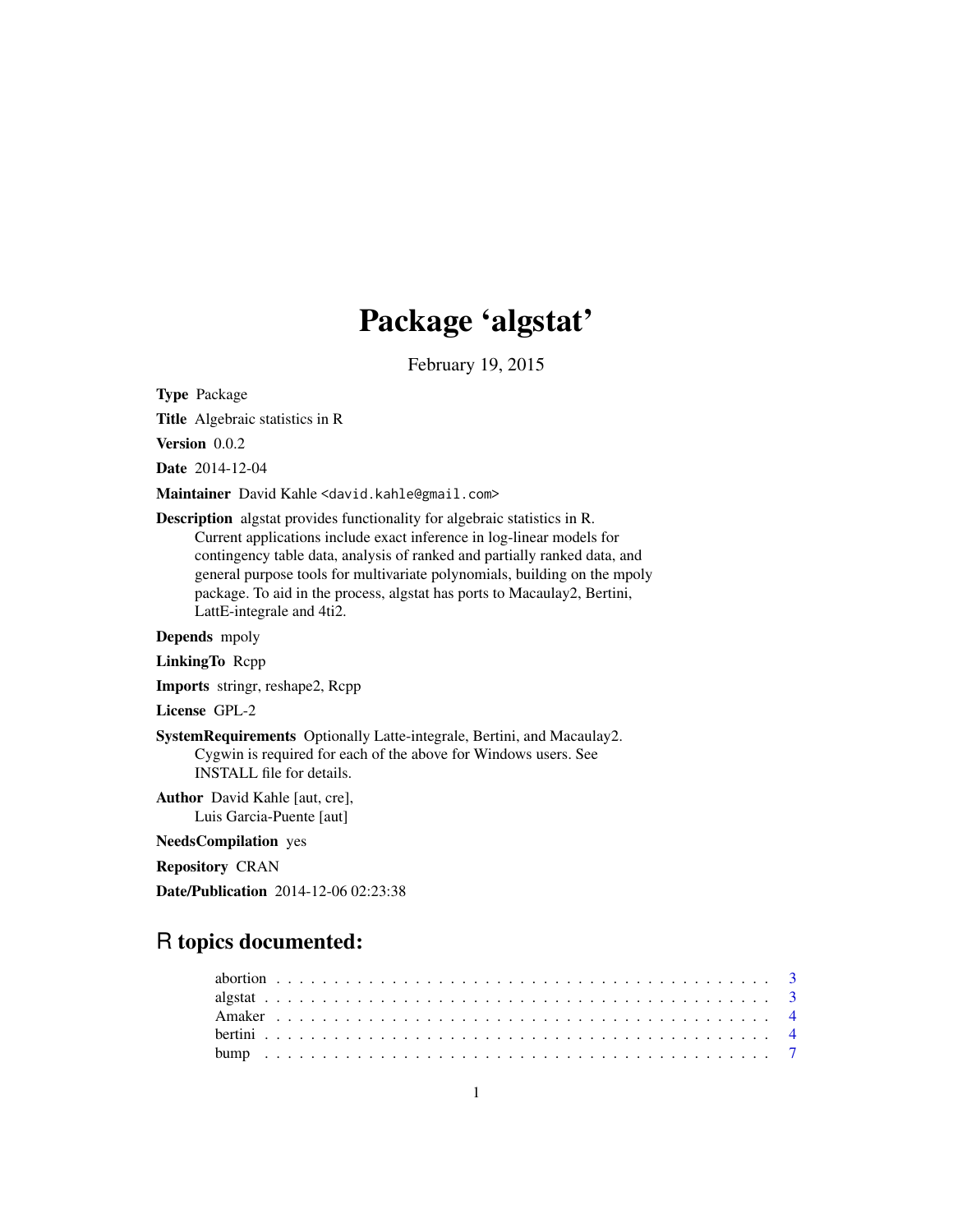| city                                                                                                         | 9  |
|--------------------------------------------------------------------------------------------------------------|----|
|                                                                                                              | 10 |
|                                                                                                              | 11 |
| count                                                                                                        | 11 |
|                                                                                                              | 13 |
| drugs                                                                                                        | 14 |
|                                                                                                              | 15 |
|                                                                                                              | 16 |
|                                                                                                              | 17 |
|                                                                                                              | 17 |
|                                                                                                              | 27 |
|                                                                                                              | 28 |
|                                                                                                              | 29 |
|                                                                                                              | 30 |
| kprod                                                                                                        | 30 |
|                                                                                                              | 31 |
|                                                                                                              | 32 |
| lower                                                                                                        | 33 |
|                                                                                                              | 34 |
|                                                                                                              | 35 |
|                                                                                                              | 36 |
|                                                                                                              | 39 |
|                                                                                                              | 40 |
|                                                                                                              | 42 |
|                                                                                                              | 43 |
|                                                                                                              | 44 |
|                                                                                                              | 45 |
|                                                                                                              | 46 |
|                                                                                                              | 46 |
|                                                                                                              | 47 |
|                                                                                                              | 49 |
|                                                                                                              | 50 |
|                                                                                                              | 50 |
|                                                                                                              | 51 |
|                                                                                                              | 52 |
|                                                                                                              | 52 |
|                                                                                                              | 53 |
| $projectOntoPerp \ldots \ldots \ldots \ldots \ldots \ldots \ldots \ldots \ldots \ldots \ldots \ldots \ldots$ | 53 |
| rvotes                                                                                                       | 54 |
|                                                                                                              | 55 |
|                                                                                                              | 55 |
|                                                                                                              | 56 |
| setMarkovPath                                                                                                | 57 |
| Smaker                                                                                                       | 57 |
| spectral                                                                                                     | 58 |
|                                                                                                              | 67 |
|                                                                                                              | 68 |
|                                                                                                              | 68 |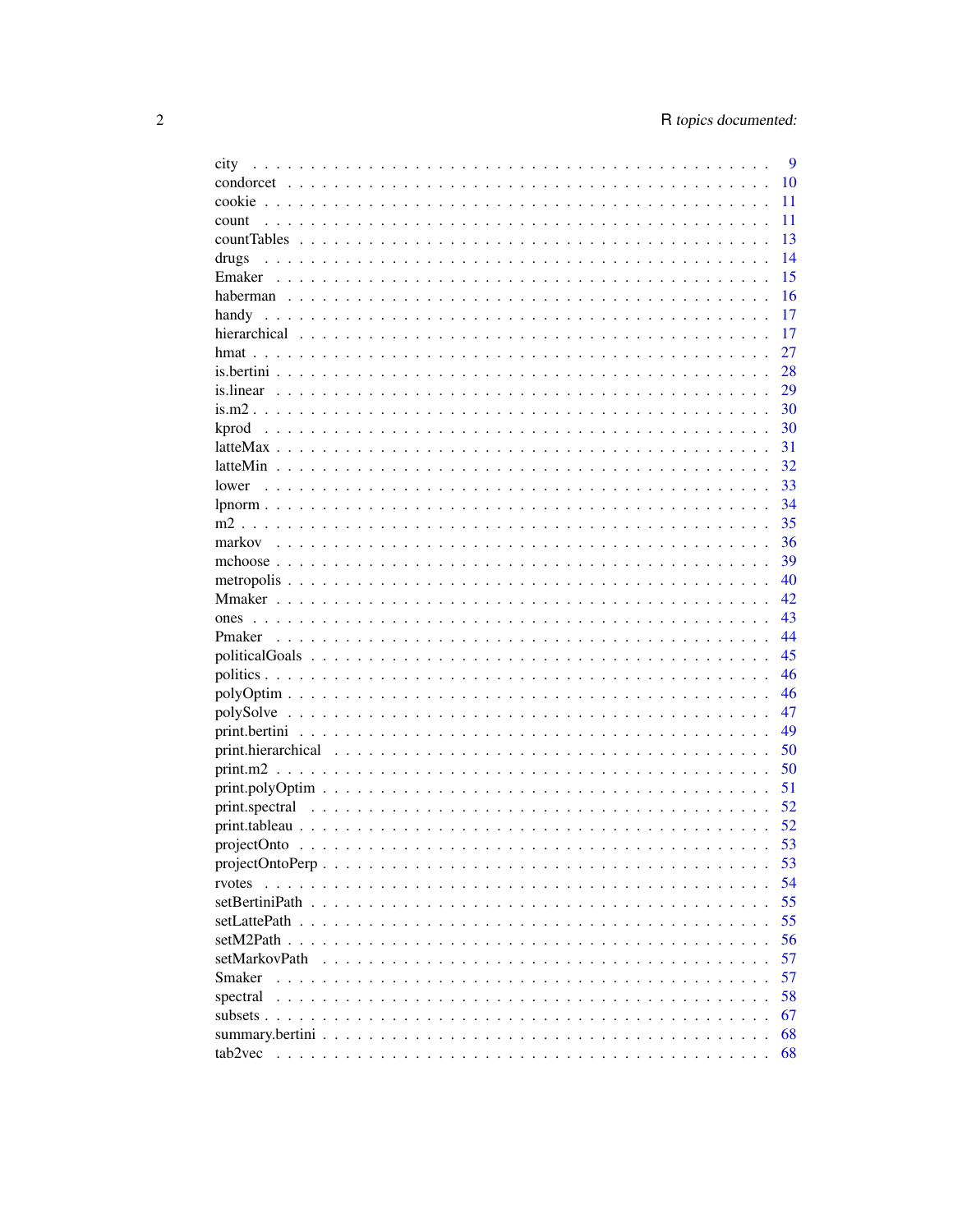#### <span id="page-2-0"></span>abortion 3

abortion *Haberman's Abortion, Education, and Religion Data*

#### Description

A multi-way contingency table with the results of a survey concerning attitudes concerning abortion.

#### Usage

data(abortion)

## Format

A 3x3x3 (contingency) table

## Author(s)

1972 National Opinion Research Center

#### References

Haberman, S. (1978). *Analysis of Qualitative Data* 1, 2. Academic Press, Orlando, FL.

algstat *algstat : Algebraic statistics in R*

## Description

algstat is a package for algebraic statistics in R. Current applications include exact inference in loglinear models for contingency table data, analysis of ranked and partially ranked data, and general purpose tools for multivariate polynomials, building on the mpoly package. To aid in the process, algstat has ports to Macaulay2, Bertini, Latte-Integrale and 4ti2.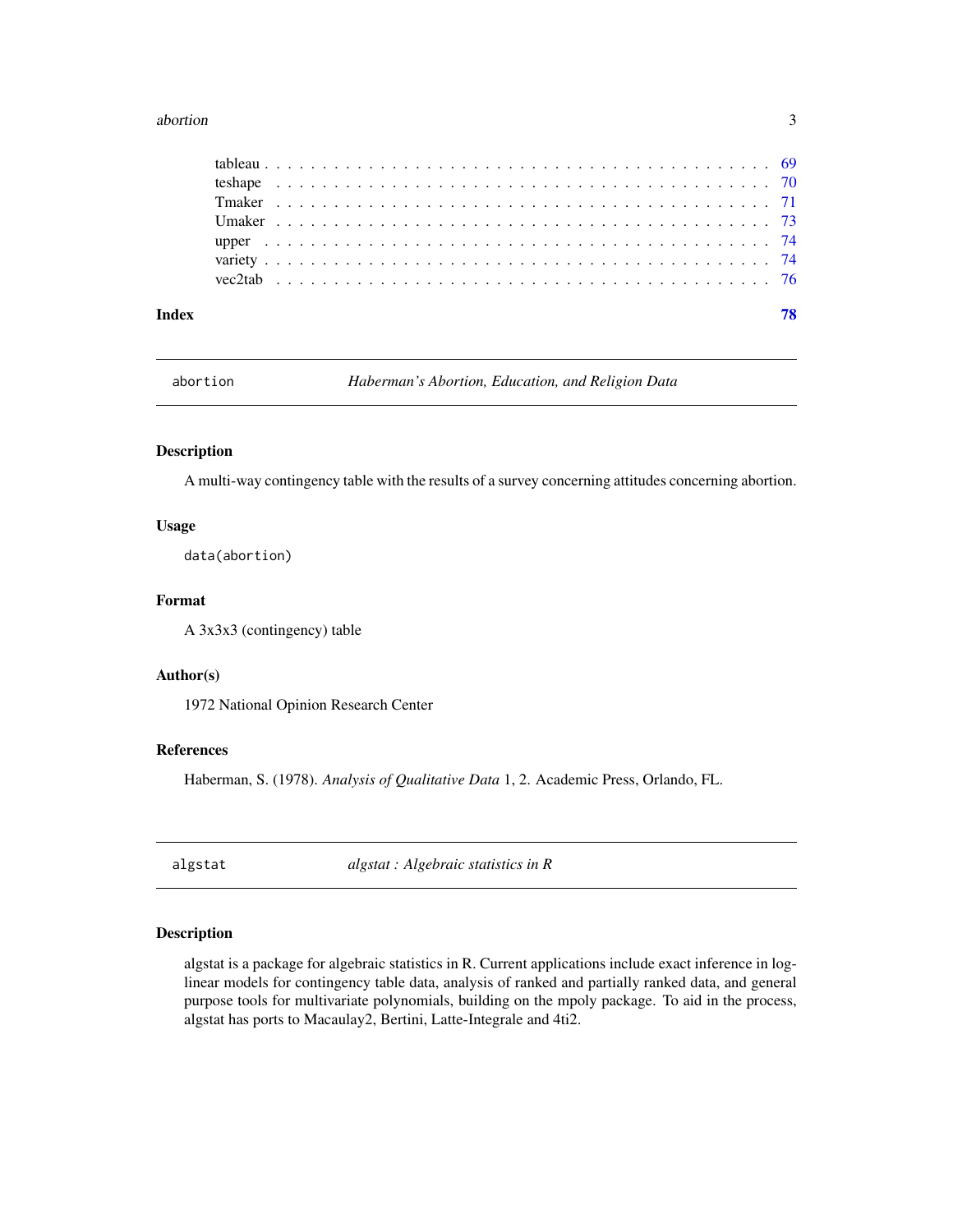<span id="page-3-1"></span><span id="page-3-0"></span>

## Description

Compute the distance transitive matrix for a survey in which k objects are selected from a group of m

## Usage

Amaker(m, k)

## Arguments

| m | the number of objects          |
|---|--------------------------------|
| k | the number of objects selected |

## Value

...

## See Also

[Tmaker](#page-70-1), [Emaker](#page-14-1), [Mmaker](#page-41-1), [Pmaker](#page-43-1), [Smaker](#page-56-1)

## Examples

Amaker(4, 2)

bertini *Evaluate Bertini Code*

## Description

Write a Bertini file, evaluate it through a back-end connection to Bertini, and bring the output back into R.

#### Usage

bertini(code, dir = tempdir(), opts = "", quiet = TRUE)

## Arguments

| code  | Bertini code as either a character string or function; see examples |
|-------|---------------------------------------------------------------------|
| dir   | directory to place the files in, without an ending /                |
| opts  | options for bertini                                                 |
| quiet | show bertini output                                                 |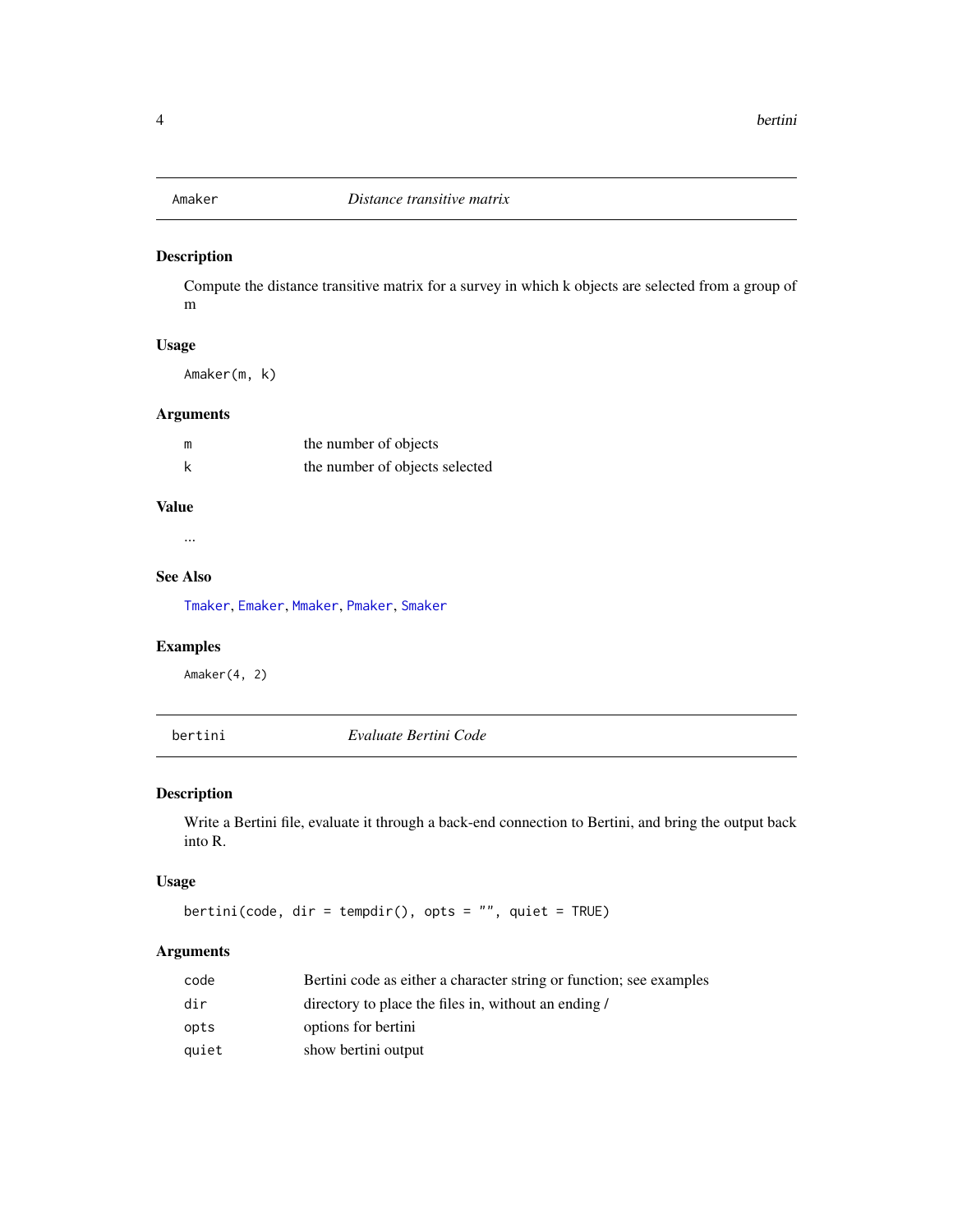#### bertini 5

## Value

an object of class bertini

## Examples

```
## Not run:
```

```
# where does the circle intersect the line y = x?
code < - "
INPUT
variable_group x, y;
function f, g;
f = x^2 + y^2 - 1;g = y - x;END;
"
bertini(code)
c(sqrt(2)/2, sqrt(2)/2)
# where do the surfaces
# x^2 - y^2 - z^2 - 1/2
# x^2 + y^2 + z^2 - 9# x^2/4 + y^2/4 - z^2# intersect?
#
code <- "
INPUT
variable_group x, y, z;
function f, g, h;
f = x^2 - y^2 - z^2 - 1/2;
g = x^2 + y^2 + z^2 - 9;
h = x^2/4 + y^2/4 - z^2;
END;
"
bertini(code)
# algebraic solution :
c(sqrt(19)/2, 7/(2*sqrt(5)), 3/sqrt(5)) # +/- each ordinate
```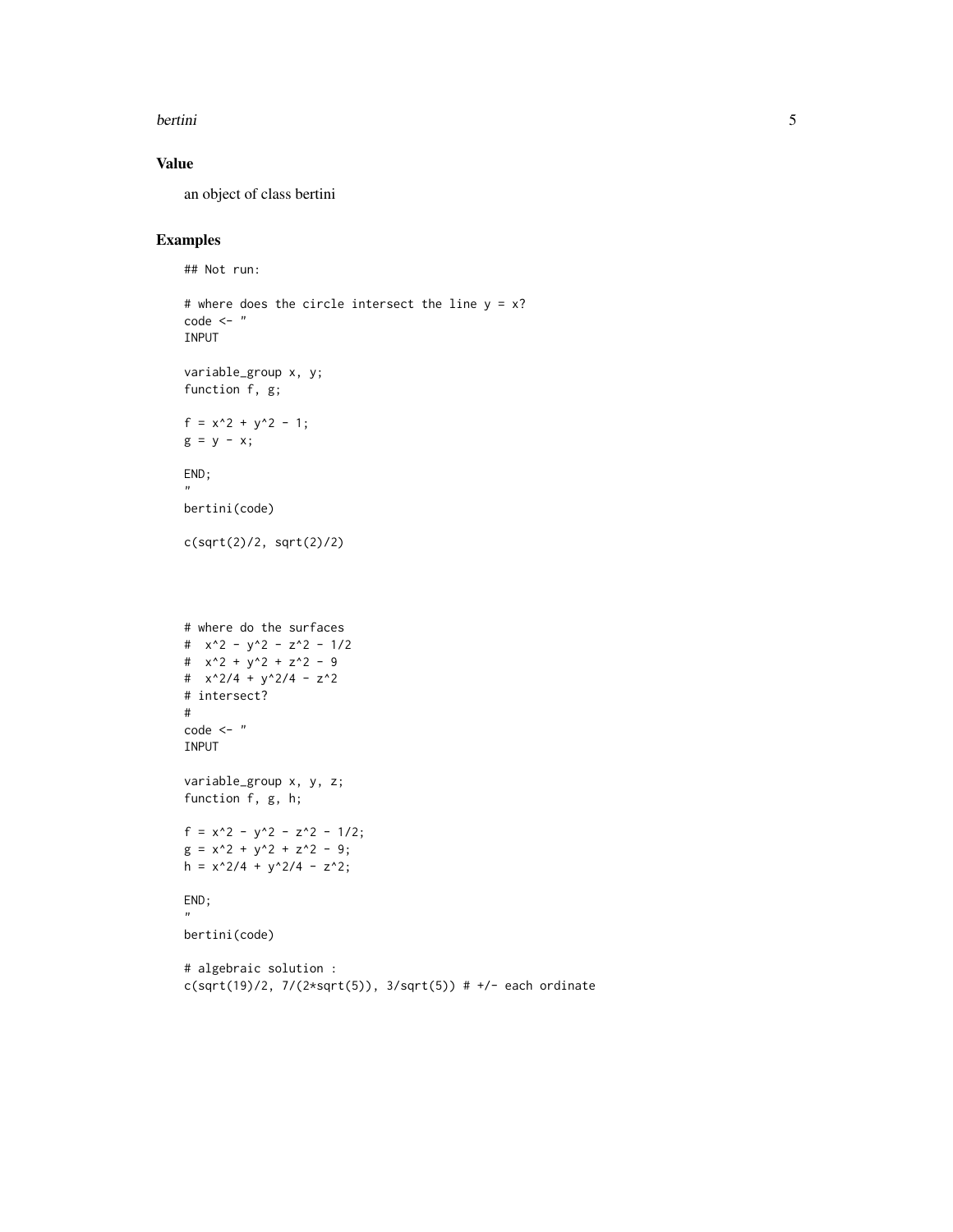```
6 bertini
```

```
# example from bertini manual
code < - "
INPUT
variable_group x, y;
function f, g;
f = x^2 - 1;g = x + y - 1;END;
\mathbf{u}out <- bertini(code)
summary(out)
# non zero-dimensional example
code < - "
CONFIG
 TRACKTYPE: 1;
END;
INPUT
  variable_group x, y, z;
 function f1, f2;
 f1 = x^2-y;
  f2 = x^3-z;
END;
"
out <- bertini(code)
```
# bertini(code, quiet = FALSE) # print broken here

## End(Not run)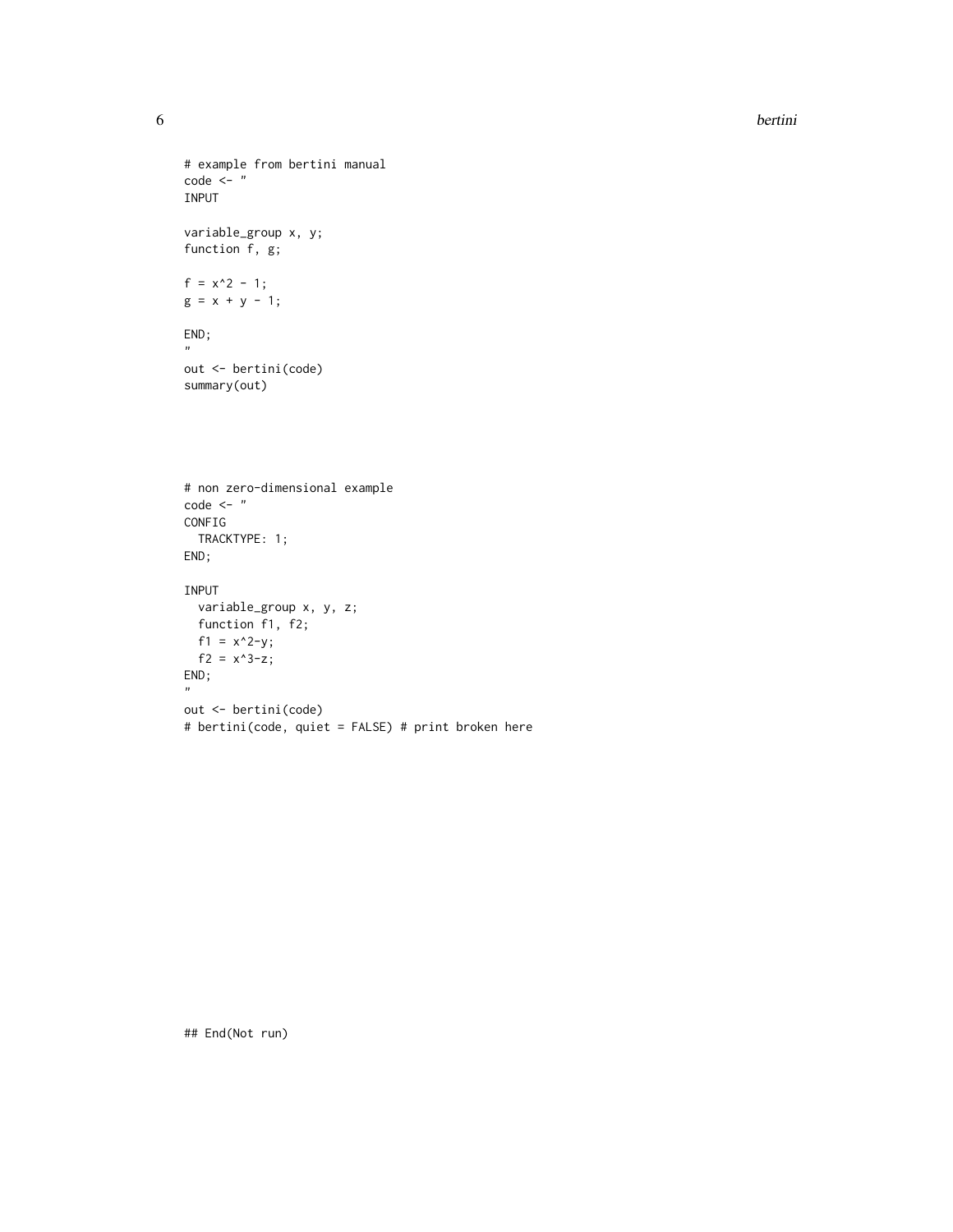<span id="page-6-0"></span>

#### **Description**

Convert dimensions of approval data, see details for more.

#### Usage

bump(x, n, k, vin, vout, method =  $c("popular", "even"))$ 

#### Arguments

| $\mathsf{x}$ | the summary given                          |
|--------------|--------------------------------------------|
| n.           | the number of objects in the running       |
| k            | the number of objects approved             |
| vin          | the level of summary given                 |
| vout         | the level of summary/expectation desired   |
| method       | "popular" (default) or "even", see details |

### Details

In a survey in which k objects are approved from a list of n objects by N voters, the survey responses can be summarized with choose(n, k) frequencies. bump can summarize these frequencies by computing the number of votes for any lower order grouping primarily using the Tmaker function. We refer to this as "bumping down". Given a ith summary (the number of votes for each i-grouping), we can compute the expected  $(i+1)$ -group votes by evenly distributing each i-groups votes to the  $(i+1)$ groups containing the i-groups and summing over each i-group's contribution. This is "bumping up".

See examples for the cookie example.

As a simple example of bumping up, suppose we have a survey in which 100 individuals select their favorite 3 items out of 6 items. The total number of votes cast is therefore  $100*3 = 300$ .

If that is all that is known, then the (one) bumped up expected dataset would simply expect each of the 6 items to be listed equally frequently: a vector of length 6 with each element equal to  $300/6 =$ 50. We would expect each of the 15 pairings to have  $300$ /choose $(6, 2) = 300 / 15 = 20$  votes, and each of the 20 triples to have  $300$ /choose $(6, 3) = 5$  votes.

Now suppose we learn that the six objects were voted for 30, 40, 50, 50, 60, and 70 times, respectively, but nothing more. Obviously, we could then compute 300 votes had been cast  $(V0 = 100$ voters), but "looking up" we could also guess that the pairing [12] was voted for 30/choose(5, 1) +  $40$ /choose(5, 1) = 14 times. The reasoning is that if object 1 were observed 30 times and 2 40 times, if each were paired evenly with each of the others 1 would contribute 30/choose(5, 1) votes to the pairing and 2 40/choose(5, 1). The choose(5, 1) corresponds to the number of pairings that 1 (or 2) is present in: [12], [13], [14], [15], [16]. The same idea can be used to estimate the number of votes for each of the choose(6, 2) = 15 pairs. (See examples.) This is bumping up; for any level of summary, we can bump it up as far as we like (all the way up to the set itself).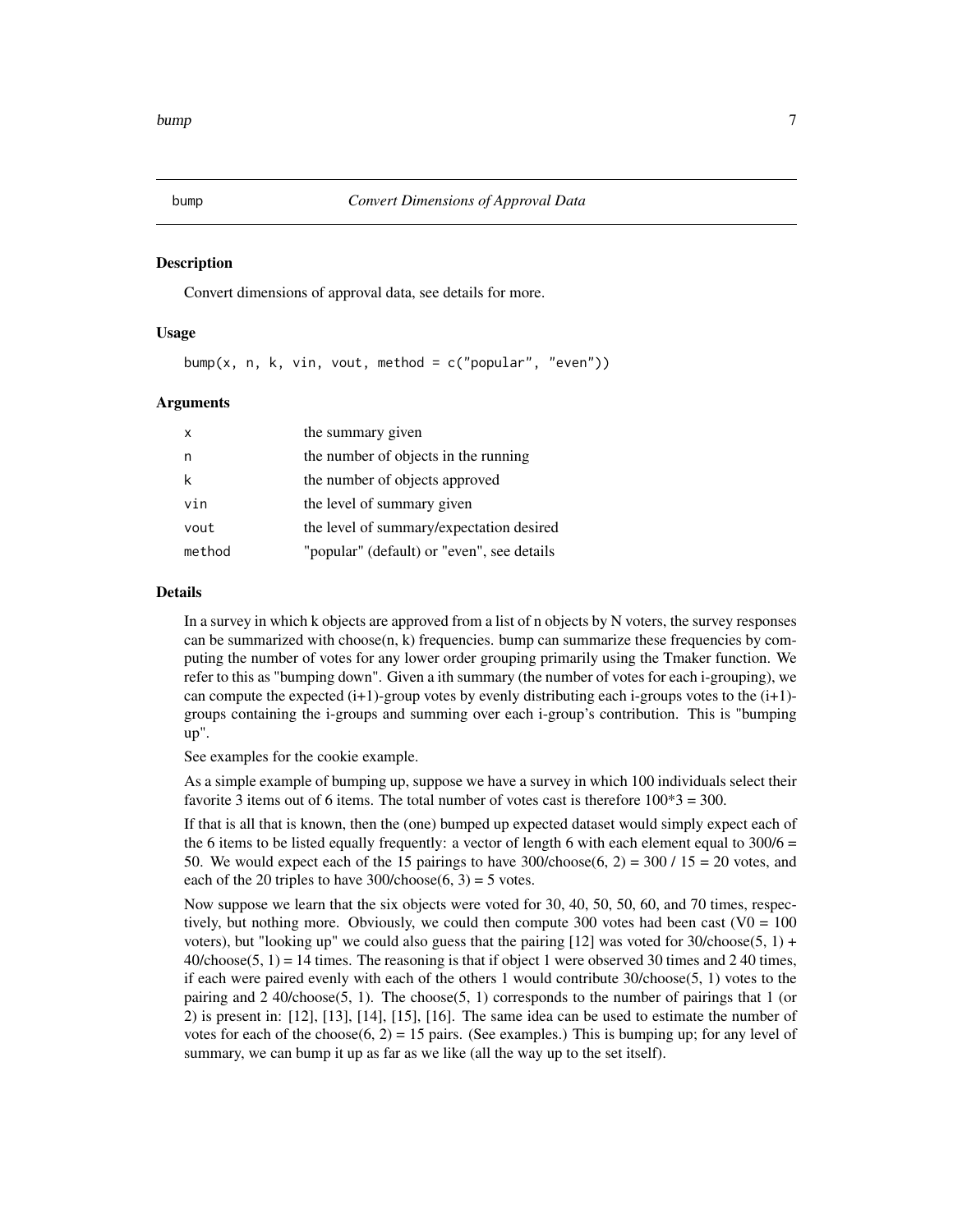Bumping down is easier. The only thing needed to know is that it follows the order of the subsets function. For example, in the above voting example, the 15 pairs votes are assumed to be in the order subsets(6, 2), and the result is given in the order of subsets(6, 1).

If method  $=$  "even", exactly the above is done. If method  $=$  "popular", then when bumping up the number of votes for [12] isn't determined by each of 1 and 2 donating their samples evenly to each of their upstream pairs; but rather 1 and 2 donating to each other (as contributors of the pair [12]) according to how popular it is amongst the alternatives. In other words, 1 is thought to have (in this case) 30 votes to "give" to either 2, 3, 4, 5, or 6. If method  $=$  "even", it donates 30/5 to each. If method = "popular", it donates  $40/(40+50+50+60+70)$  of the 30 votes to 2 (as a contributor of [12]), 50/(40+50+50+60+70) of the 30 to 3, and so on. The expected frequency of [12] is therefore made up as the sum of such contributions from each of the places the contribution might come. Here, the contributors of  $[12]$  are  $[1]$  and  $[2]$ , with contributions  $30*40/(40+50+50+60+70)$  and 40\*30/(30+50+50+60+70), for a total of 9.06 expected [12] votes. The same is done for higher order votes; e.g. [123] takes even or popular contributions from [12], [13], and [14].

#### Value

...

#### Examples

## Not run:

```
V0 \le -100 # V0 = number of voters (not votes)
bump(V0, 6, 3, 0, 0) # no bump
bump(V0, 6, 3, 0, 1) # 1-up
bump(V\emptyset, 6, 3, \emptyset, 2) # 2-up
bump(V0, 6, 3, 0, 3) # 3-up
V1 <- c(30, 40, 50, 50, 60, 70)
bump(V1, 6, 3, 1, 0) # bump down
bump(V1, 6, 3, 1, 1) # no bump
bump(V1, 6, 3, 1, 2) # 1-up
bump(V1, 6, 3, 1, 3) # 2-up
cbind(
 bump(V1, 6, 3, 1, 2, "popular"),
 bump(V1, 6, 3, 1, 2, "even")
)
```
data(cookie) (out <- spectral(cookie\$freq, 6, 3, cookie\$cookies)) (V0 <- out\$obs\$V0) bump(V0, 6, 3, 0, 0) bump(V0, 6, 3, 0, 1) bump(V0, 6, 3, 0, 2)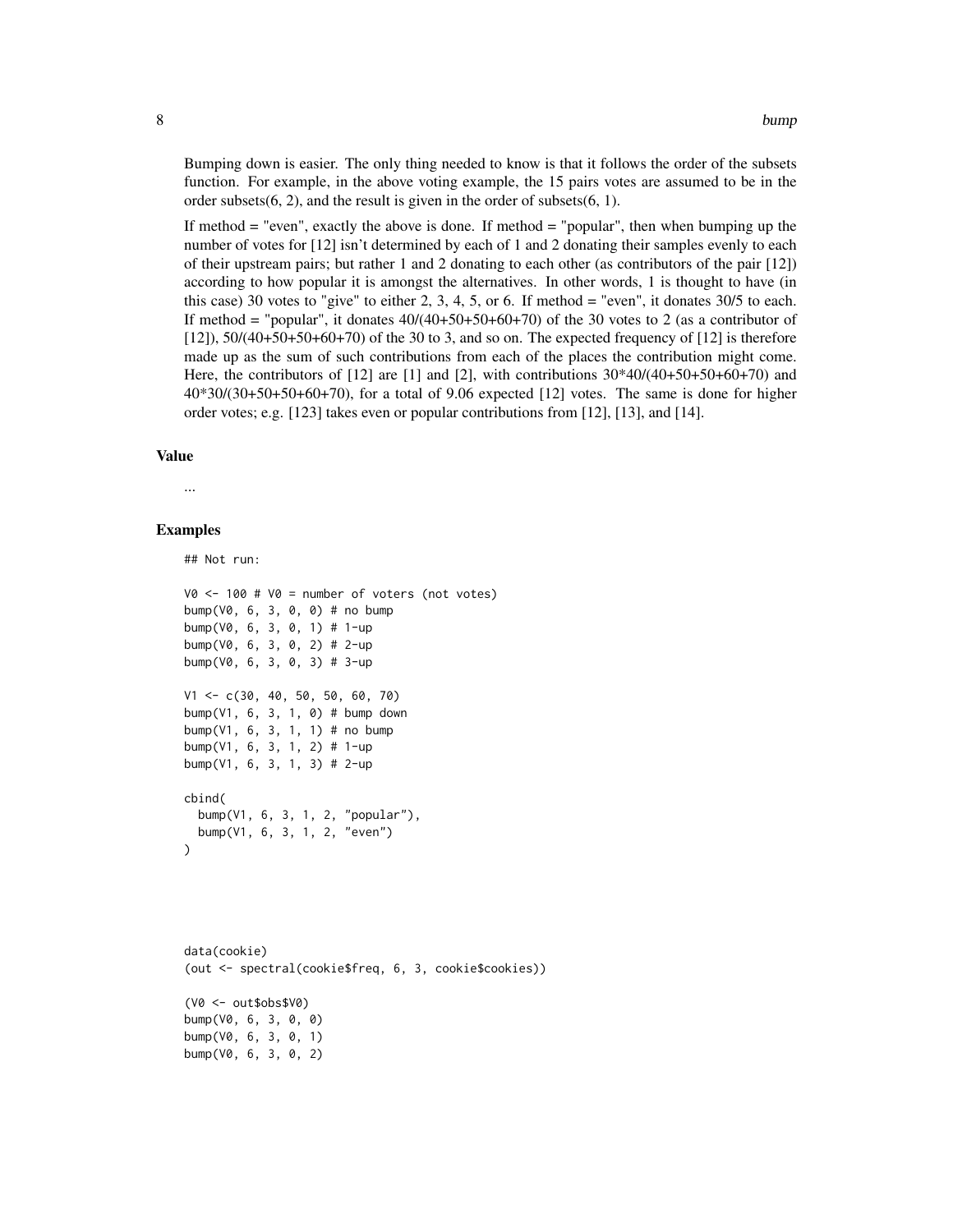<span id="page-8-0"></span>city that is a set of the set of the set of the set of the set of the set of the set of the set of the set of the set of the set of the set of the set of the set of the set of the set of the set of the set of the set of th

```
bump(V0, 6, 3, 0, 3)
out$fullExp$V0
out$decompose(out$effects[,1])
(V1 <- out$obs$V1)
bump(V1, 6, 3, 1, 0) # cbind(bump(V1, 6, 3, 1, 0), out$fullExp$V1[[1]])
bump(V1, 6, 3, 1, 1) # cbind(bump(V1, 6, 3, 1, 1), out$fullExp$V1[[2]])
bump(V1, 6, 3, 1, 2) # cbind(bump(V1, 6, 3, 1, 2), out$fullExp$V1[[3]])
bump(V1, 6, 3, 1, 3) # cbind(bump(V1, 6, 3, 1, 3), out$fullExp$V1[[4]])
out$fullExp$V1 # the sampler doesn't distribute it's samples up evenly
(V2 <- out$obs$V2)
bump(V2, 6, 3, 2, 0) # cbind(bump(V2, 6, 3, 2, 0), out$fullExp$V2[[1]])
bump(V2, 6, 3, 2, 1) # cbind(bump(V2, 6, 3, 2, 1), out$fullExp$V2[[2]])
bump(V2, 6, 3, 2, 2) # cbind(bump(V2, 6, 3, 2, 2), out$fullExp$V2[[3]])
bump(V2, 6, 3, 2, 3) # cbind(bump(V2, 6, 3, 2, 3), out$fullExp$V2[[4]])
(V3 <- out$obs$V3)
bump(V3, 6, 3, 3, 0)
bump(V3, 6, 3, 3, 1)
bump(V3, 6, 3, 3, 2)
bump(V3, 6, 3, 3, 3)
```
## End(Not run)

#### city *Living Location Preference Dataset*

#### Description

1439 people were asked to rank three areas in which to live, the city (1), suburbs (2), and the country (3). 637 of these individuals themselves lived in a city, 500 in the suburbs, and 302 in the country.

#### Usage

data(city)

#### Format

A 6x3 matrix

#### Author(s)

1972 National Opinion Research Center Amalgam Survey

#### References

Marden, J. I. (1995). *Analyzing and Modeling Rank Data*, London: Chapman & Hall. p.35.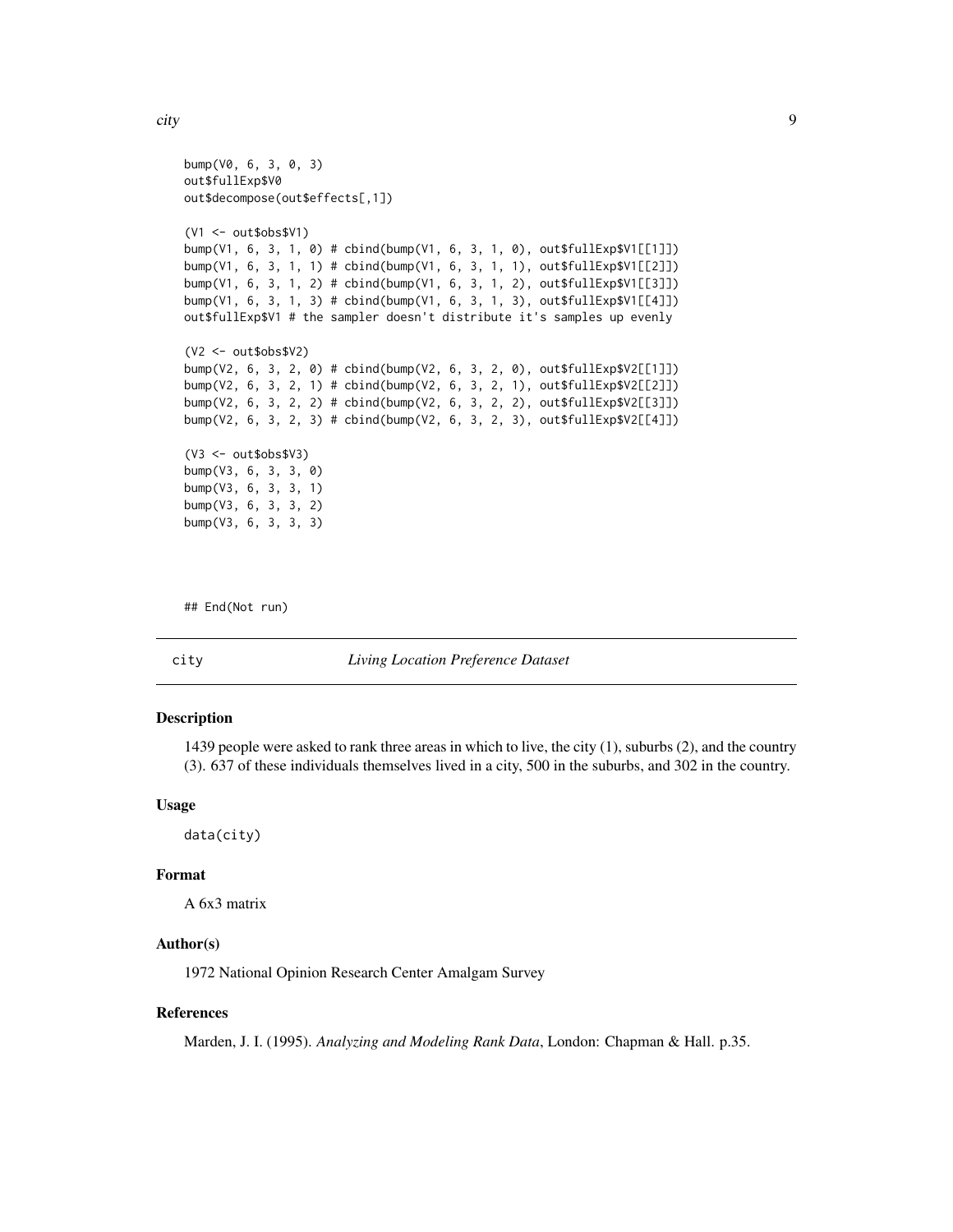<span id="page-9-0"></span>

#### Description

Try to compute find a Condorcet choice given a full ranking of m objects.

## Usage

condorcet(data, names)

## Arguments

| data  | the data, a vector of counts of each permutation of the m objects (m is the length<br>of data) |
|-------|------------------------------------------------------------------------------------------------|
| names | character vector of the names of the m objects                                                 |

#### Details

In a ranking of m objects, the Condorcet choice is the choice that wins over every other choice in pairwise comparisons. See Marden (1995), p.20 for details.

## Value

...

## References

Marden, J. I. (1995). *Analyzing and Modeling Rank Data*, London: Chapman & Hall. p.20.

## See Also

[Pmaker](#page-43-1)

## Examples

```
data(city)
condorcet(city[,"city"], colnames(city)) # among city-dwellers
condorcet(city[,"suburb"], colnames(city)) # among suburb-dwellers
condorcet(city[,"country"], colnames(city)) # among country-dwellers
condorcet(rowSums(city), colnames(city)) # overall winner
```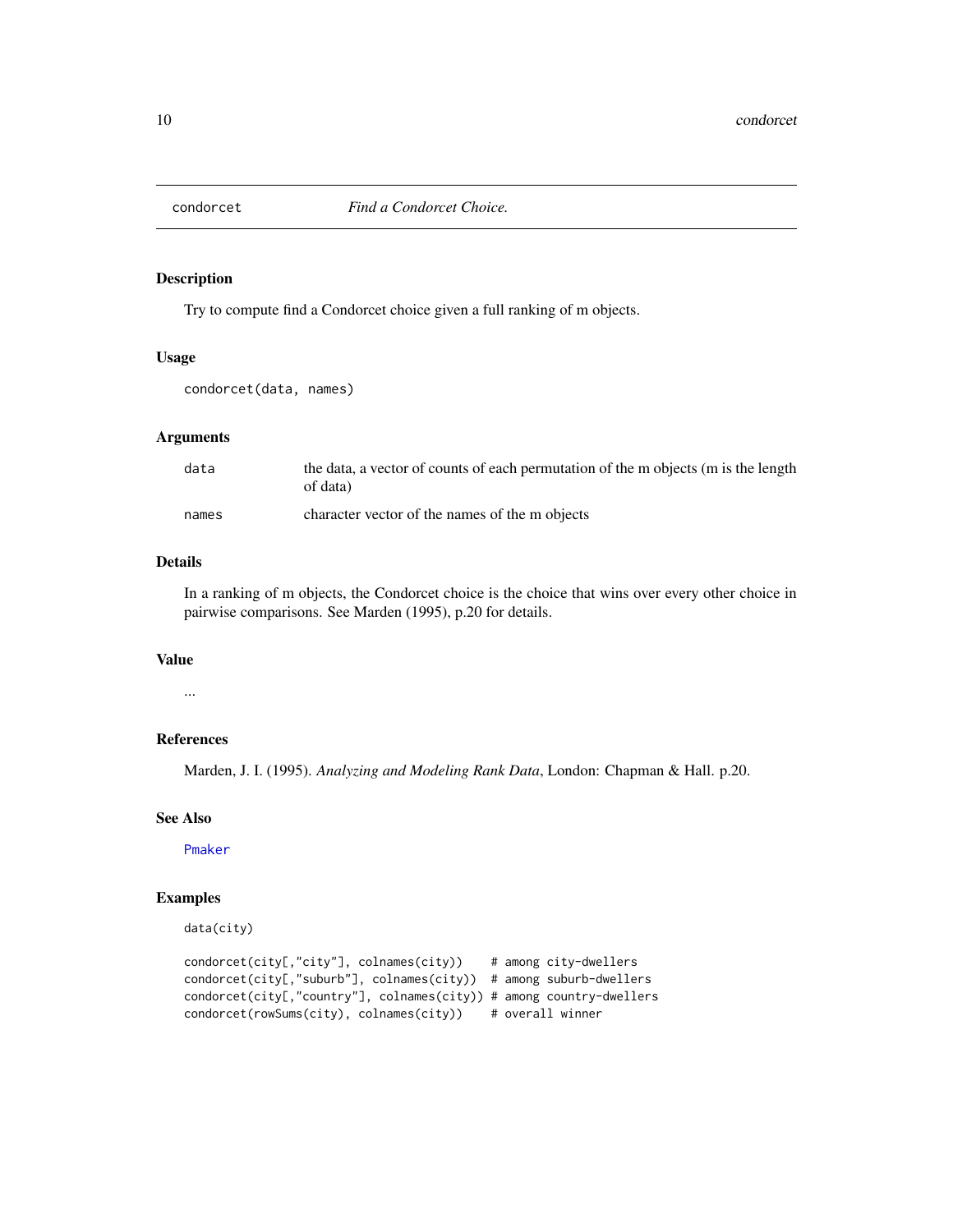<span id="page-10-0"></span>

## Description

A small approval dataset on Girl Scout cookies.

#### Usage

data(cookie)

## Format

A list with elements "freq", "raw", "sorted", and "cookies"

## Author(s)

Ann Johnston and Michael Orrison

## References

Johnston, A. and Orrison, M. (2011) Markov Bases for Noncommutative Harmonic Analysis of Partially Ranked Data. Undergraduate Thesis, Department of Mathematics, Harvey Mudd College.

<span id="page-10-1"></span>count *Count Integer Points in a Polytope*

#### Description

count uses LattE's count function to count the (integer) lattice points in a polytope and compute Ehrhart polynomials.

#### Usage

```
count(spec, dir = tempdir(), opts = "", quiet = TRUE, mpoly = TRUE)
```
#### Arguments

| spec  | specification, see details and examples                                                                                                                     |
|-------|-------------------------------------------------------------------------------------------------------------------------------------------------------------|
| dir   | directory to place the files in, without an ending /                                                                                                        |
| opts  | options for count; "" for a hyperplane representation, "-vrep" for a vertex repre-<br>sentation; see the LattE manual at http://www.math.ucdavis.edu/~latte |
| quiet | show latte output                                                                                                                                           |
| mpoly | when opts $=$ "-ehrhart-polynomial", return the mpoly version of it                                                                                         |
|       |                                                                                                                                                             |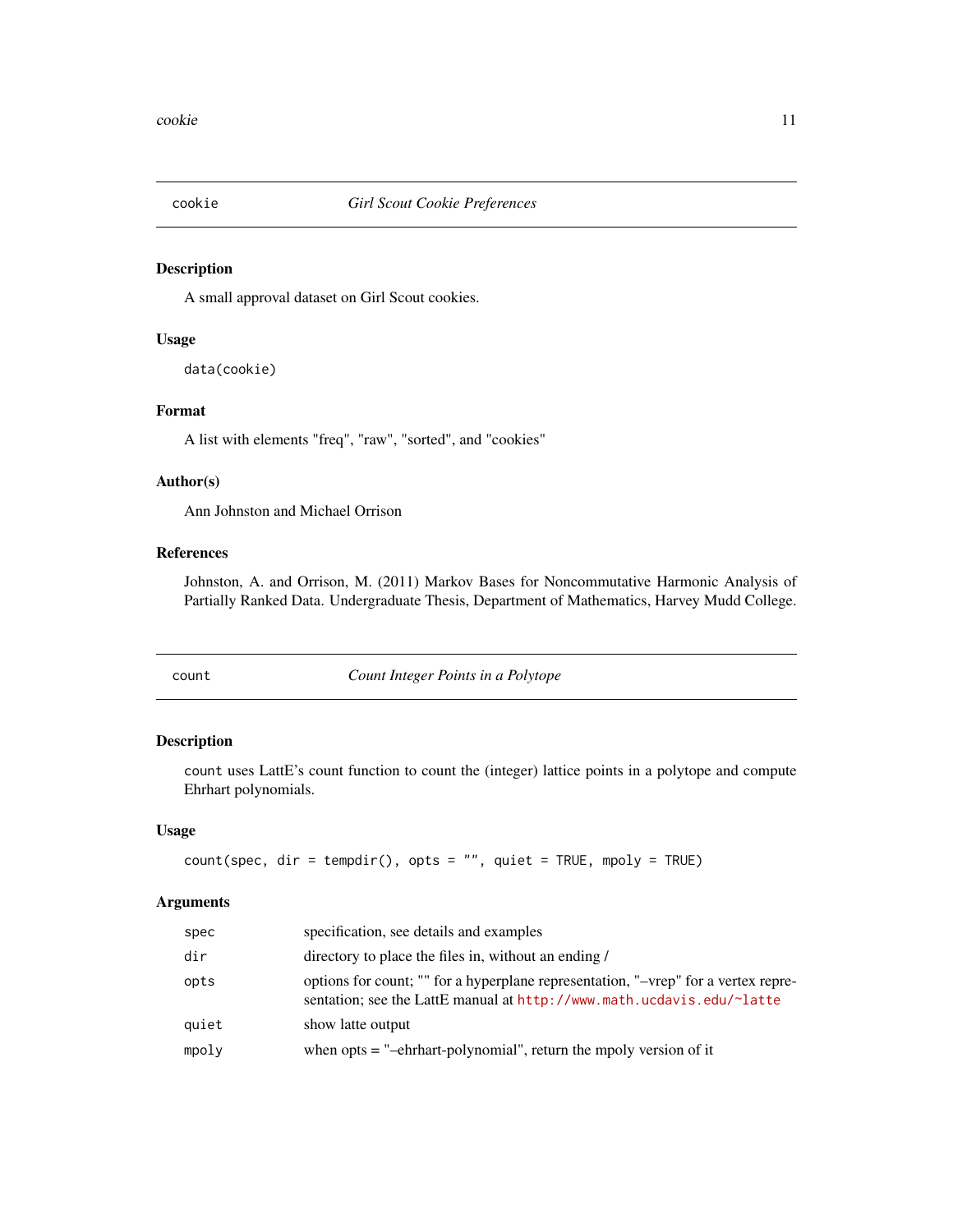## Details

The specification should be one of the following: (1) a character string or strings containing an inequality in the mpoly expression format (see examples), (2) a list of vertices, or (3) raw code for LattE's count program. If a character vector is supplied, (1) and (3) are distinguished by the number of strings.

Behind the scenes, count works by writing a latte file and running count on it. If a specification other than a length one character is given to it (which is considered to be the code), count attempts to convert it into LattE code and then run count on it.

#### Value

the count. if the count is a number has less than 10 digits, an integer is returned. if the number has 10 or more digits, an integer in a character string is returned. you may want to use the gmp package's as.bigz to parse it.

#### Examples

## Not run:

data(politics)

```
spec <- c("x + y <= 10", "x >= 1", "y >= 1")
count(spec)
count(spec, opts = "--dilation=10")
count(spec, opts = "--homog")# by default, the output from LattE is in
list.files(tempdir())
list.files(tempdir(), recursive = TRUE)
# ehrhart polynomials
count(spec, opts = "--ehrhart-polynomial")
count(spec, opts = "--ehrhart-polynomial", mpoly = FALSE)
# ehrhart series (raw since mpoly can't handle rational functions)
count(spec, opts = "--ehrhart-series")
# simplified ehrhart series - not yet implemented
#count(spec, opts = "--simplified-ehrhart-polynomial")
# first 3 terms of the ehrhart series
count(spec, opts = "--ehrhart-taylor=3")
# multivariate generating function
count(spec, opts = "--multivariate-generating-function")
# the number of tables with the same marginals
```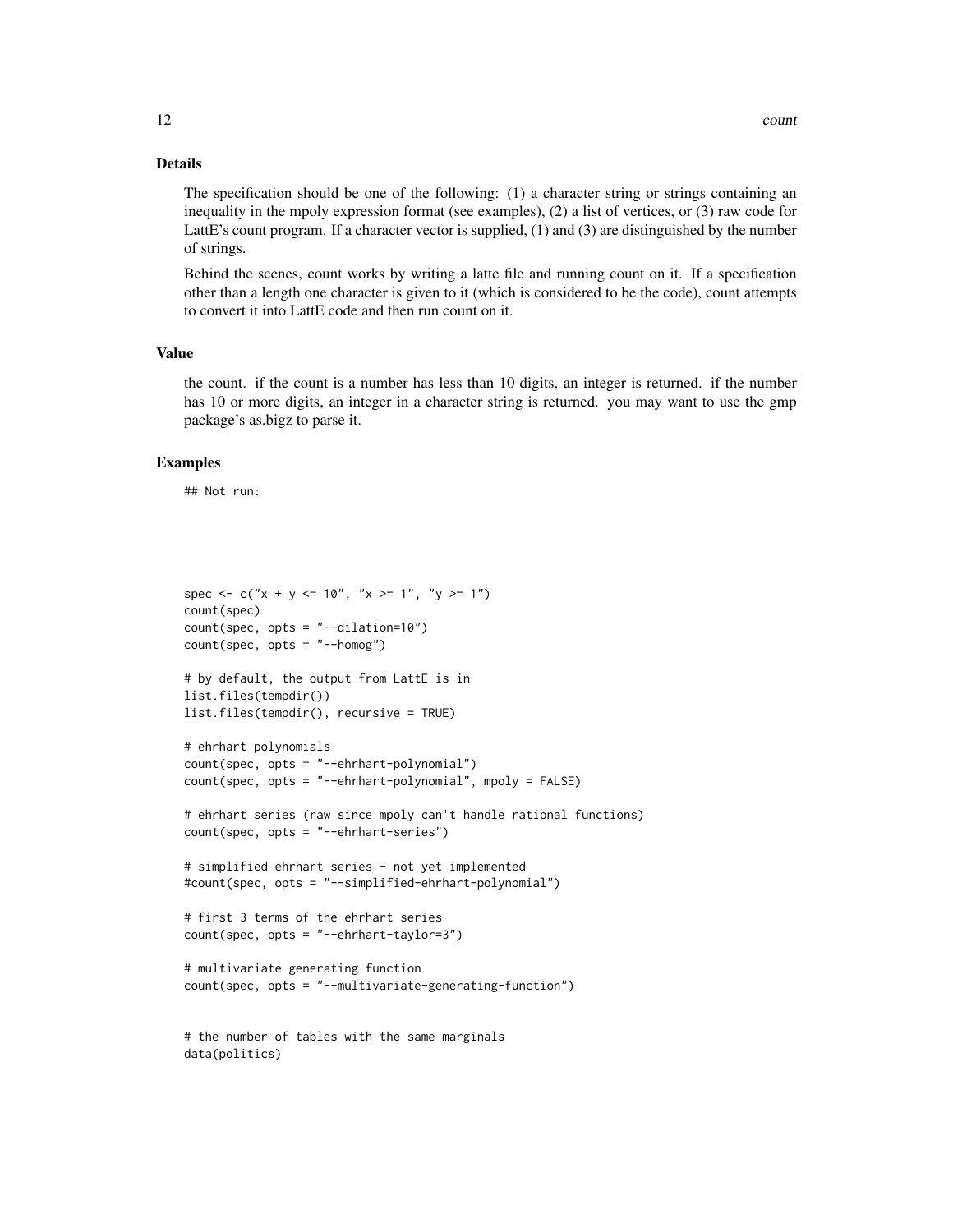#### <span id="page-12-0"></span>countTables 23 and 23 and 23 and 23 and 23 and 23 and 23 and 23 and 23 and 23 and 23 and 23 and 23 and 23 and 23 and 23 and 23 and 23 and 23 and 23 and 23 and 23 and 23 and 23 and 23 and 23 and 23 and 23 and 23 and 23 and

```
count(c(
  "x11 + x12 == 10","x21 + x22 == 10",
  "x11 + x21 == 9","x12 + x22 == 11","x11 >= 0", "x21 >= 0", "x12 >= 0", "x22 >= 0"))
countTables(politics)
# by vertices
spec <- list(c(1,1),c(10,1),c(1,10),c(10,10))
count(spec)
count(spec, opts = "--vrep")
code <- "
5 3
1 - 101 0 -11 - 1 - 10 1 0
0 0 1
^{\prime\prime}count(code)
```
## End(Not run)

| countTables | <b>Count Similarly Margined Contingency Tables</b> |
|-------------|----------------------------------------------------|
|-------------|----------------------------------------------------|

## Description

Count the number of contingency tables with the same marginals as a given table.

## Usage

```
countTables(table, margins = as.list(1:length(dim(table))), dir = tempdir(),
 opts = "", quiet = TRUE)
```
## Arguments

| table   | the table of interest                                |
|---------|------------------------------------------------------|
| margins | the margins to be fixed                              |
| dir     | directory to place the files in, without an ending / |
| opts    | options for count                                    |
| quiet   | show latte output                                    |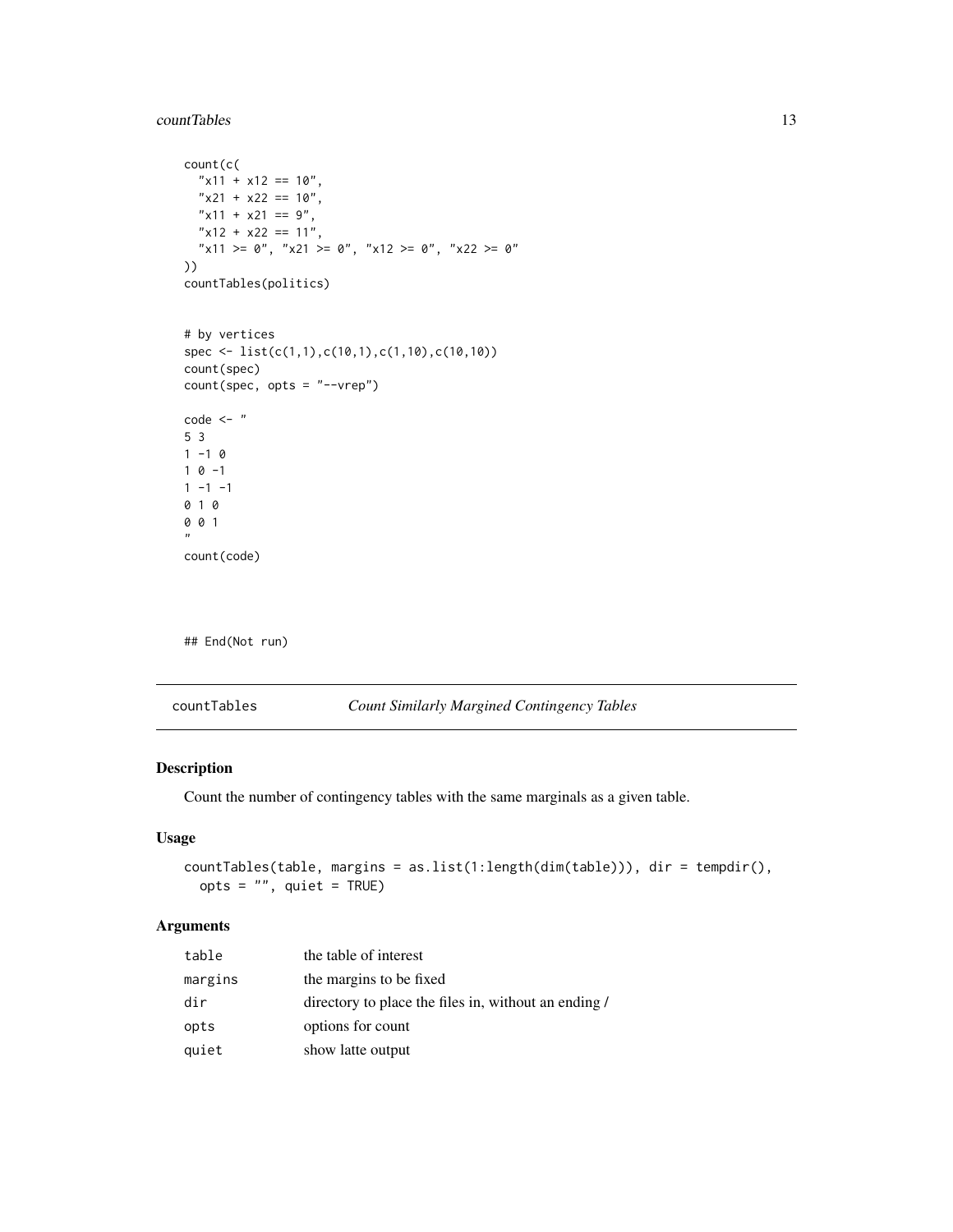#### <span id="page-13-0"></span>Details

countTables uses LattE's count function (via algstat's [count](#page-10-1) function) to count the tables. In many cases, the number of such tables is enormous. In these cases, instead of giving back an integer countTables provides a character string with the integer in it; see examples.

#### Value

an integer

#### See Also

[count](#page-10-1)

## Examples

## Not run:

```
data(politics)
countTables(politics)
```
data(handy) countTables(handy)

```
data(HairEyeColor)
eyeHairColor <- margin.table(HairEyeColor, 2:1)
countTables(eyeHairColor)
```

```
library(gmp)
as.bigz(countTables(eyeHairColor))
```

```
# notice that even tables with small cells can have
# huge fibers
data(drugs)
countTables(drugs)
```

```
countTables(eyeHairColor, quiet = FALSE)
```
## End(Not run)

drugs *Use of Alcohol, Cigarettes, and Marijuana by High School Students*

#### Description

A multi-way contingency table of alcohol, cigarettes, and marijuana use by high school students.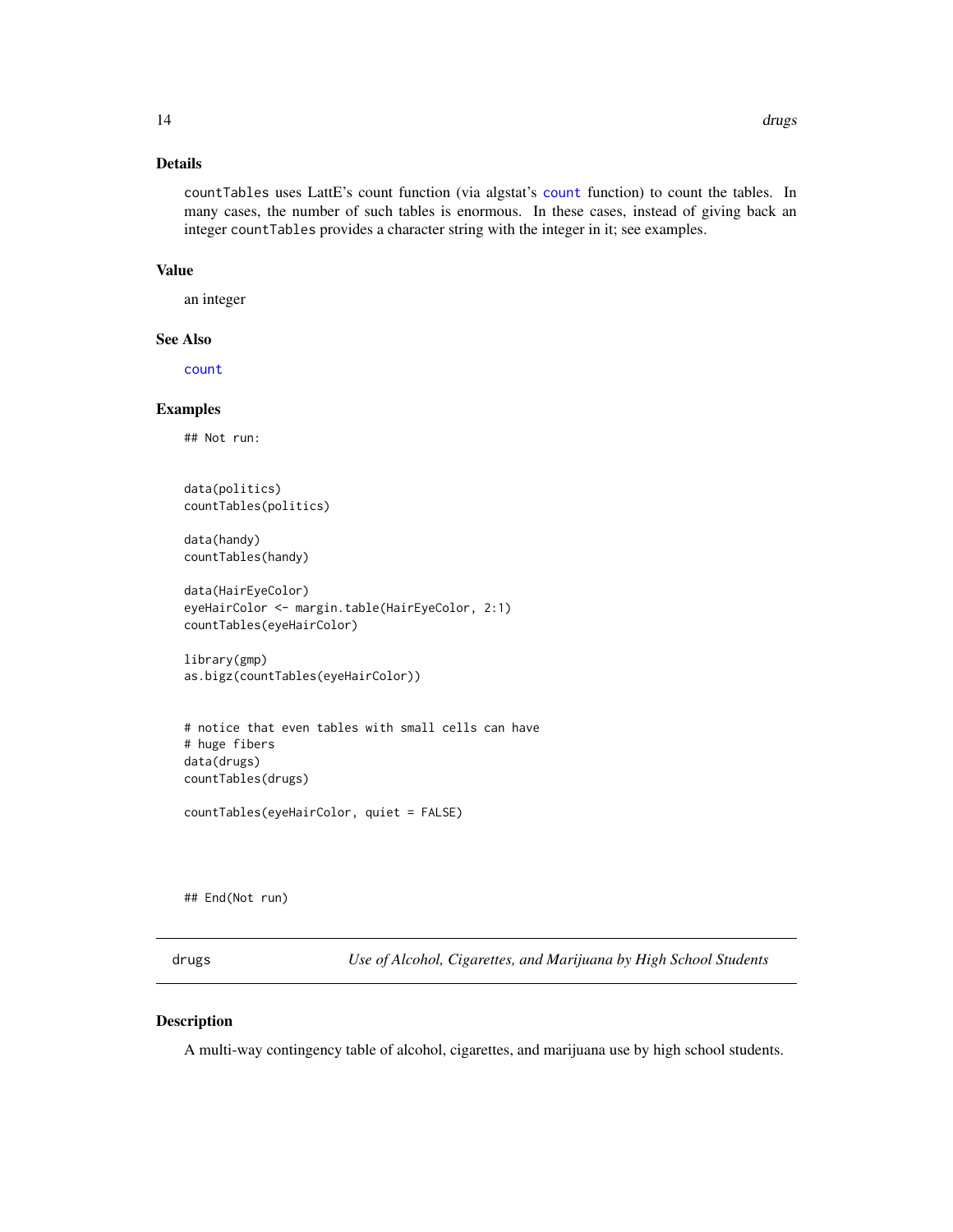#### <span id="page-14-0"></span>Emaker 15

## Usage

data(drugs)

## Format

```
A 2x2x2 (contingency) table
```
## Author(s)

Wright State University School of Medicine and the United Health Services in Dayton, Ohio

## References

Agresti, A. (2002). *Categorical Data Analysis*, Basel: John Wiley & Sons, 2ed. (p.322)

<span id="page-14-1"></span>

| Emaker | Create the expected higher-order statistics calculating matrix for ap- |
|--------|------------------------------------------------------------------------|
|        | proval data                                                            |

## Description

Create the expected higher-order statistics calculating matrix for approval data

## Usage

Emaker(m, vin, vout)

## Arguments

| m    | the number of objects                        |
|------|----------------------------------------------|
| vin  | the (lower order) grouping level of the data |
| vout | the desired higher order grouping level      |

## Value

...

## See Also

[Tmaker](#page-70-1), [Amaker](#page-3-1), [Mmaker](#page-41-1), [Pmaker](#page-43-1), [Smaker](#page-56-1)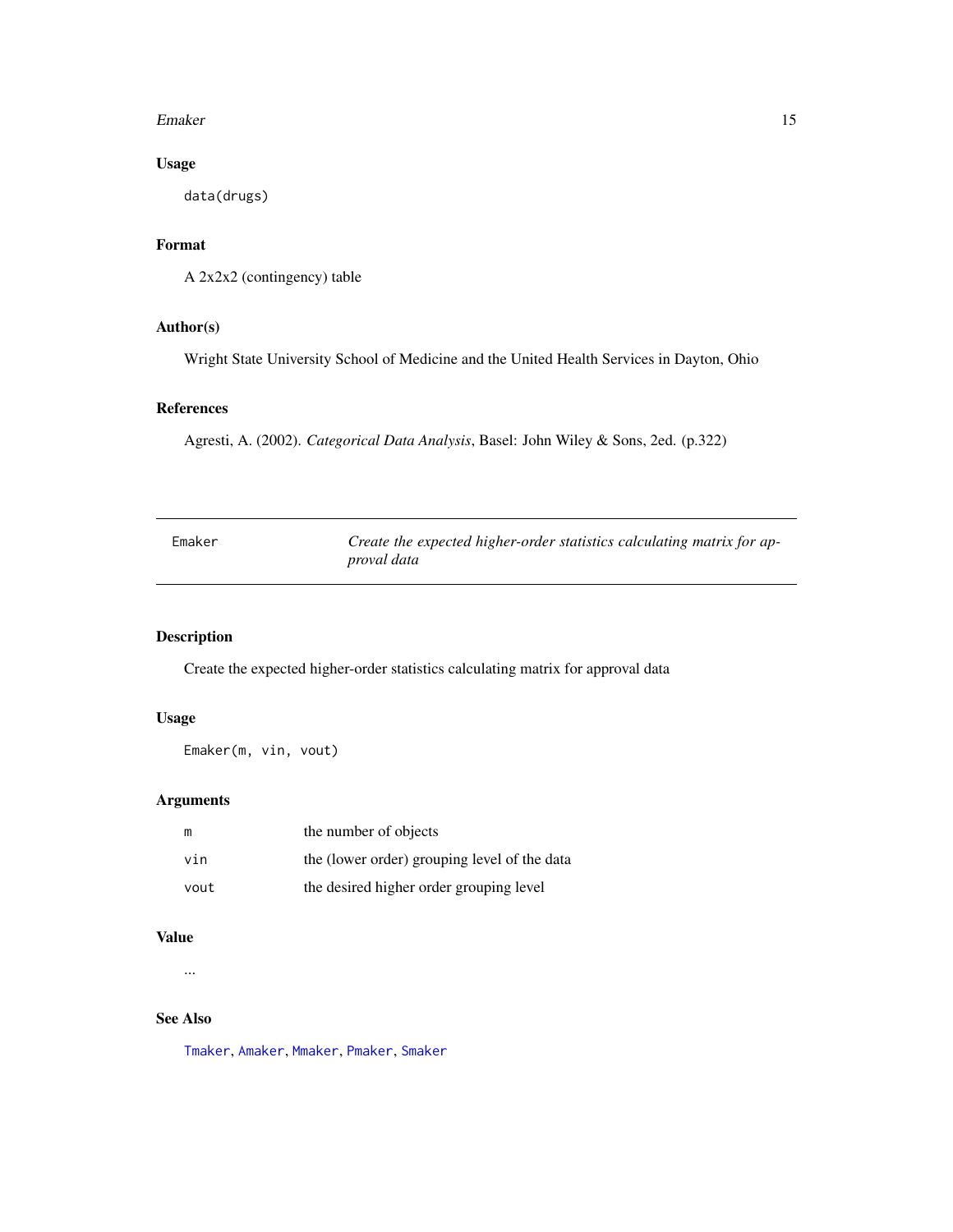## Examples

```
Emaker(6, 0, 1)
Emaker(6, 0, 2)
Emaker(6, 0, 3)
Emaker(6, 0, 4)
Emaker(6, 1, 1)
Emaker(6, 1, 2)
Emaker(6, 1, 3)
Emaker(6, 1, 4)
Emaker(6, 1, 5)
Emaker(6, 1, 6)
# compare to Tmaker
Emaker(6, 1, 3) # contributors when bumping up from 1-groups to 3-groups
Tmaker(6, 3, 1)
```
haberman *Haberman's Positive Margin no Three-way Interaction MLE*

#### Description

Haberman's example of a log-linear model (the no-three way interaction model) that lacks an MLE even though it has positive margins.

## Usage

data(haberman)

## Format

A 2x2x2 (contingency) table

#### Author(s)

unknown

## References

Haberman, S. (1974). *The Analysis of Frequency Data* 1, 2. University of Chicago Press, Chicago, IL.

<span id="page-15-0"></span>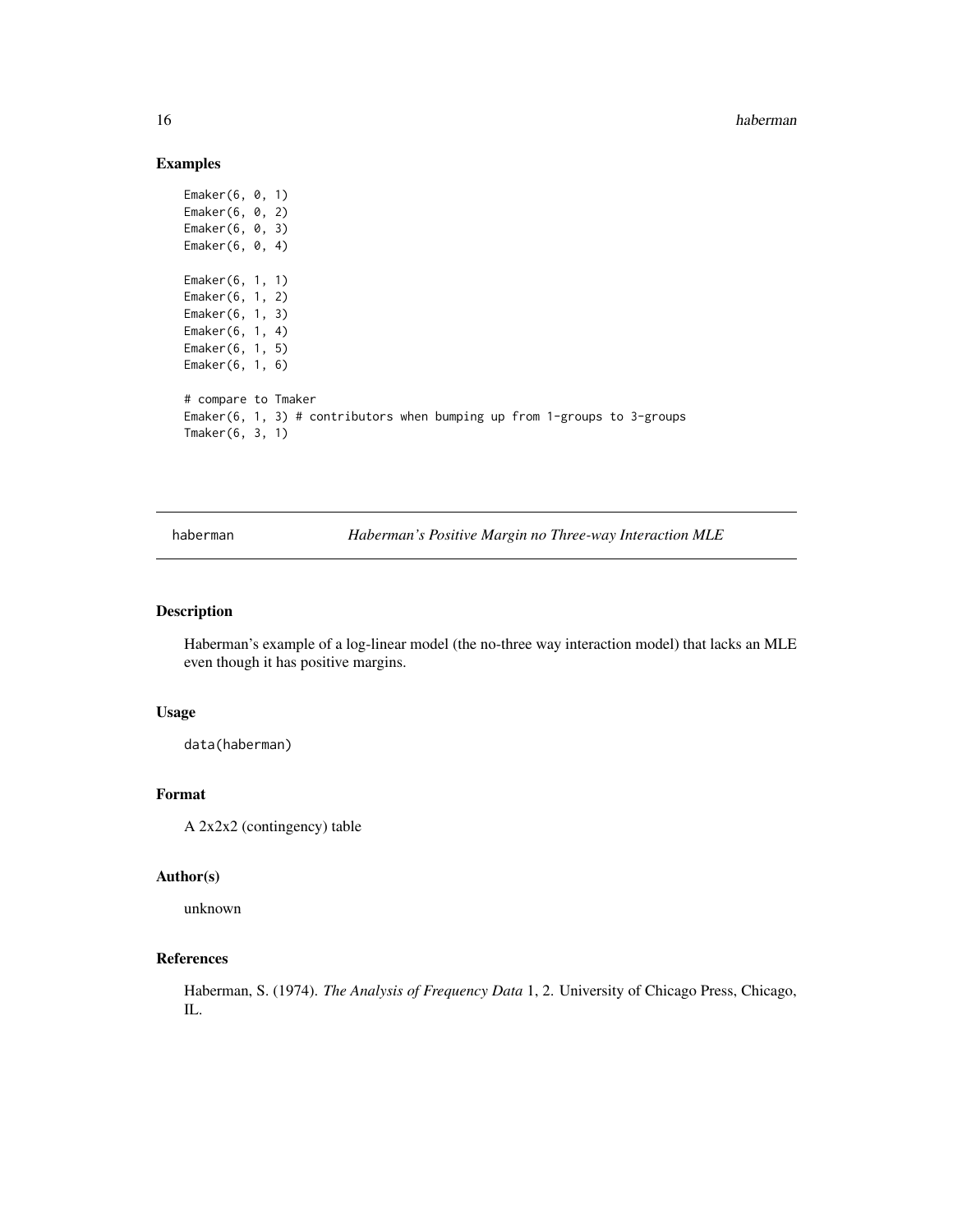<span id="page-16-0"></span>

## Description

A small fictional dataset on handedness.

## Usage

data(handy)

## Format

A 2x2 (contingency) table

## Author(s)

David Kahle

hierarchical *Fitting Hierarchical Log-linear Models with Algebraic Methods*

## Description

Run the Metropolis-Hastings algorithm using a Markov basis computed with 4ti2 to sample from the conditional distribution of the data given the sufficient statistics of a hierarchical model.

## Usage

```
hierarchical(formula, data, iter = 10000, burn = 1000, thin = 10,
 engine = c("Cpp", "R"), method = c("ipf", "mcmc"), moves)
```
## Arguments

| formula | formula for the hierarchical log-linear model                                                                                        |
|---------|--------------------------------------------------------------------------------------------------------------------------------------|
| data    | data, typically as a table but can be in different formats, see teshape                                                              |
| iter    | number of chain iterations                                                                                                           |
| burn    | burn-in                                                                                                                              |
| thin    | thinning                                                                                                                             |
| engine  | C++ or R? (C++ yields roughly a 20-25x speedup)                                                                                      |
| method  | should the expected value (exp) be fit using iterative proportional fitting (via<br>loglin) or the MCMC as the average of the steps? |
| moves   | the markov moves for the meme                                                                                                        |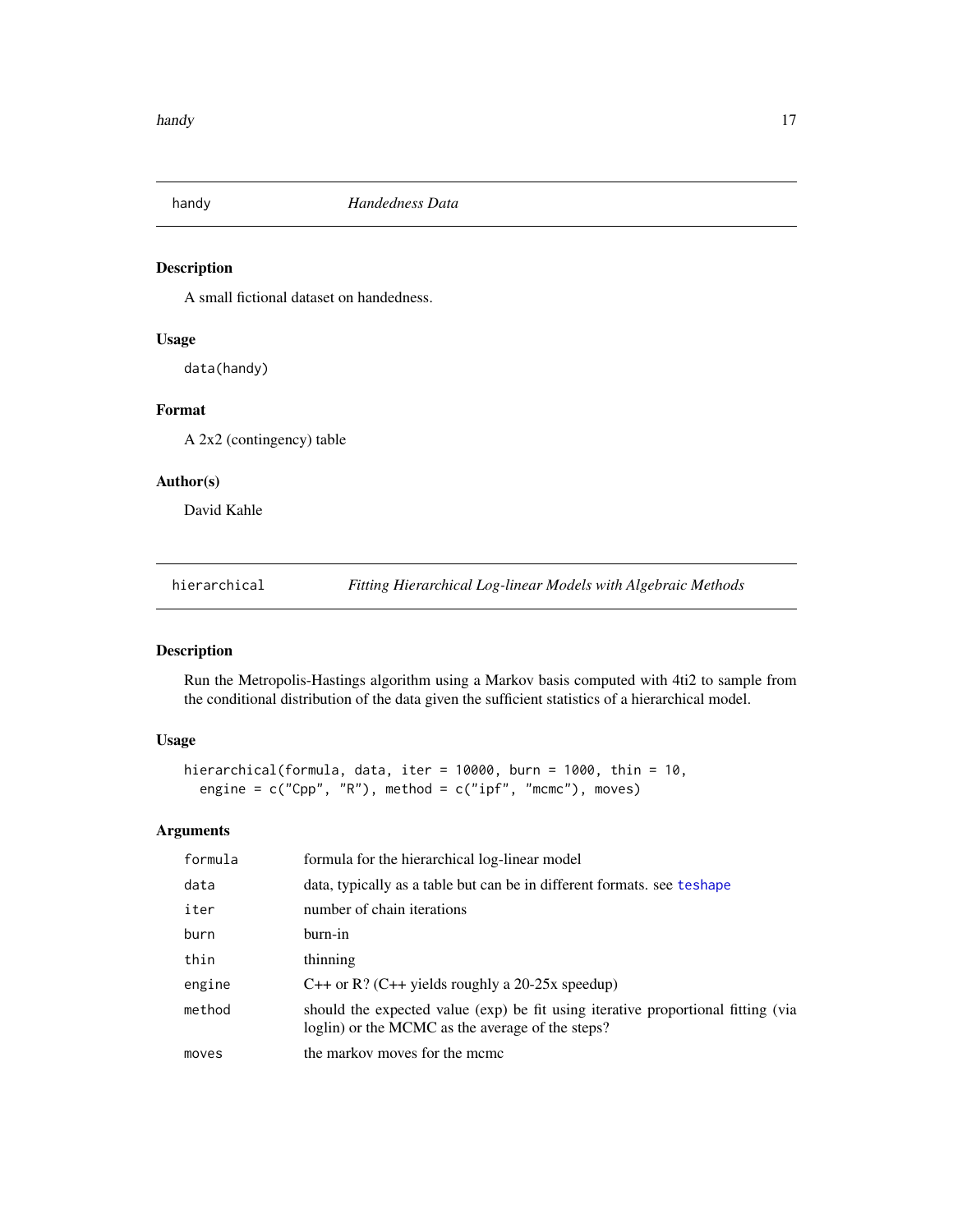#### Details

Hierarchical fits and tests a hierarchical log-linear model on a contingency table. In many ways, hierarchical is like stats::loglin or MASS::loglm; however, there are a few key differences in the functionality of hierarchical.

The first difference is methodological. The tests conducted with hierarchical are exact tests based on the conditional distribution of the data given the sufficient statistics for the model. In other words, they are Fisher's exact test analogues for log-linear models. These tests are made possible by advances in algebraic statistics; see the first and second references below. In particular, hierarchical leverages Markov bases through the software 4ti2 to construct a Metropolis-Hastings algorithm to sample from the conditional distribution of the table given the sufficient statistics.

A second way that hierarchical differs from stats::loglin or MASS::loglm is in generalizing the kinds of tests performed. While those allow for the asymptotic unconditional testing using Pearson's  $X^2$ test and the likelihood ratio test (MASS::loglm is simply a wrapper for stats::loglin), hierarchical gives several test statistics: Pearson's X^2, the likelihood ratio G^2, Freeman-Tukey, Cressie-Read (lambda  $= 2/3$ ), and Neyman's modified  $X^2/2$ , see the last reference. In other words, to compute the exact p-value, iter = 1e4 samples are sampled from the conditional distribution of the table given the sufficient statistics, and then the proportion of tables that have  $X^2$ ,  $G^2$ , etc. values greater than or equal to that of the observed table is the p value for the (conditional) exact test. A similar, but perhaps preferable approach, simply adds up the probabilities of the tables that have probabilities less than or equal to that of the observed table; this is the first line output in hierarchical and does not use a test statistic.

Some authors (see the third reference) suggest that for discrete problems, a "mid p value" is preferable to the traditional p value, and when presented should be interepreted in the same way. If the p value is defined to be, say,  $P(\text{samples} > = \text{obs})$ , the mid p value is defined to be  $P(\text{samples} > \text{obs})$  +  $P(samps == obs)/2$ . The mid p value is computed for each test.

Since the tests make use of Monte Carlo sampling, standard errors (SE) are reported for each statistic. For the test statistics, this is just the standard deviation of the samples divided by the square root of the sample size, iter; they are computed and returned by the print method. The standard errors of the p values use the CLT asymptotic approximation and, therefore, warrant greater consideration when the p value is close to 0 or 1.

#### Value

a list containing named elements

- steps: an integer matrix whose columns represent individual samples from the mcmc.
- moves: the moves used for the proposal distribution in the mcmc, computed with 4ti2 (note that only the positive moves are given).
- acceptProb: the average acceptance probability of the moves, including the thinned moves.
- param: the fitted parameters of the log linear model.
- df: parameters per term in the model
- quality: model selection statistics AIC, AICc, and BIC.
- residuals: the (unstandardized) pearson residuals  $(O E) / \sqrt{g}$ rt $(E)$
- call: the call.
- obs: the contingency table given.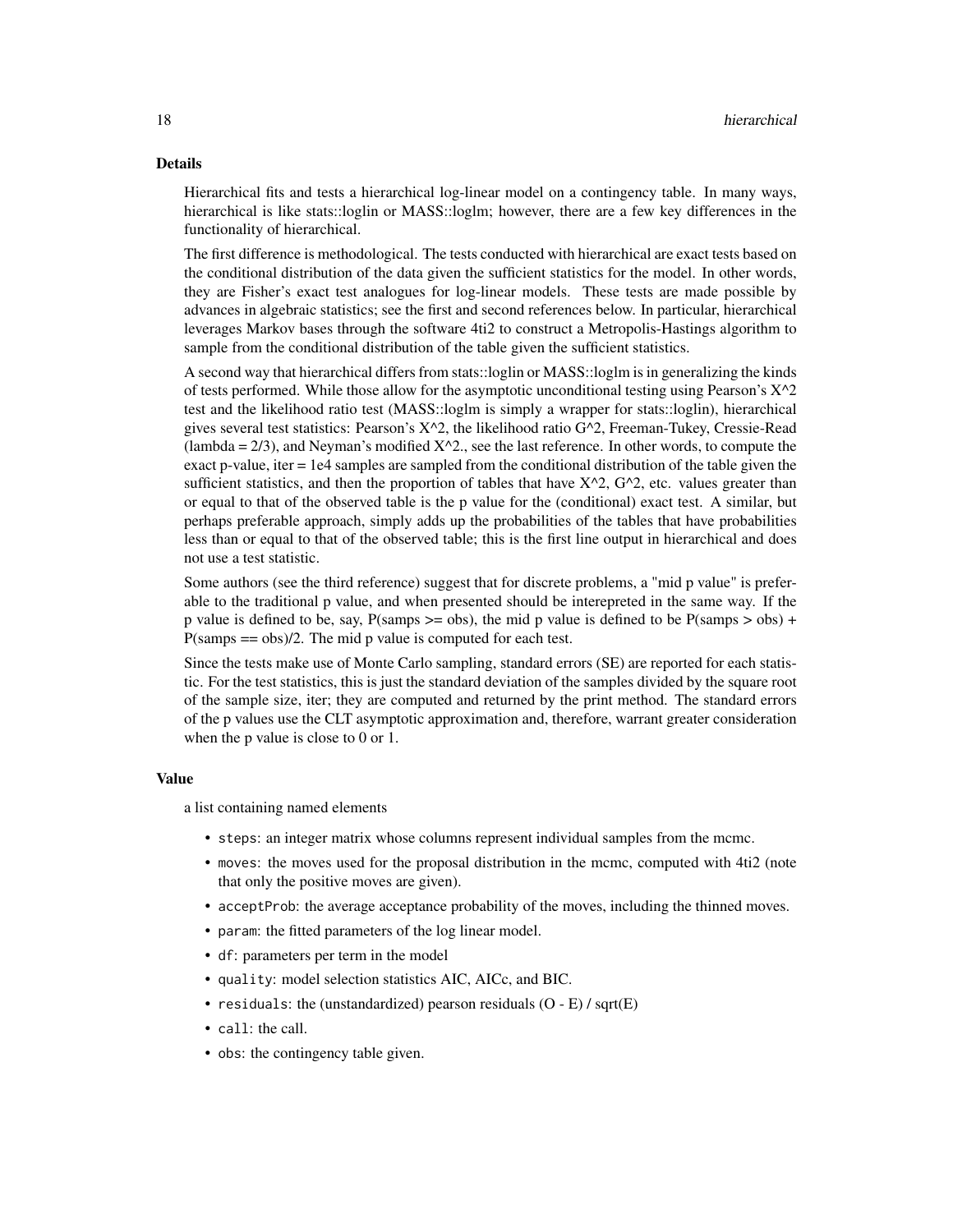#### hierarchical 19

- exp: the fit contingency table as an integer array.
- A: the sufficient statistics computing matrix (from Tmaker).
- p.value: the exact p-values of individual tests, accurate to Monte-Carlo error. these are computed as the proportion of samples with statistics equal to or larger than the oberved statistic.
- mid.p.value: the mid p.values, see Agresti pp.20–21.
- statistic: the pearson's chi-squared (X2), likelihood ratio (G2), Freeman-Tukey (FT), Cressie-Read (CR), and Neyman modified chi-squared (NM) statistics computed for the table given.
- sampsStats: the statistics computed for each mcmc sample.
- cells: the number of cells in the table.
- method: the method used to estimate the table.

#### Author(s)

David Kahle

## References

Diaconis, P. and B. Sturmfels (1998). Algebraic Algorithms for Sampling from Conditional Distributions. *The Annals of Statistics* 26(1), pp.363-397.

Drton, M., B. Sturmfels, and S. Sullivant (2009). *Lectures on Algebraic Statistics*, Basel: Birkhauser Verlag AG.

Agresti, A. (2002). *Categorical Data Analysis*, Basel: John Wiley & Sons, 2ed.

Agresti, A. (1992). A Survey of Exact Inference for Contingency Tables *Statistical Science* 7(1), pp.131-153.

Read, T. and Cressie, N. (1998). *Goodness-of-Fit Statistics for Discrete Multivariate Data*, Springer-Verlag.

#### See Also

[loglin](#page-0-0), [loglm](#page-0-0), [metropolis](#page-39-1)

#### Examples

## Not run:

## handedness introductory example ############################################################

data(handy)

(out <- hierarchical(~ Gender + Handedness, data = handy))

# hierarchical performs the same tasks as loglin and loglm, # but hierarchical gives the exact test p values and more statistics statsFit <- stats::loglin(handy, list(c(1),c(2)), fit = TRUE, param = TRUE)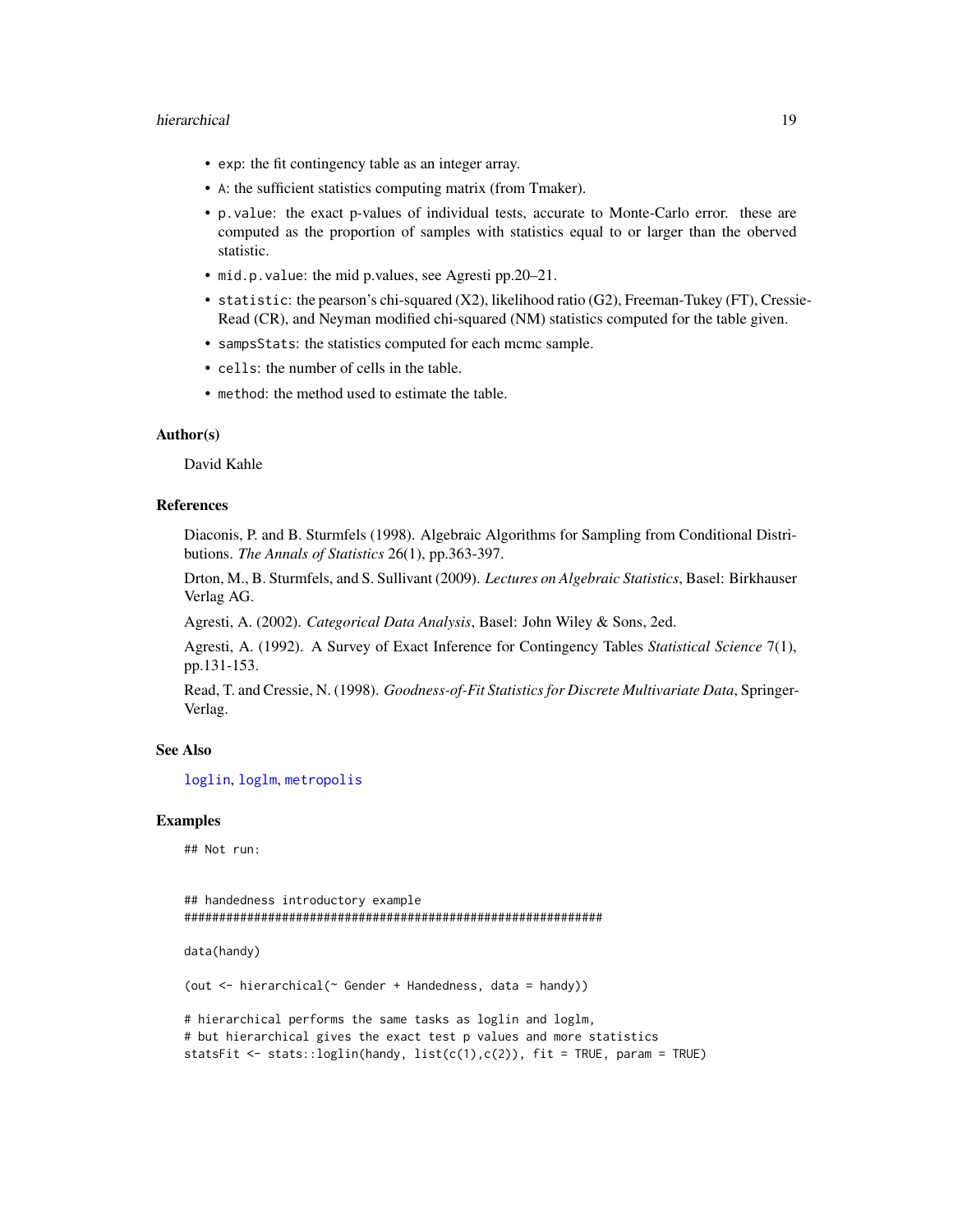```
20 hierarchical
   massFit <- MASS::loglm(~ Gender + Handedness, data = handy)
   # loglm is just a wrapper of loglin
   # comparisons between hierarchical and loglin
   ############################################################
   # the expected table given the sufficient statistics can be computed
   # via two methods, iterative proportional fitting, and the mcmc itself:
   out$exp # ipf
   hierarchical(~ Gender + Handedness, data = handy, method = "mcmc")$exp
   statsFit$fit # the equivalent in loglin; this is used by default in hierarchical
   # the parameter values of the loglinear model can be accessed
   out$param
   statsFit$param
   # the p-value for the overall model is available as well
   # hierarchical gives the exact conditional p-value
   # (conditional on the sufficient statistics)
   # the five numbers correspond the probability of tables that are
   # "more weird" than the observed table, where "more weird" is determined
   # by having a larger X2 value (or G2, FT, CR, or NM)
   out$p.value
   fisher.test(handy)$p.value # out$p.value["X2"] is accurate to monte carlo error
   # loglin gives the p-values using the unconditional asymptotic distributions
   c(
     "X2" = pchisq(statsFit$pearson, df = statsFit$df, lower.tail = FALSE),
     "G2" = pchisq(statsFit$lrt, df = statsFit$df, lower.tail = FALSE)
   \mathcal{L}out$mid.p.value # the mid (exact conditional) p-value is also available
```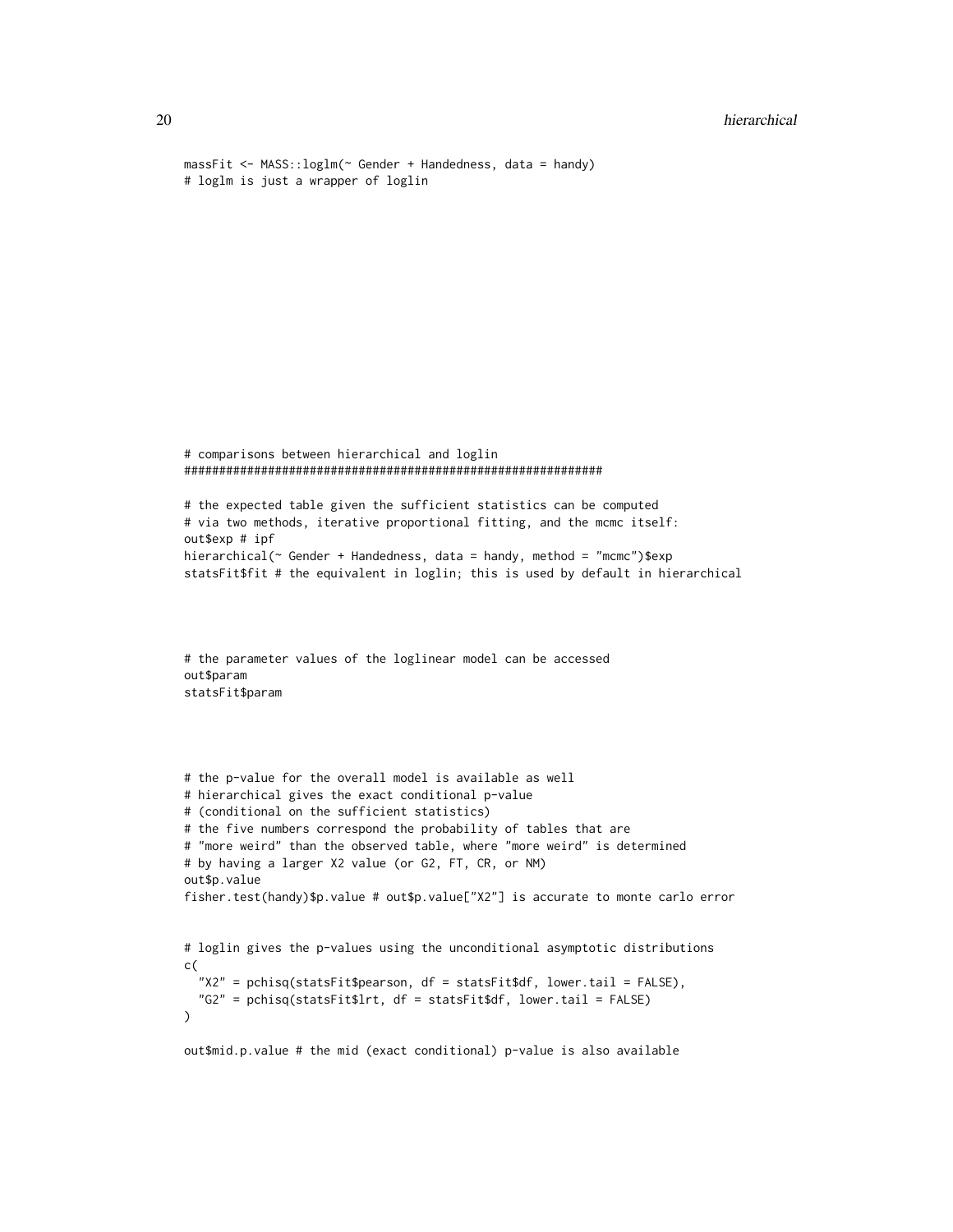#### hierarchical 21

```
# the test statistics based on the observed table and the expected
# table under the model are available
out$statistic
c(statsFit$pearson, statsFit$lrt) # loglin only gives X2 and G2
# the markov basis used for the proposal distribution of the metropolis-hastings
# algorithm are returned. the proposal distribution is uniform on +/-
# the moves added to the current table
out$moves
# they are easier understood as tables
vec2tab(out$moves, dim(handy))
# notice that the marginals stay fixed:
handy + vec2tab(out$moves, dim(handy))
# these were computed as the markov basis of the integer matrix
out$A
markov(out$A)
out$moves
# the moves are also sometimes written in tableau form (LAS p.13)
tableau(out$moves, dim(handy))
# that's +1 the the table in elements [1,1] and [2,2]
# and -1 in the table in elements [1,2] and [2,1]
# the acceptance probability of the MCMC is retained
out$acceptProb
# various model assessment measures are also available
out$quality
# the number of independent parameters per term are in df
```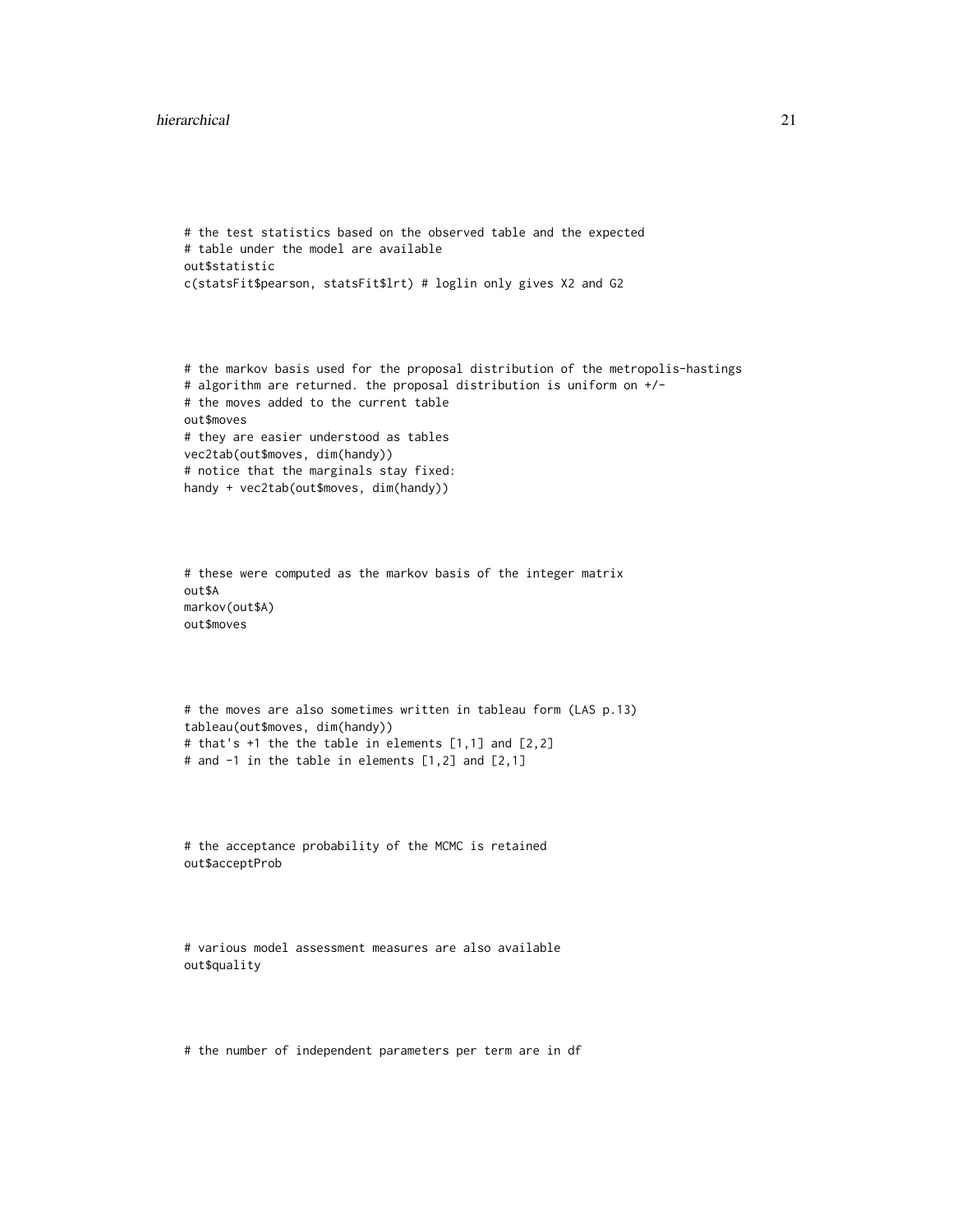out\$df

```
# as an added help, you may find the visuals in vcd useful:
```
- # library(vcd)
- # mosaic(~ Gender + Handedness, data = handy, shade = TRUE, legend = TRUE)

```
## politics example - with computing the exact p value by hand
############################################################
data(politics)
(out <- hierarchical(~ Personality + Party, data = politics))
statsFit <- stats::loglin(politics, as.list(1:2), fit = TRUE, param = TRUE)
out$p.value
# exact without monte-carlo error
sum(dhyper(c(0:3,6:9), 10, 10, 9))
fisher.test(politics)$p.value
round(dhyper(0:9, 10, 10, 9), 4)
# comparisons :
out$exp
statsFit$fit
out$param
statsFit$param
out$p.value # exact
c(
 "X2" = pchisq(statsFit$pearson, df = statsFit$df, lower.tail = FALSE),
```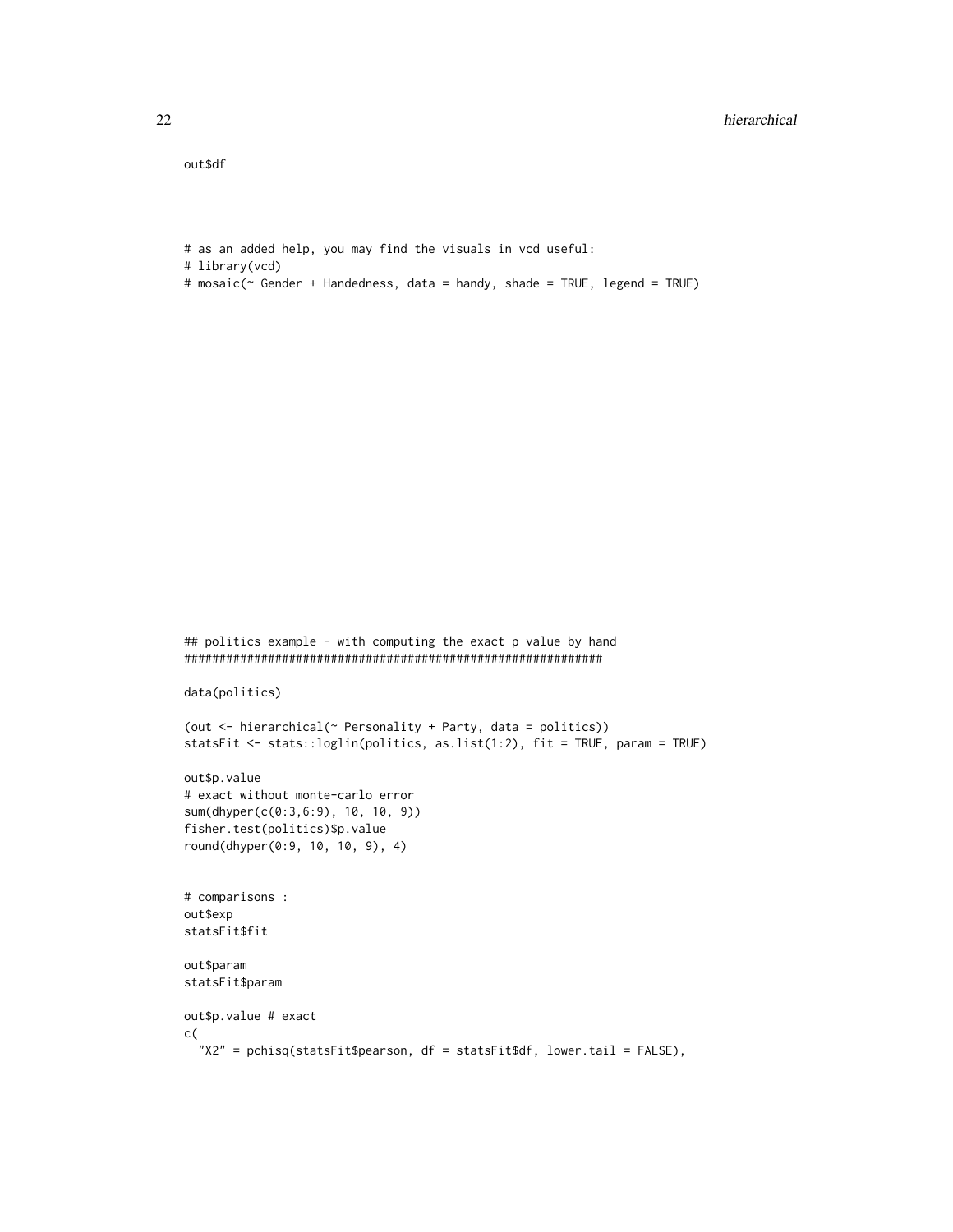#### hierarchical 23

```
"G2" = pchisq(statsFit$lrt, df = statsFit$df, lower.tail = FALSE)
) # asymptotic approximation
fisher.test(politics)$p.value # accurate to monte carlo error
out$statistic # accurate to monte carlo error
c(statsFit$pearson, statsFit$lrt)
# mosaic(~ Personality + Party, data = politics, shade = TRUE, legend = TRUE)
```

```
## eyeHairColor from the Diaconis and Sturmfels reference
############################################################
data(HairEyeColor)
eyeHairColor <- margin.table(HairEyeColor, 2:1)
outC <- hierarchical(~ Eye + Hair, data = eyeHairColor)
outR <- hierarchical(\sim Eye + Hair, data = eyeHairColor, engine = "R")
# doesn't work even with workspace = 2E9 (with over 4.5Gb in memory)
#fisher.test(eyeHairColor, hybrid = TRUE, workspace = 2E9)
tableau(outC$moves, dim(eyeHairColor))
# library(microbenchmark)
# microbenchmark(
# hierarchical(~ Eye + Hair, data = eyeHairColor),
# hierarchical(~ Eye + Hair, data = eyeHairColor, engine = "R")
# )
# 5-10 times faster; much faster with increased iter
# mosaic(~ Eye + Hair, data = HairEyeColor, shade = TRUE, legend = TRUE)
```

```
## abortion preference example from the
## Diaconis and Sturmfels reference pp. 379--381
## a no 3-way interaction model
############################################################
```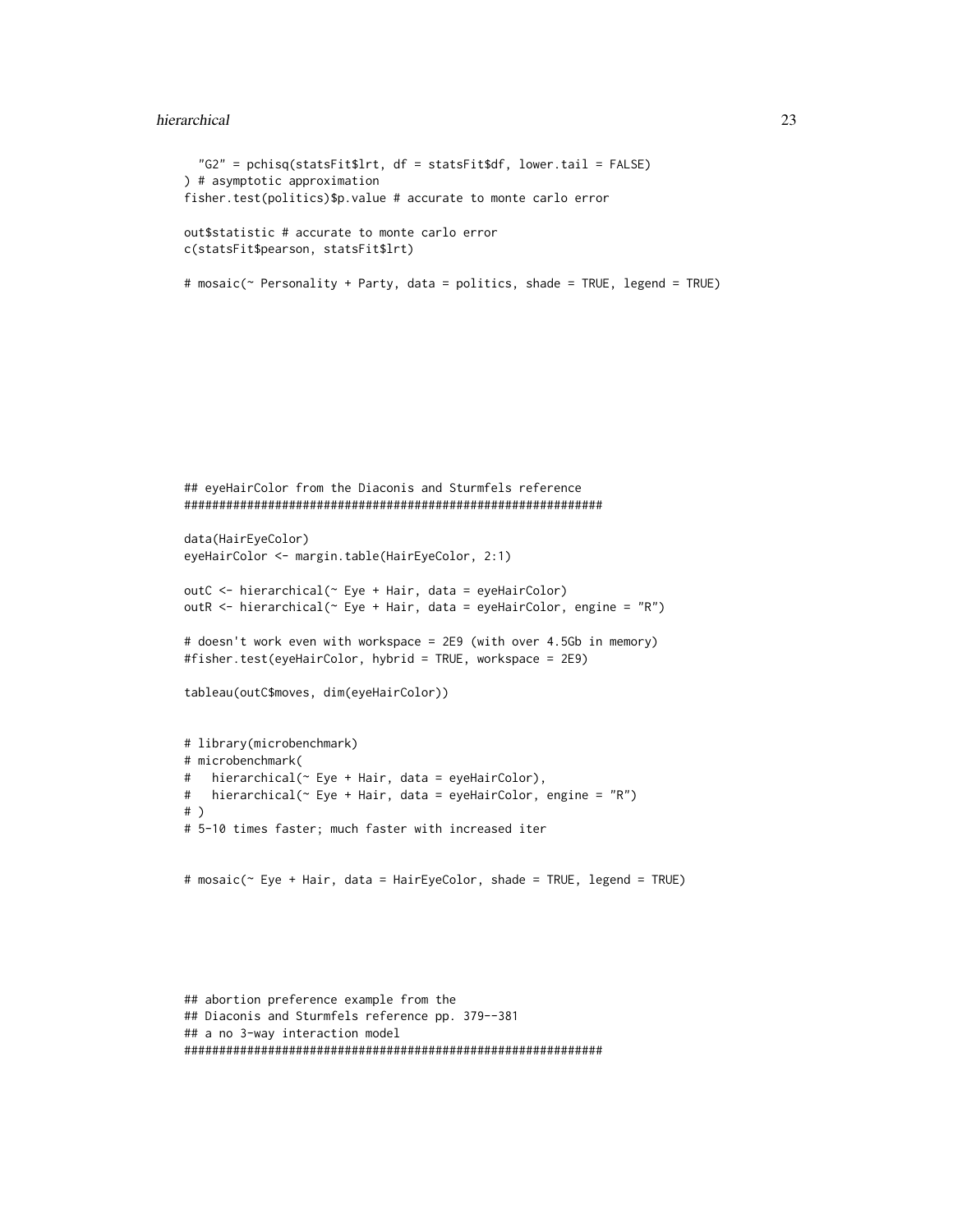```
data(abortion)
out <- hierarchical(
  ~ Education*Abortion + Abortion*Denomination + Education*Denomination,
 data = abortion,
 iter = 10000, burn = 50000, thin = 50
\mathcal{L}out$p.value
vec2tab(rowMeans(out$steps), dim(abortion)) # cf. p. 380
loglin(abortion, subsets(1:3, 2), fit = TRUE)$fit
out$param
loglin(abortion, subsets(1:3, 2), param = TRUE)$param
qqplot(rchisq(1055, df = 8), out$sampsStats$X2s)
curve(1*x, from = 0, to = 30, add = TRUE, col = "red")
( nMoves <- 2*ncol(out$moves) ) # DS uses 110
```
# the markov basis is larger than it needs to be

```
## loglin no three-way interaction model example
############################################################
```

```
# the help for fits the no three-way interaction model on HairEyeColor,
# finds a .66196 p-value using the asymptotic distribution, and concludes
# a good fit:
data(HairEyeColor)
```
fit <- loglin(HairEyeColor, subsets(1:3, 2), fit = TRUE, param = TRUE) mod <- hierarchical(~ Eye\*Hair + Hair\*Sex + Eye\*Sex, data = HairEyeColor)

```
# p values
pchisq(fit$lrt, fit$df, lower.tail = FALSE) # see ?loglin
mod$p.value
```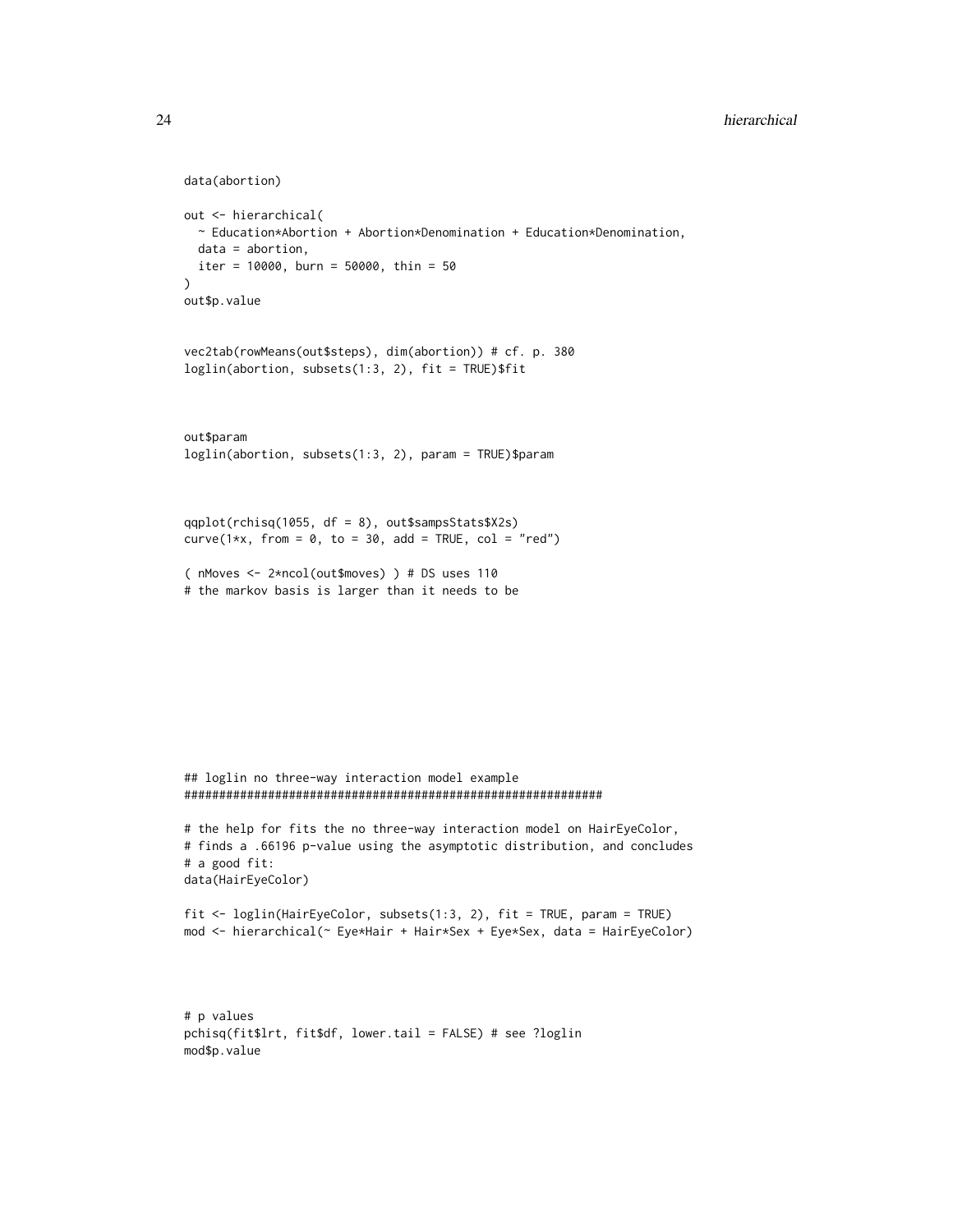#### hierarchical 25

```
# test statistics
c(fit$pearson, fit$lrt)
mod$statistic
# fits (estimated tables)
fit$fit
mod$exp
mod$obs
# checking the autocorrelation
acf(mod$sampsStats$PRs)
mod <- hierarchical(~ Eye*Hair + Hair*Sex + Eye*Sex, data = HairEyeColor, thin = 100)
acf(mod$sampsStats$PRs) # got it!
# the slight differences in fit$fit and mod$exp (both done with ipf from loglin)
# are due to differences in variable order:
loglin(HairEyeColor, subsets(1:3, 2), fit = TRUE)$fit
loglin(HairEyeColor, subsets(1:3, 2)[c(1,3,2)], fit = TRUE)$fit
# a few model moves
vec2tab(mod$moves[,1], dim(HairEyeColor))
vec2tab(mod$moves[,50], dim(HairEyeColor))
-vec2tab(mod$moves[,50], dim(HairEyeColor))
# they contribute 0 to the marginals of the table
vec2tab(mod$moves[,50], dim(HairEyeColor))
mod$A %*% mod$move[,50]
vec2tab(mod$A %*% mod$move[,50], dim(HairEyeColor))
HairEyeColor
HairEyeColor + vec2tab(mod$moves[,50], dim(HairEyeColor))
## a table with positive marginals but no MLE for
## the no-three way interaction model
############################################################
data(haberman)
mod <- hierarchical(\sim X1*X2 + X2*X3 + X1*X3, data = haberman)
statsFit <- loglin(haberman, subsets(1:3, 2), param = TRUE, fit = TRUE)
statsFit$fit
```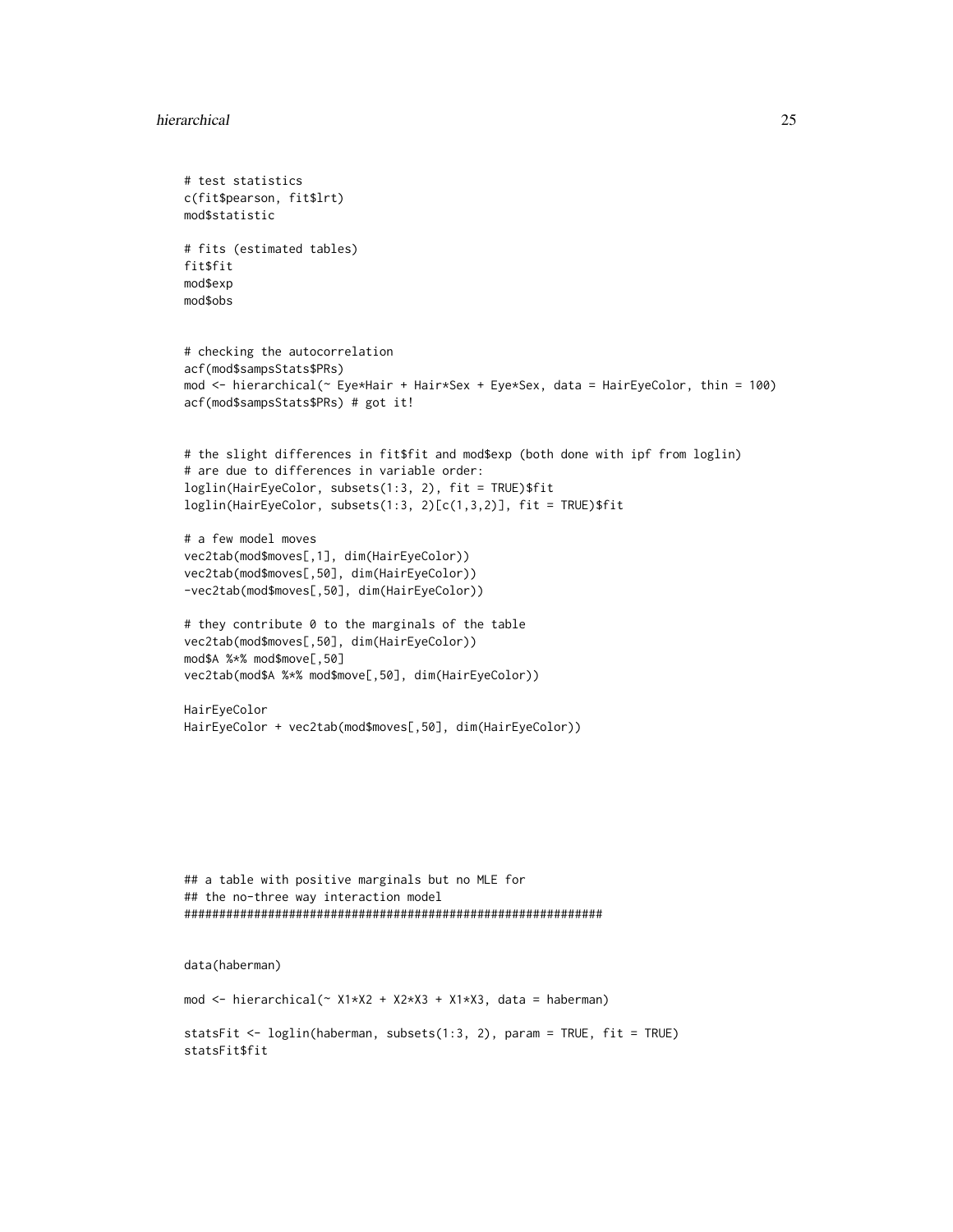```
statsFit$param
c(statsFit$pearson, statsFit$lrt)
algstatFit <- hierarchical(~ X1*X2 + X2*X3 + X1*X3, data = haberman, method = "mcmc")
algstatFit$exp
algstatFit$param
algstatFit$statistic
```

```
## an example from agresti, p.322
############################################################
data(drugs)
ftable(aperm(drugs, c(3, 1, 2))) # = table 8.3
out <- hierarchical(~Alcohol + Cigarette + Marijuana, data = drugs)
matrix(round(aperm(out$exp, c(2,1,3)), 1), byrow = FALSE)loglin(drugs, as.list(1:3), fit = TRUE)$fit
loglin(drugs, as.list(1:3), param = TRUE)$param
# # the saturated model issues a warning from markov, but works :
# out <- hierarchical(~Alcohol * Cigarette * Marijuana, data = drugs)
# matrix(round(aperm(out$exp, c(2,1,3)), 1), byrow = FALSE)
ftable(aperm(out$exp, c(3,1,2)))
stats <- loglin(drugs, as.list(1:3), fit = TRUE, param = TRUE)
# considered via glm
df <- as.data.frame(drugs)
mod <- glm(Freq ~ Alcohol + Cigarette + Marijuana, data = df, family = poisson)
summary(mod)
mod$fitted.values
# the same can be done with glm :
mod < -glm(Freq ~ Alcohol + Cigarette + Marijuana,
```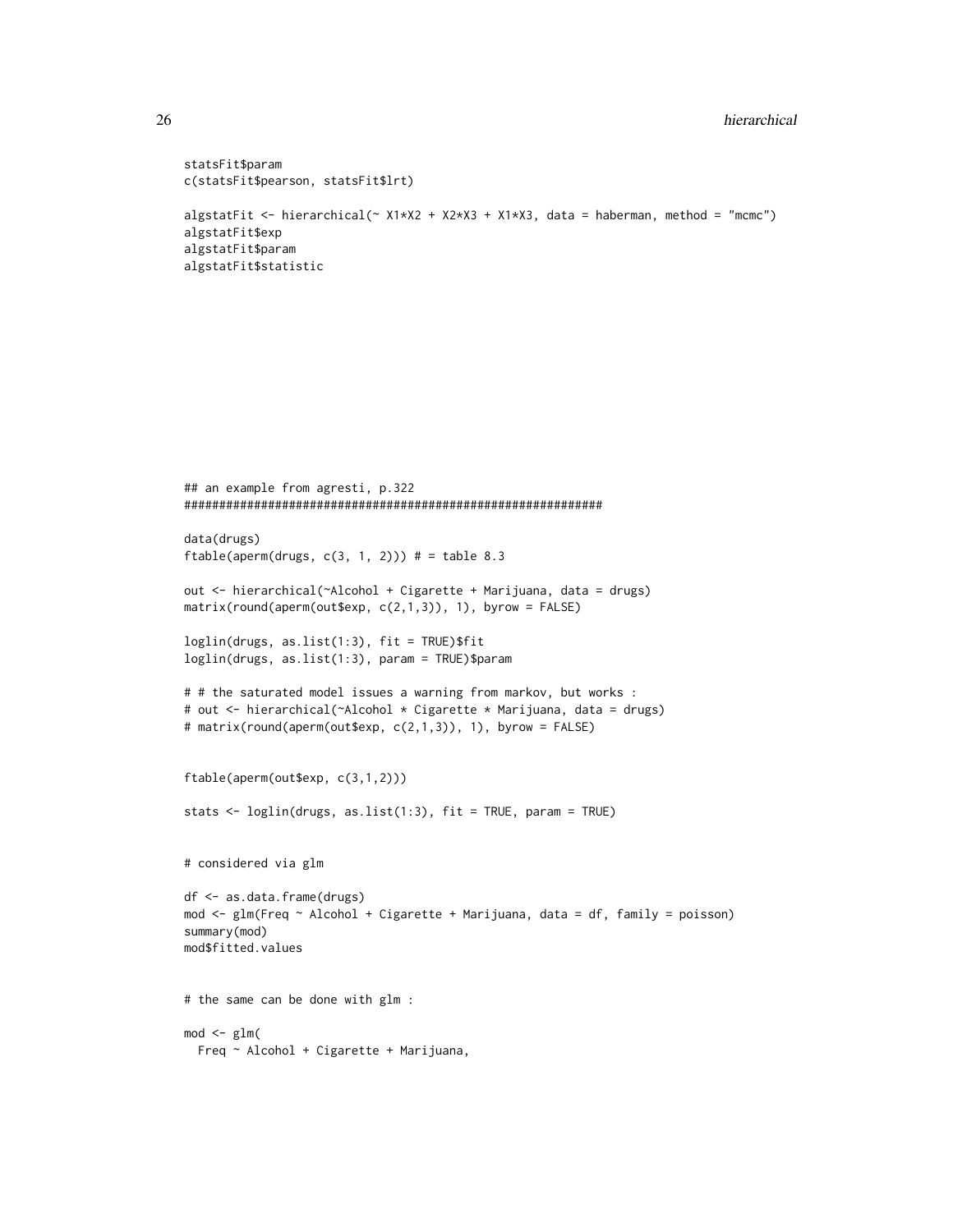```
data = as.data.frame(drugs), family = poisson
\mathcal{L}summary(mod)
matrix(round(mod$fitted.values[c(1,3,2,4,5,7,6,8)],1))
mod < -glm(Freq ~ Alcohol * Cigarette + Marijuana,
  data = as.data.frame(drugs), family = poisson
)
summary(mod)
matrix(round(mod$fitted.values[c(1,3,2,4,5,7,6,8)],1))
mod < -glm(Freq ~ Alcohol * Cigarette * Marijuana,
  data = as.data.frame(drugs), family = poisson
)
summary(mod)
matrix(round(mod$fitted.values[c(1,3,2,4,5,7,6,8)],1))
```
## End(Not run)

hmat *Construct a Hierarchical Model Matrix*

## Description

Determine the A matrix associated with a hierarchical model on a contingency table. In algebraic statistics, the A matrix of a log-linear model is the transpose of the design matrix of the (cell-means parameterized) ANOVA corresponding to the model.

## Usage

hmat(varlvls, facets)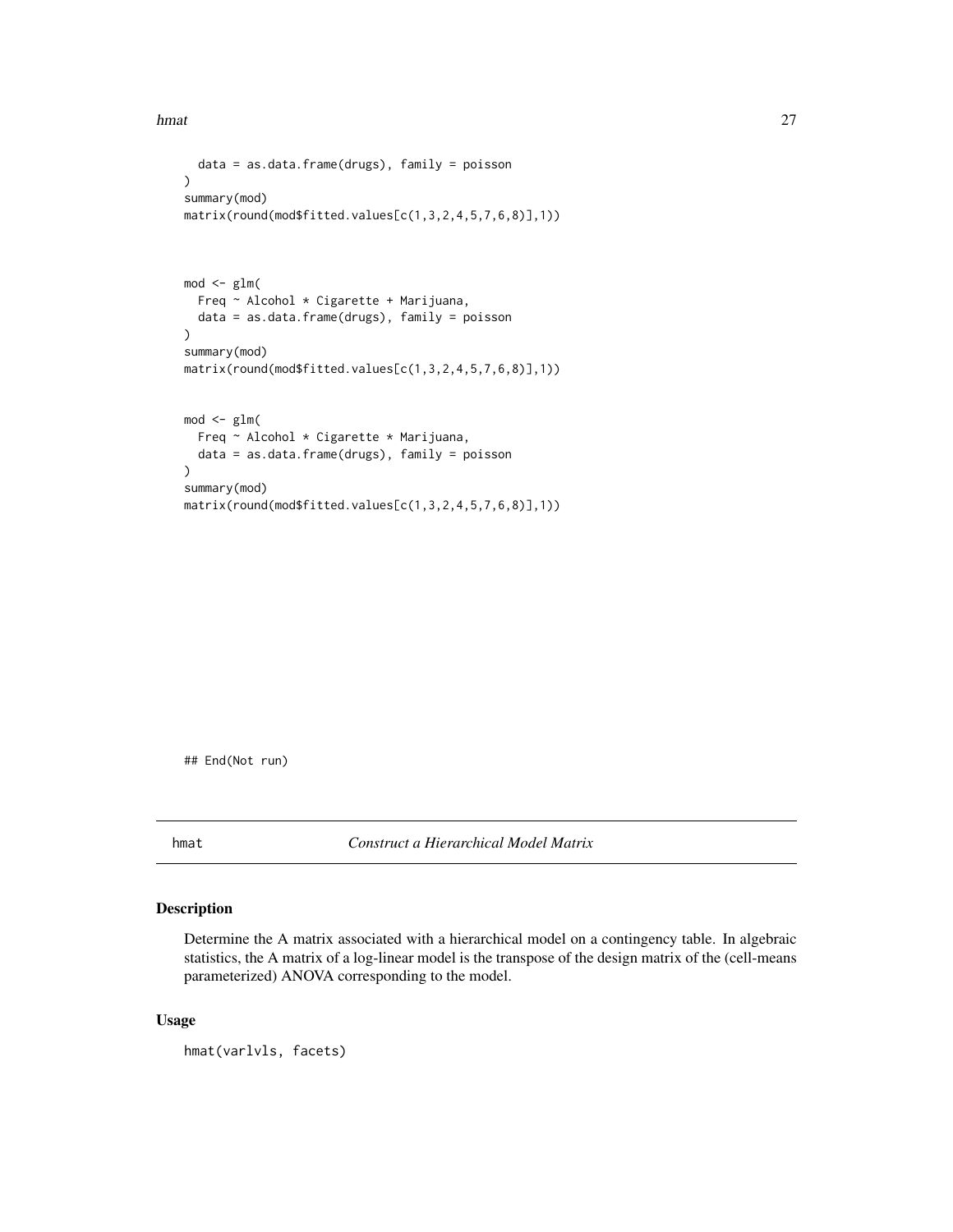## <span id="page-27-0"></span>Arguments

| varlvls | a vector containing the number of levels of each variable                           |
|---------|-------------------------------------------------------------------------------------|
| facets  | the facets generating the hierarchical model, a list of vectors of variable indices |

## Value

a named matrix

## References

Drton, M., B. Sturmfels, and S. Sullivant (2009). *Lectures on Algebraic Statistics*, Basel: Birkhauser Verlag AG.

## Examples

```
# LAS example 1.2.11, p.16
varlvls < -c(2,2,2,2)facets \le list(c(1,2), c(1,4), c(2,3))
( A <- hmat(varlvls, facets) )
# 2x2 independence example
# following convention, the first index indicates rows
varlvls \leftarrow c(2,2)
facets \le list(1,2)( A <- hmat(varlvls, facets) )
printForMarkov <- function(A){
  cat(paste(nrow(A), ncol(A)))
  cat("\n'\)cat(\text{apply}(\text{unname}(A), 1, \text{ paste}, \text{collapse} = " "), \text{ sep} = " \n\wedge \n\wedge")cat("\n'\)}
printForMarkov(A)
```
is.bertini *Bertini Object Check*

## Description

Test whether an object is an bertini object.

### Usage

```
is.bertini(x)
```
#### Arguments

x object to be tested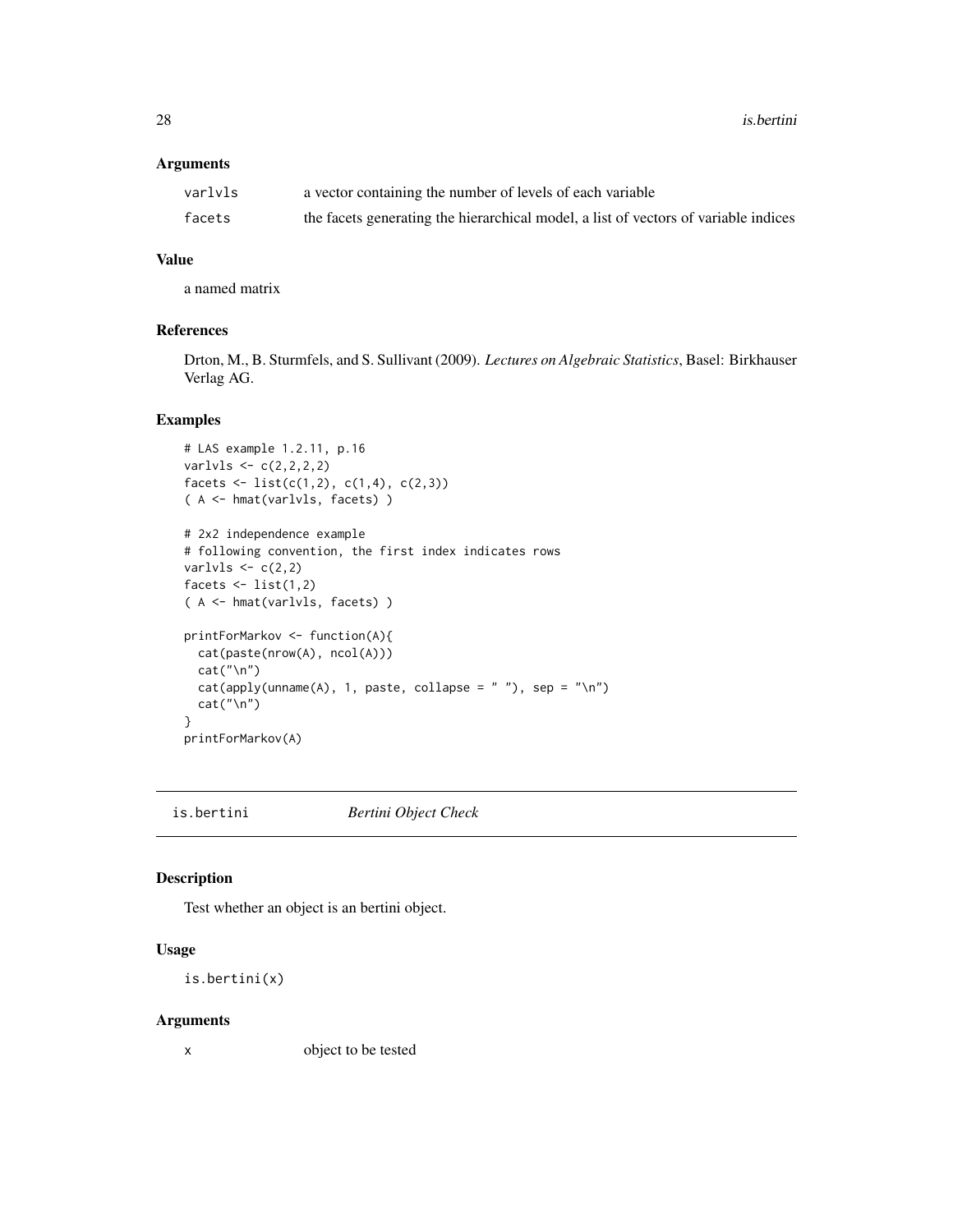#### <span id="page-28-0"></span>is.linear 29

## Value

Vector of logicals.

## Examples

# see ?bertini

is.linear *Test whether an mpoly object is linear.*

## Description

Test whether an mpoly object is linear.

## Usage

is.linear(x)

## Arguments

x an mpoly or mpolyList object

## Value

a logical vector

#### Examples

## Not run:

```
is.linear(mp("0"))
is.linear(mp("x + 1"))
is.linear(mp("x + y"))
is.linear(mp(c("0", "x + y")))
is.linear(mp("x + x y"))
is.linear(mp(c("x + x y", "x")))
```
## End(Not run)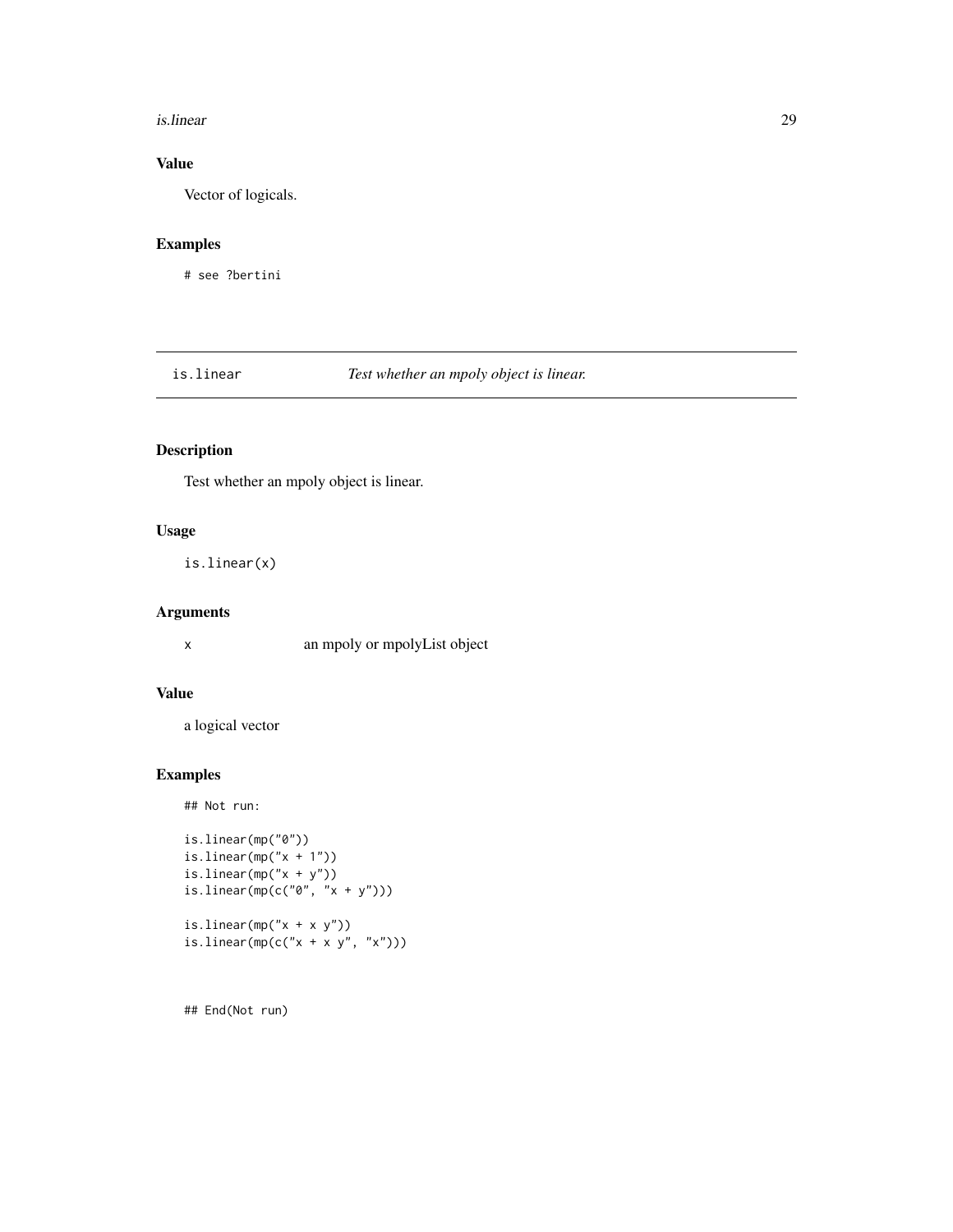<span id="page-29-0"></span>

## Description

Test whether an object is an m2 object.

#### Usage

is.m2(x)

#### Arguments

x object to be tested

#### Value

Vector of logicals.

## Examples

## Not run:

is.m2(m2("13^1000"))

## End(Not run)

kprod *Iterated Kronecker product*

## Description

Compute the Kronecker product of several matrices.

#### Usage

kprod(...)

## Arguments

... a listing of matrices

## Details

If kronecker is the function that computes A x B, kprod computes A x B x C and so on; it's a wrapper of Reduce and kronecker.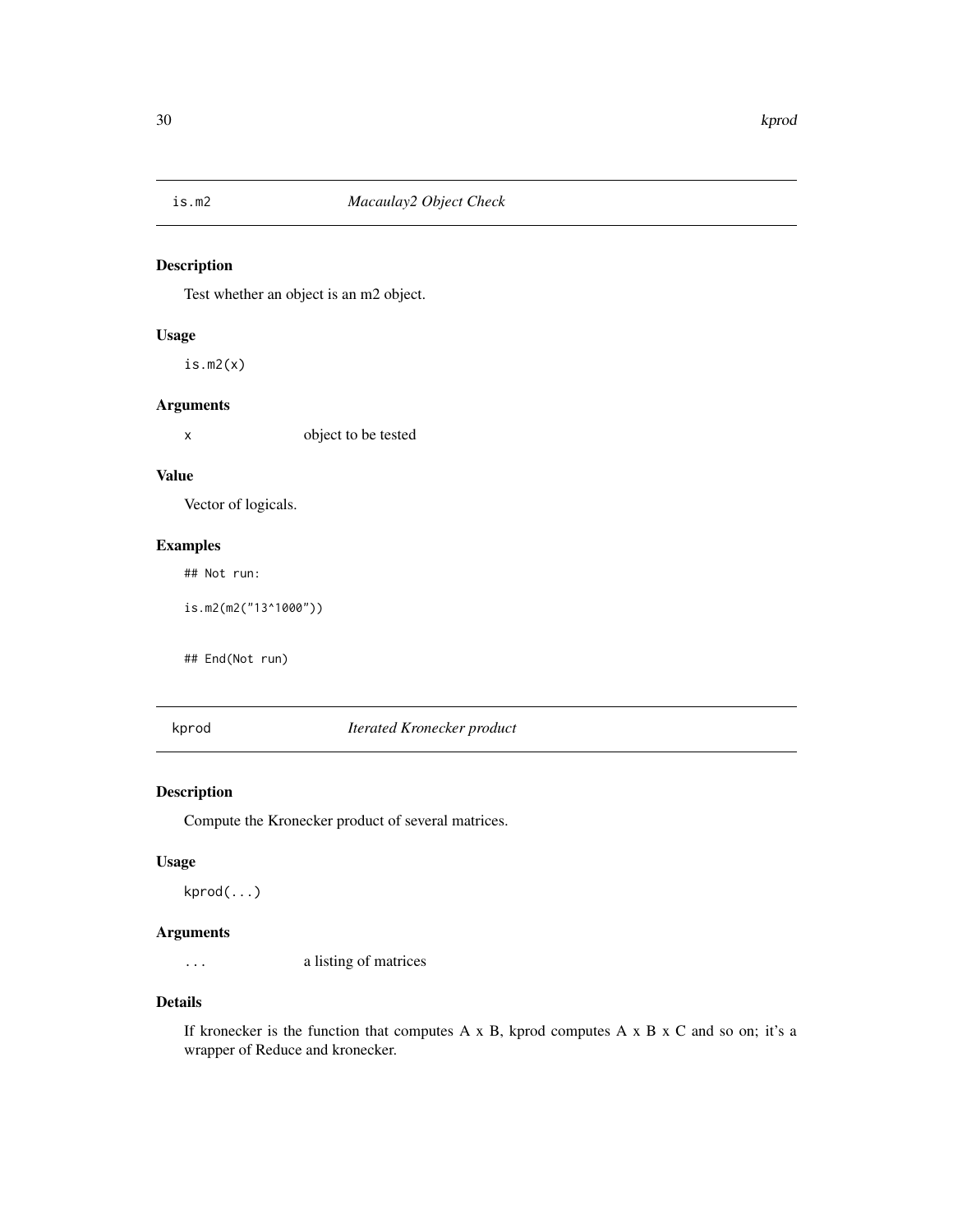#### <span id="page-30-0"></span>latteMax 31

## Value

... a matrix that is the kronecker product of those matrices (from left to right)

#### Examples

```
kprod(diag(2), t(ones(2)))
kprod(t(ones(2)), diag(2))
kprod(diag(2), t(ones(2)), t(ones(2)))
kprod(t(ones(2)), diag(2), t(ones(2)))
kprod(t(ones(2)), t(ones(2)), diag(2))
rbind(
 kprod(diag(2), t(ones(2))),
 kprod(t(ones(2)), diag(2))
\mathcal{L}
```
latteMax *Solve a Linear Program (Maximization)*

#### Description

latteMax uses LattE's maximize function to find the maximum of a linear objective function over the integers satisfying linearity constraints. This makes use of the digging algorithm; see the LattE manual at <http://www.math.ucdavis.edu/~latte> for details.

#### Usage

```
latteMax(objective, constraints, method = c("lp", "cones"), dir = tempdir(),
 opts = "", quiet = TRUE)
```
#### Arguments

| objective   | a linear polynomial to pass to mp, see examples                                                                      |
|-------------|----------------------------------------------------------------------------------------------------------------------|
| constraints | a collection of linear polynomial (in)equalities that define the feasibility region,<br>the integers in the polytope |
| method      | method LP or cones                                                                                                   |
| dir         | directory to place the files in, without an ending /                                                                 |
| opts        | options; see the LattE manual at http://www.math.ucdavis.edu/~latte                                                  |
| quiet       | show latte output                                                                                                    |

## Value

the count. if the count is a number has less than 10 digits, an integer is returned. if the number has 10 or more digits, an integer in a character string is returned. you may want to use the gmp package's as.bigz to parse it.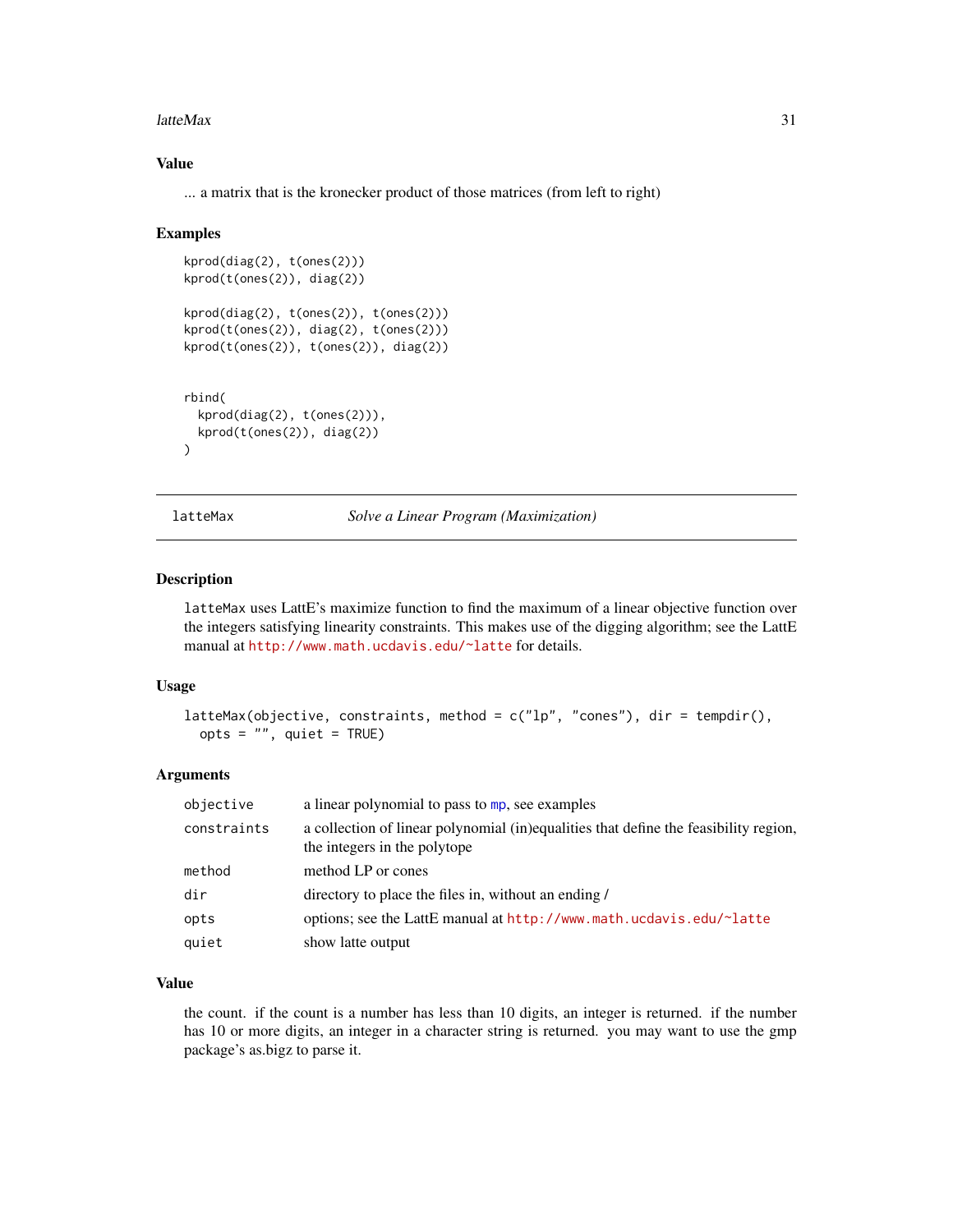#### Examples

## Not run:

```
latteMax("-2 x + 3 y", c("x + y <= 10", "x >= 0", "y >= 0"))
df <- expand.grid(x = 0:10, y = 0:10)
df \le subset(df, x + y \le 10)
df$val <- apply(df, 1, function(v) -2*v[1] + 3*v[2])
df[which.max(df$val),]
library(ggplot2)
qplot(x, y, data = df, size = val)
```
## End(Not run)

latteMin *Solve a Linear Program (Minimization)*

#### Description

latteMin uses LattE's minimize function to find the minimum of a linear objective function over the integers satisfying linearity constraints. This makes use of the digging algorithm; see the LattE manual at <http://www.math.ucdavis.edu/~latte> for details.

#### Usage

```
latteMin(objective, constraints, method = c("lp", "cones"), dir = tempdir(),opts = "", quiet = TRUE)
```
#### Arguments

| objective   | a linear polynomial to pass to mp, see examples                                                                      |
|-------------|----------------------------------------------------------------------------------------------------------------------|
| constraints | a collection of linear polynomial (in)equalities that define the feasibility region,<br>the integers in the polytope |
| method      | method LP or cones                                                                                                   |
| dir         | directory to place the files in, without an ending /                                                                 |
| opts        | options; see the LattE manual at http://www.math.ucdavis.edu/~latte                                                  |
| quiet       | show latte output                                                                                                    |

## Value

the count. if the count is a number has less than 10 digits, an integer is returned. if the number has 10 or more digits, an integer in a character string is returned. you may want to use the gmp package's as.bigz to parse it.

<span id="page-31-0"></span>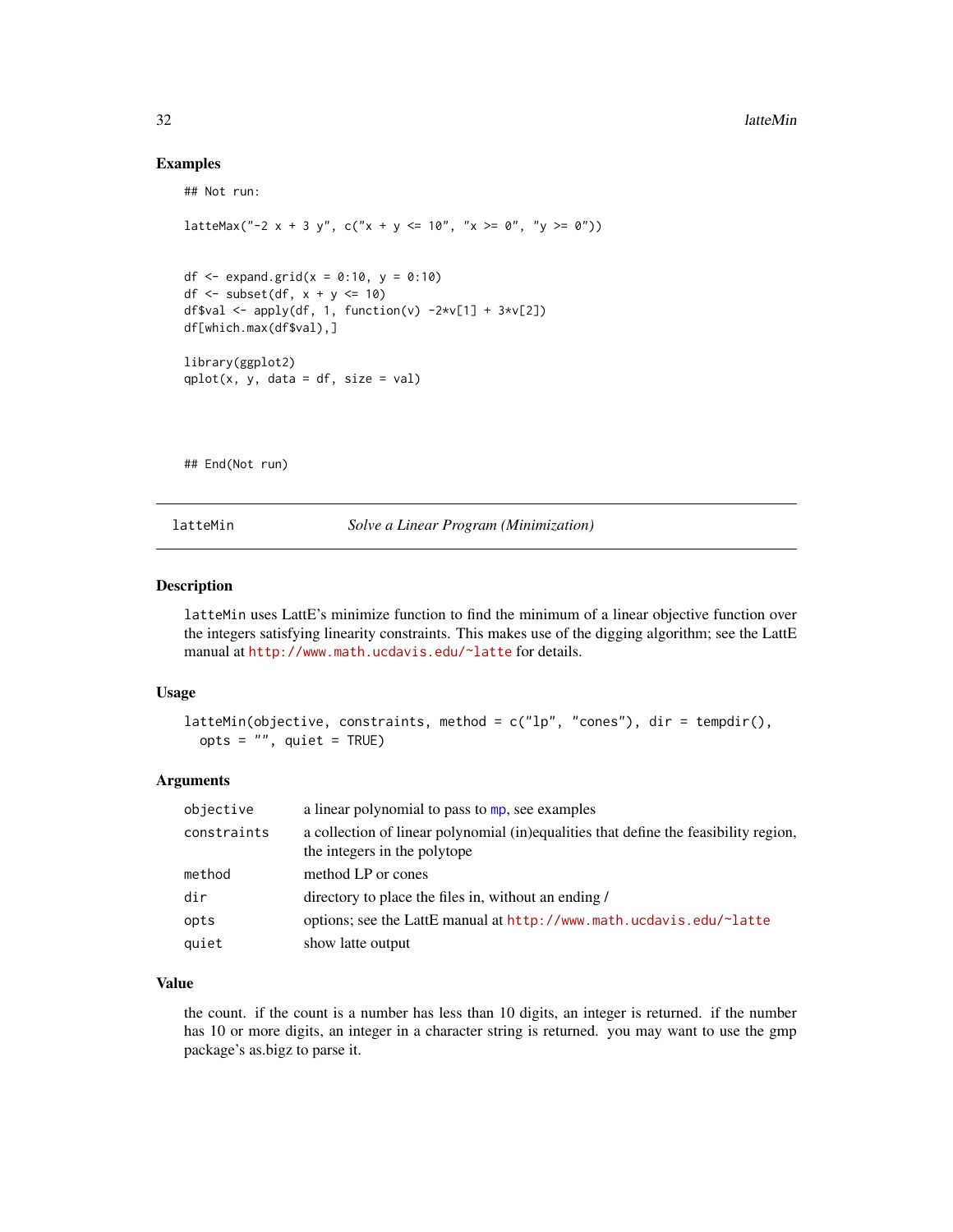#### <span id="page-32-0"></span>lower 33

## Examples

## Not run:

```
latteMin("-2 x + 3 y", c("x + y <= 10", "x >= 0", "y >= 0"))
latteMin("-2 x + 3 y", c("x + y <= 10", "x >= 0", "y >= 0"),
 method = "cones") # ??
df <- expand.grid(x = 0:10, y = 0:10)
df \le subset(df, x + y \le 10)
df$val <- apply(df, 1, function(v) -2*v[1] + 3*v[2])df[which.min(df$val),]
library(ggplot2)
qplot(x, y, data = df, size = val)latteMin("-2 x - 3 y - 4 z", c(
  "3 x + 2 y + z \le 10",
  "2 x + 5 y + 3 z \le 15",
  "x \ge 0", "y \ge 0", "z \ge 0"
), "cones",quiet = FALSE)
df <- expand.grid(x = 0:10, y = 0:10, z = 0:10)
df <- subset(df,
  (3*x + 2*y + 1*z \le 10) &
  (2*x + 5*y + 3*z \le 15)\lambdadf$val <- apply(df, 1, function(v) -2*v[1] + -3*v[2] + -4*v[3])
df[which.min(df$val),]
```
## End(Not run)

lower *Create a lower triangular matrix*

#### Description

Create a lower triangular matrix.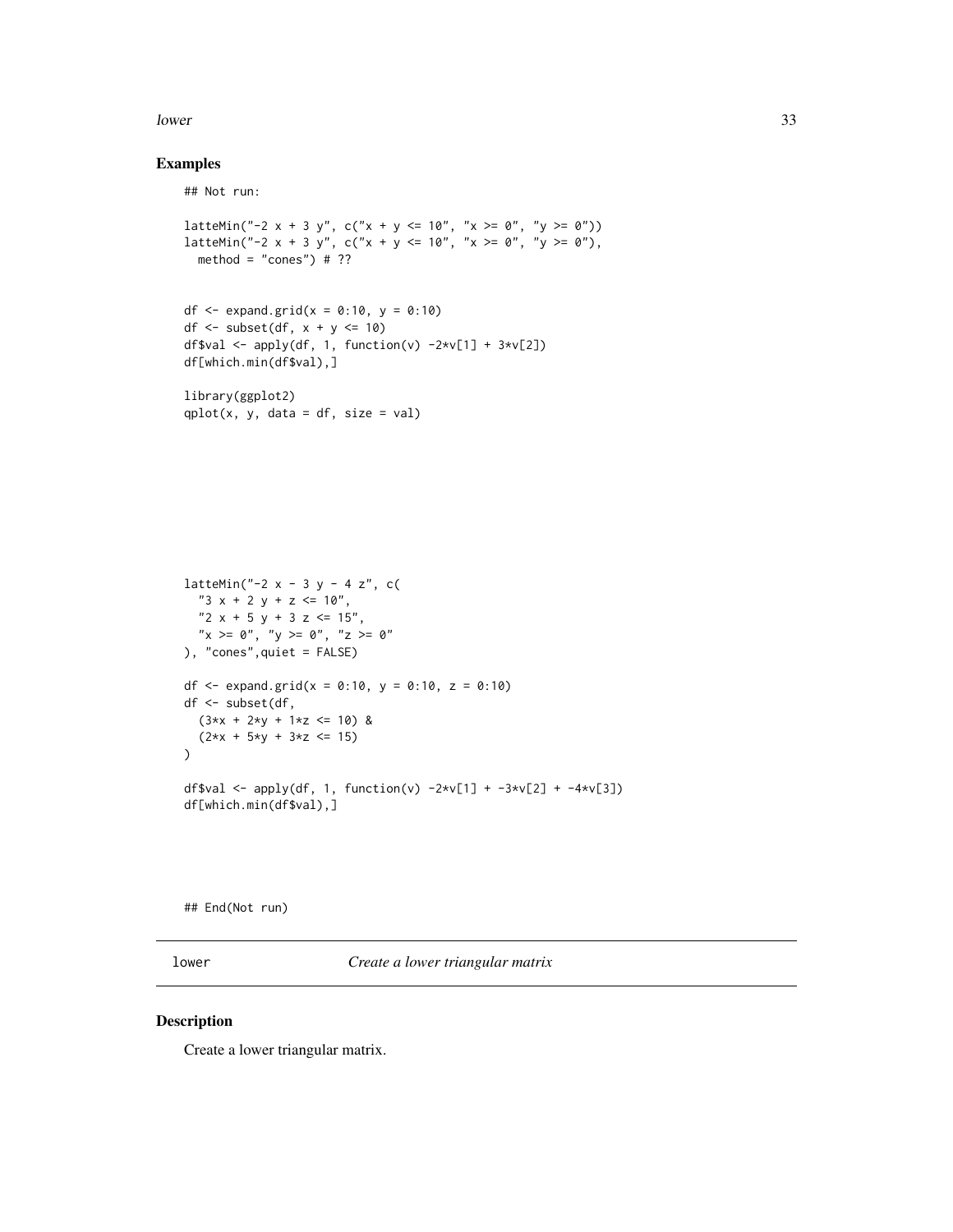#### <span id="page-33-0"></span>34 lpnorm

## Usage

lower(x)

## Arguments

x a vector

## Value

...

## See Also

[upper](#page-73-1)

## Examples

upper(1:3) lower(1:3) upper(1:6) lower(1:6)

upper(rnorm(6))

lpnorm *Lp Norm*

## Description

Compute the Lp norm of a vector.

## Usage

 $1$ pnorm $(x, p = 2)$ 

## Arguments

| х | X |
|---|---|
| р | p |

#### Value

...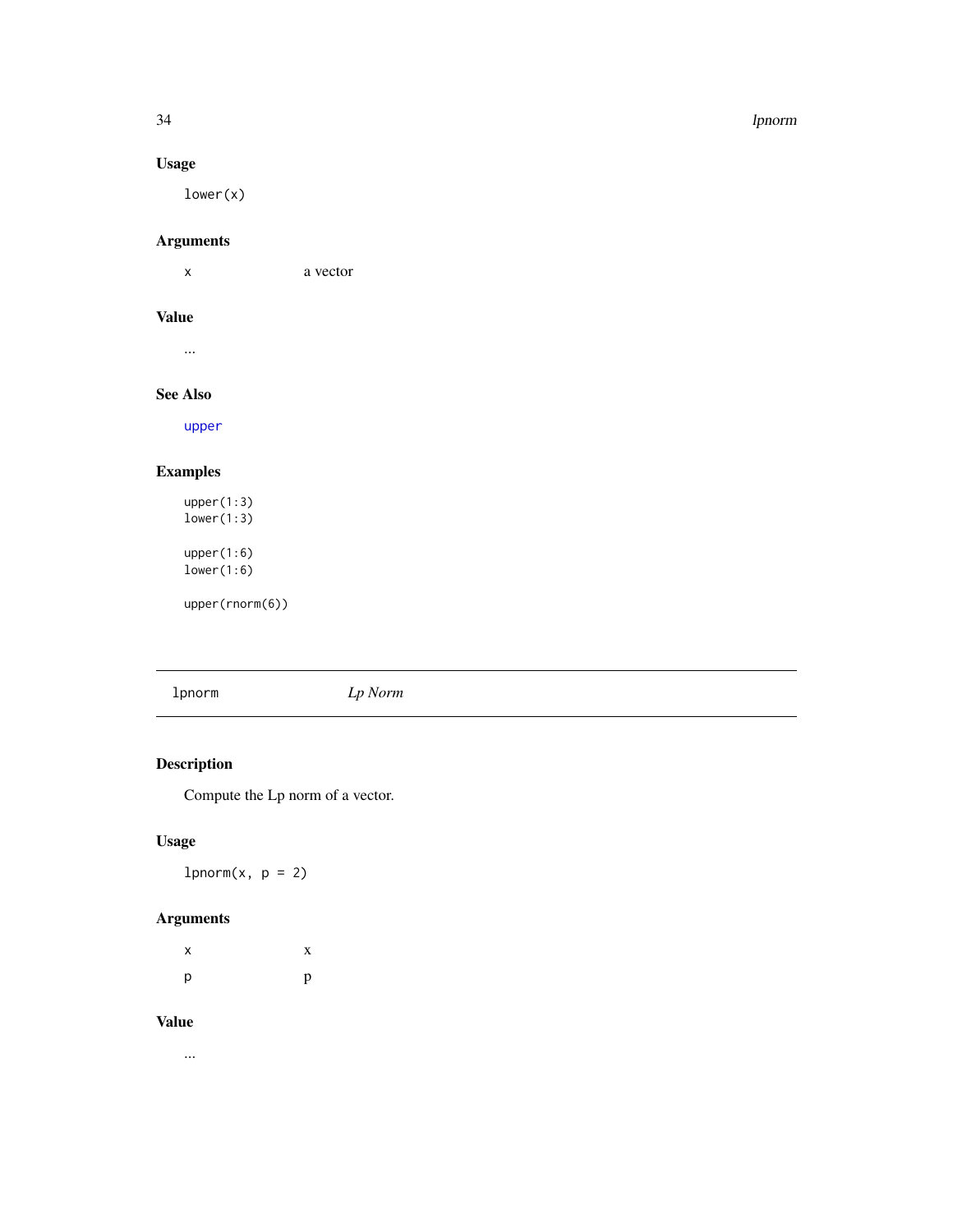#### Examples

```
lpnorm(1:10)
lpnorm(matrix(1:25, 5, 5))
1pnorm(split(1:25, rep(1:5, each = 5)))
lpnorm(1:10, 1)
lpnorm(matrix(1:25, 5, 5), 1)
1pnorm(split(1:25, rep(1:5, each = 5)), 1)
lpnorm(rnorm(10), 0)
lpnorm(matrix(rnorm(25), 5, 5), 0)
lpnorm(split(rnorm(25), rep(1:5, each = 5)), 0)
lpnorm(-5:5, Inf)
lpnorm(matrix(-25:-1, 5, 5), Inf)
lpnorm(split(-25:-1, rep(1:5, each = 5)), Inf)
```
## m2 *Evaluate Macaulay2 Code*

#### Description

Write a Macaulay2 file, evaluate it through a back-end connection to Macaulay2, and bring the output back into R.

#### Usage

 $m2$ (code, dir = tempdir(), opts = "--script")

#### Arguments

| code | Macaulay2 code as either a character string or function; see examples |
|------|-----------------------------------------------------------------------|
| dir  | directory to place the files in                                       |
| opts | options for m2                                                        |

#### Value

an object of class m2

## Examples

```
## Not run:
```

```
options(digits = 20)
13^20
m2("13^20") # correct answer
m2("toRR(20,(19004963774880800571392-13^20)/13^20)") # relative error
options(digits = 7)
```
<span id="page-34-0"></span> $m2$  35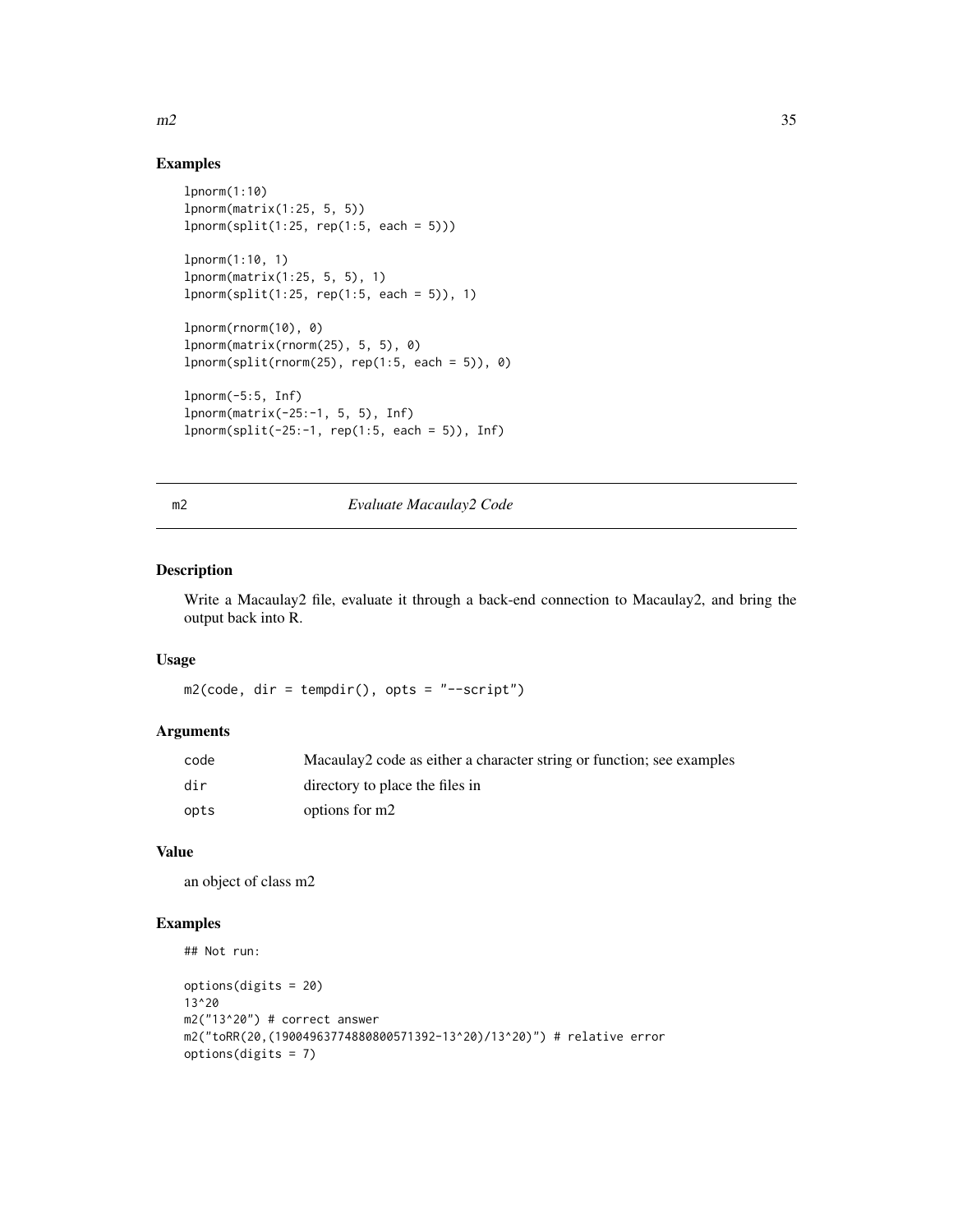<span id="page-35-0"></span>36 markov

```
code <- "
1+1
2+3
100!
R = QQ[X, y, z](x+y)^{10}curve = ideal(x^4-y^5, x^3-y^7)
gens gb curve
m = matrix \{ {x^2, x^2-y^2, x*y*z^7} \}image m
R = QQ[a..d]I = ideal(a^3-b^2*c, b*c^2-c*d^2, c^3)
G = gens gb I
G
"
m2(code)
code < - "
R = QQ[x, y, z, t]I = ideal(t^4 - x, t^3 - y, t^2 - z)gens gb I
"
m2(code)
## End(Not run)
```
markov *Compute a Markov Basis with 4ti2*

## Description

A Markov basis of a matrix A is computed with the markov function of 4ti2, obtained with the LattE-integrale bundle.

#### Usage

```
markov(mat, format = c("mat", "vec", "tab"), dim = NULL, all = FALSE,
 dir = tempdir(), opts = "-parb", quiet = TRUE, dbName)
```
## Arguments

| mat    | a matrix; for example the output of hmat                                                                                                  |
|--------|-------------------------------------------------------------------------------------------------------------------------------------------|
| format | how the moves should be returned (if "mat", moves are columns)                                                                            |
| dim    | the dimension to be used in vec2tab if format $=$ "tab" is used, oftentimes a vector<br>of the number of levels of each variable in order |
| a11    | if TRUE, all moves $(+$ and $-)$ are given. if FALSE, only the $+$ moves are given.                                                       |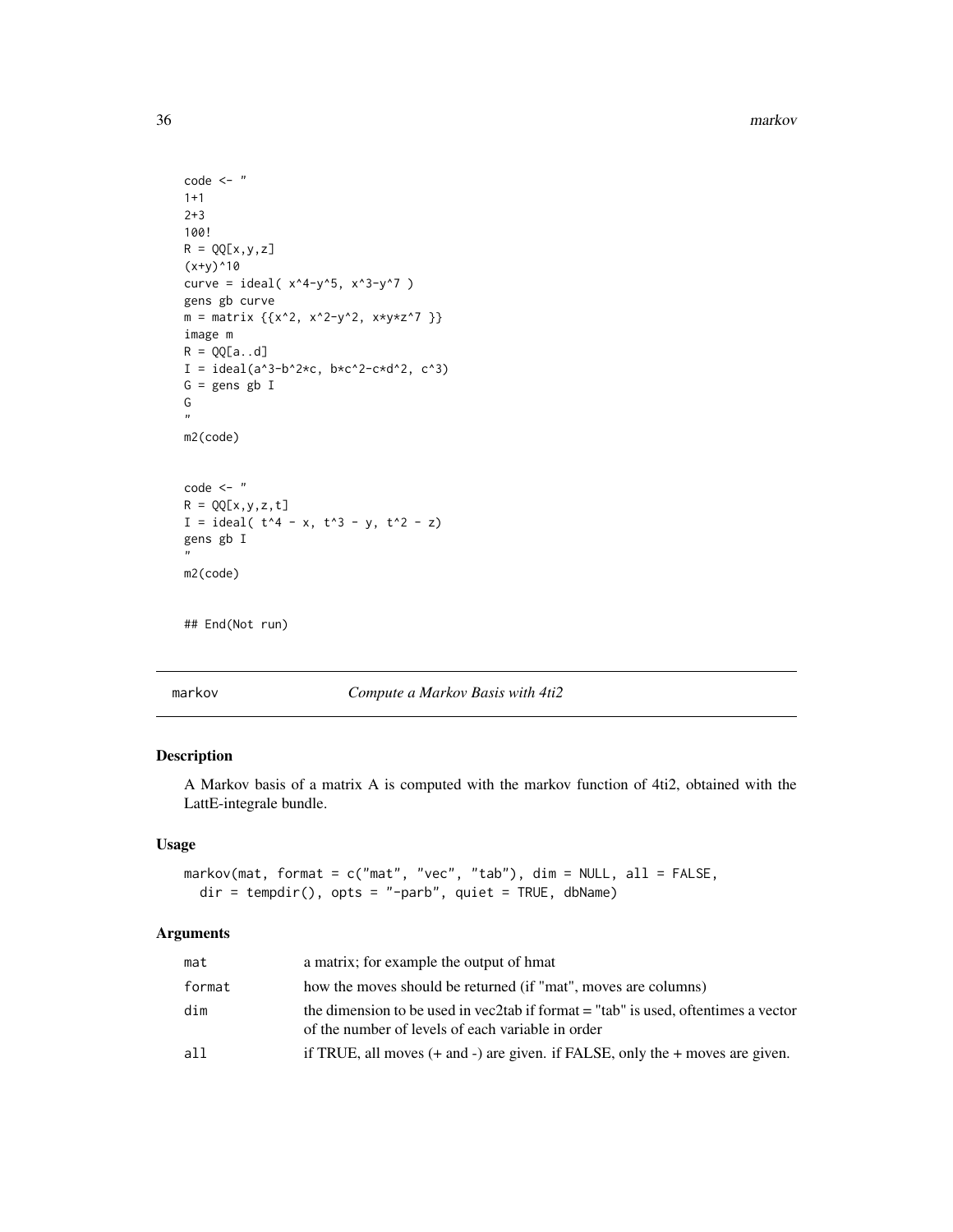#### markov 37

| dir    | directory to place the files in, without an ending /                                        |
|--------|---------------------------------------------------------------------------------------------|
| opts   | options for markov                                                                          |
| auiet  | show 4ti2 output                                                                            |
| dbName | the name of the model in the markov bases database, http://markov-bases.de, see<br>examples |

## Value

a matrix containing the Markov basis as its columns (for easy addition to tables)

### References

Drton, M., B. Sturmfels, and S. Sullivant (2009). *Lectures on Algebraic Statistics*, Basel: Birkhauser Verlag AG.

#### Examples

## Not run:

```
# 2x2 independence example
# following convention, the first index indicates rows
varlvls \leftarrow c(2,2)facets \le list(1,2)( A <- hmat(varlvls, facets) )
markov(A)
markov(A, "vec")
markov(A, "tab", varlvls)
markov(A, "tab", varlvls, TRUE)
```

```
# 3x3 independence example
# following convention, the first index indicates rows
varlvls \leftarrow c(3,3)facets \le list(1,2)( A <- hmat(varlvls, facets) )
markov(A)
markov(A, "vec")
markov(A, "tab", varlvls)
markov(A, "tab", varlvls, TRUE)
```

```
# LAS example 1.2.1, p.12 (2x3 independence)
varlvls \leftarrow c(2,3)facets \le list(1, 2)
```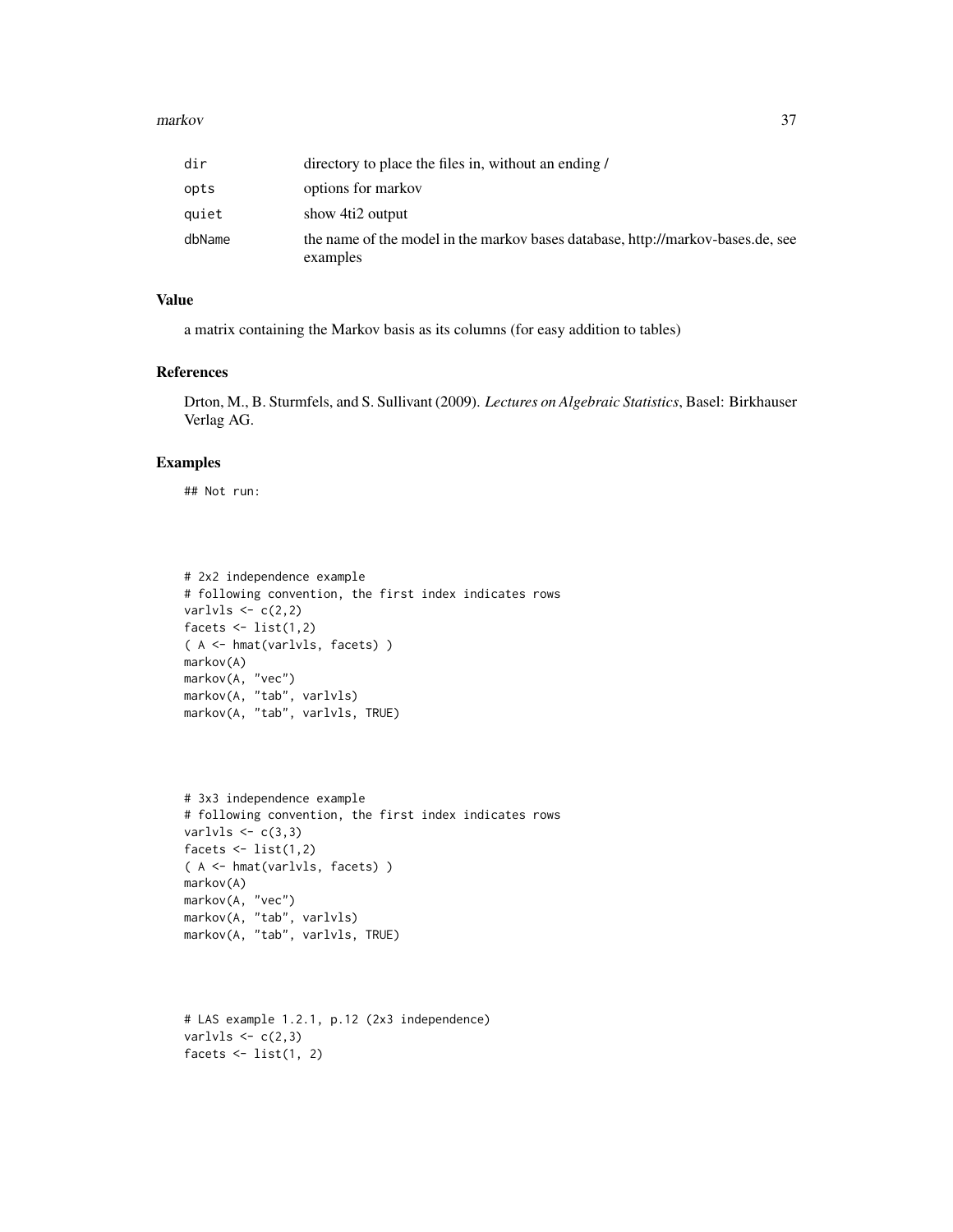```
( A <- hmat(varlvls, facets) )
markov(A, "tab", varlvls)
# Prop 1.2.2 says that there should be
2 * choose(2, 2) * choose(3, 2) # = 6# moves.
markov(A, "tab", varlvls, TRUE)
```

```
# LAS example 1.2.12, p.17 (no 3-way interaction)
varlvls \leftarrow c(2,2,2)
facets \le list(c(1,2), c(1,3), c(2,3))
( A <- hmat(varlvls, facets) )
markov(A)
```

```
# LAS example 1.2.12, p.16 (no 3-way interaction)
varlvls <- c(2,2,2,2)
facets \le list(c(1,2), c(1,4), c(2,3))
( A <- hmat(varlvls, facets) )
markov(A)
markov(A, "tab", varlvls) # hard to understand
tableau(markov(A), varlvls)
```

```
# using the markov bases database, must be connected to internet
# A <- markov(dbName = "ind3-3")
B \leftarrow markov(hmat(c(3,3), list(1,2)))
# all(A == B)
```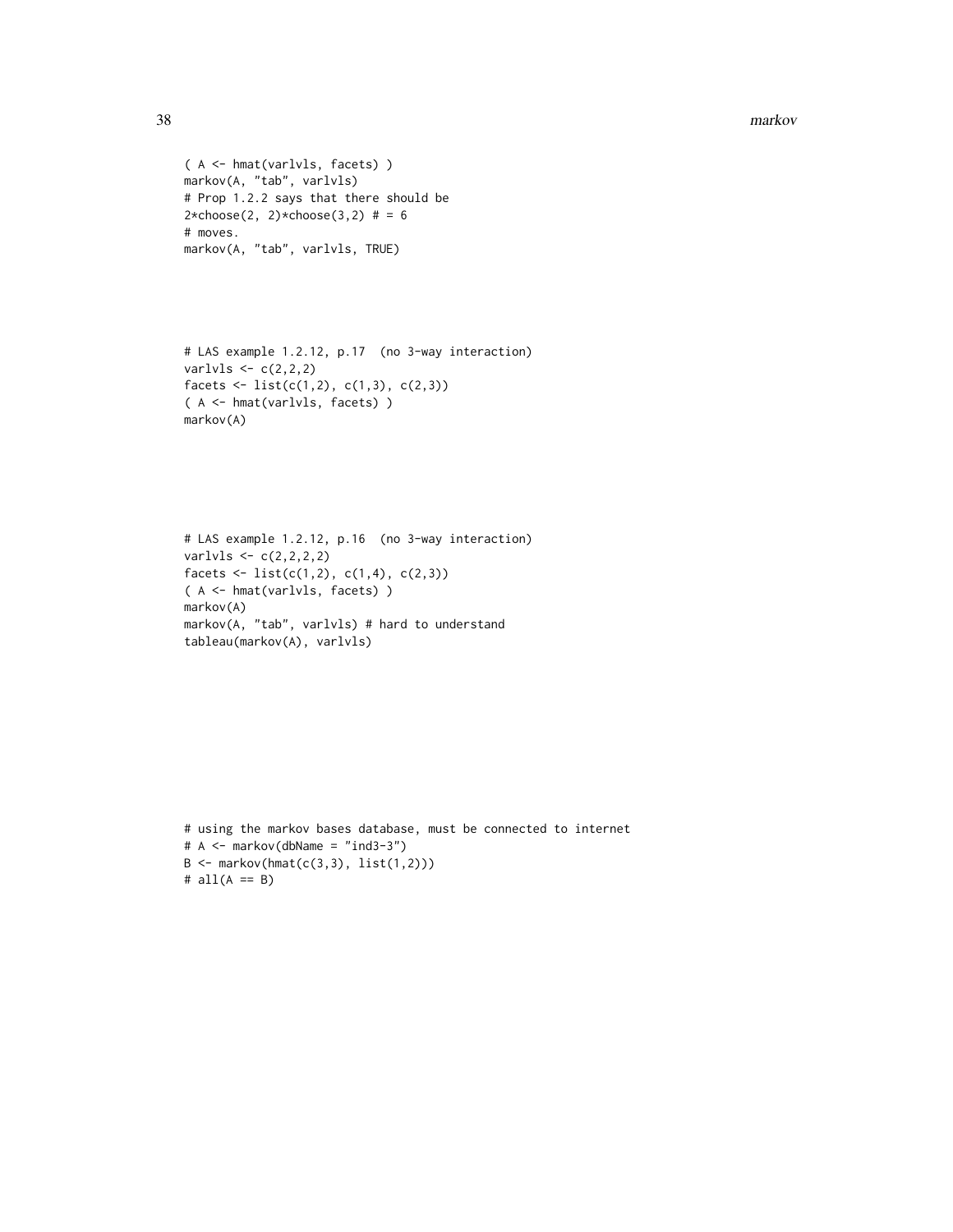#### mchoose 39

markov(diag(1, 10))

## End(Not run)

## mchoose *Multinomial Coefficient*

# Description

Compute the multinomial coefficient.

# Usage

mchoose(n, x)

## Arguments

| n | an integer           |
|---|----------------------|
| X | a vector of integers |

### Details

This function computes the multinomial coefficient by computing the factorial of each number on a log scale, differencing  $log(n!)$  - sum( $log(x!)$ ), and then exponentiating. It then checks to see if this is an integer; if it's not, it issues a warning.

# Value

...

## Examples

mchoose(6, c(2,2,1,1))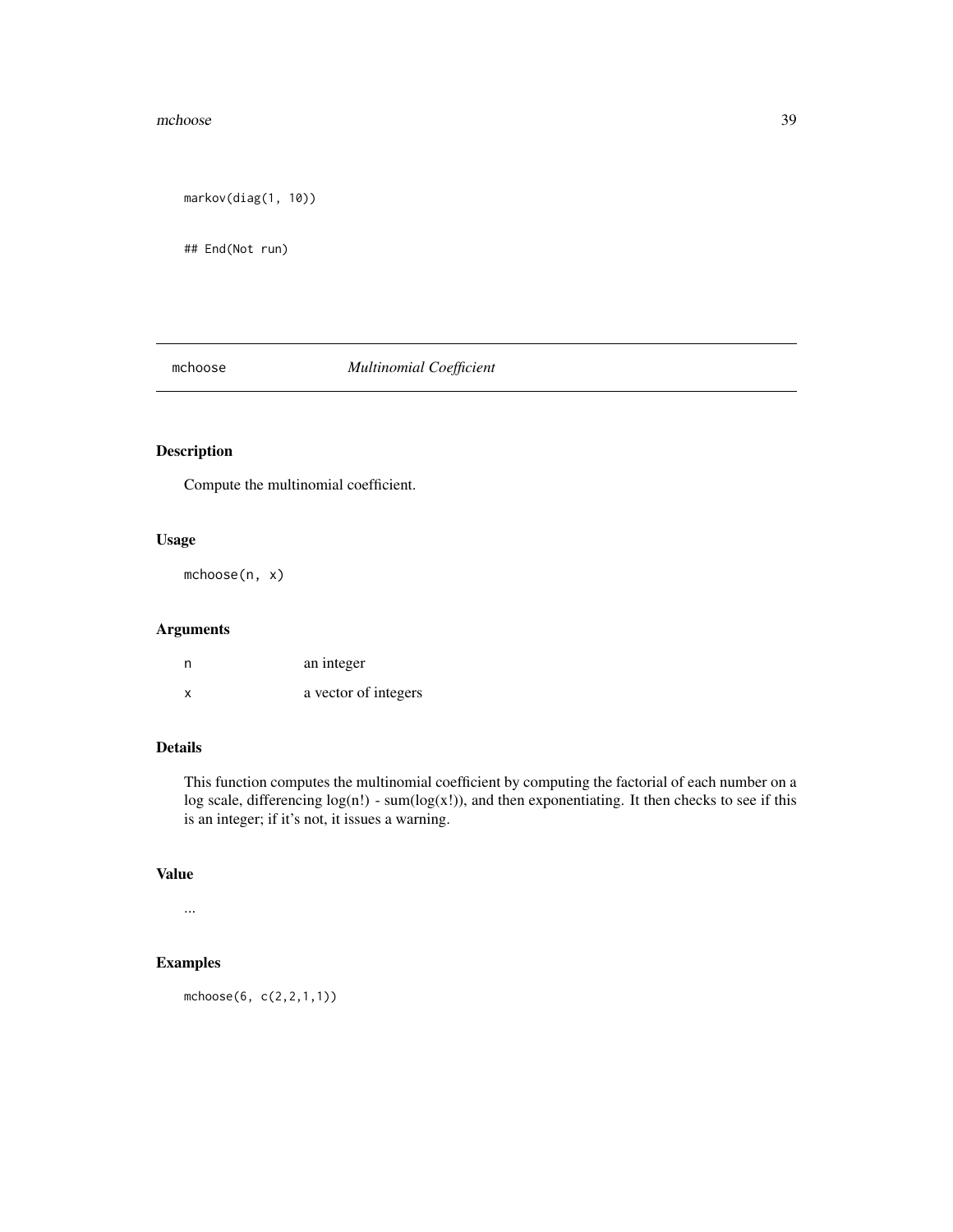### Description

Given a starting table (as a vector) and a loglinear model matrix A, compute the Markov basis of A with 4ti2 and then run the Metropolis-Hastings algorithm starting with the starting table.

#### Usage

```
metropolis(init, moves, iter = 1000, burn = 1000, thin = 10,
  engine = c("Cpp", "R"))
```
## Arguments

| init   | the initial step                                            |
|--------|-------------------------------------------------------------|
| moves  | the markov basis (the negatives will be added). see ?markov |
| iter   | number of chain iterations                                  |
| burn   | burn-in                                                     |
| thin   | thinning                                                    |
| engine | C++ or R? (C++ yields roughly a 20-25x speedup)             |

# Details

See Algorithm 1.1.13 in LAS, the reference below.

#### Value

a list

### Author(s)

David Kahle

#### References

Drton, M., B. Sturmfels, and S. Sullivant (2009). *Lectures on Algebraic Statistics*, Basel: Birkhauser Verlag AG.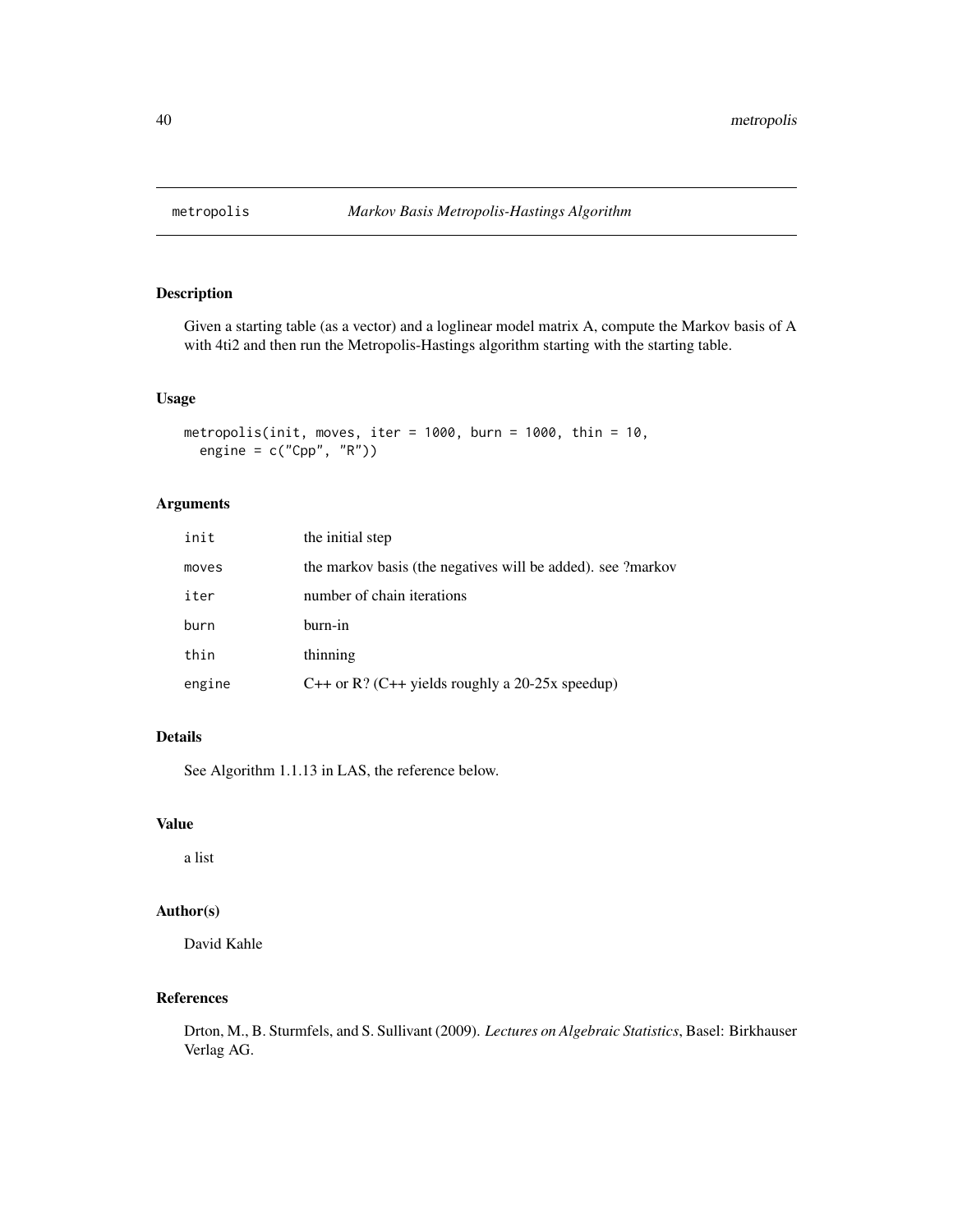## metropolis 41

### Examples

## Not run:

```
data(handy)
```

```
exp <- loglin(handy, as.list(1:2), fit = TRUE)$fit
e <- unname(tab2vec(exp))
h <- t(t(unname(tab2vec(handy))))
chisq <- algstat:::computeChisqsCpp(h, e)
```

```
out <- hierarchical(~ Gender + Handedness, data = handy)
chisqs <- algstat:::computeChisqsCpp(out$steps, e)
```

```
mean(chisqs \geq chisq)fisher.test(handy)$p.value
```

```
A \leftarrow hmat(c(2,2), as.list(1:2))
moves <- markov(A)
outC <- metropolis(tab2vec(handy), moves, 1e4, engine = "Cpp")
str(outC)
outR <- metropolis(tab2vec(handy), moves, 1e4, engine = "R", thin = 20)
str(outR)
```

```
# showSteps(out$steps)
```

```
library(microbenchmark)
microbenchmark(
  metropolis(tab2vec(handy), moves, engine = "Cpp"),
 metropolis(tab2vec(handy), moves, engine = "R")
)
```
# cpp ~ 20-25x faster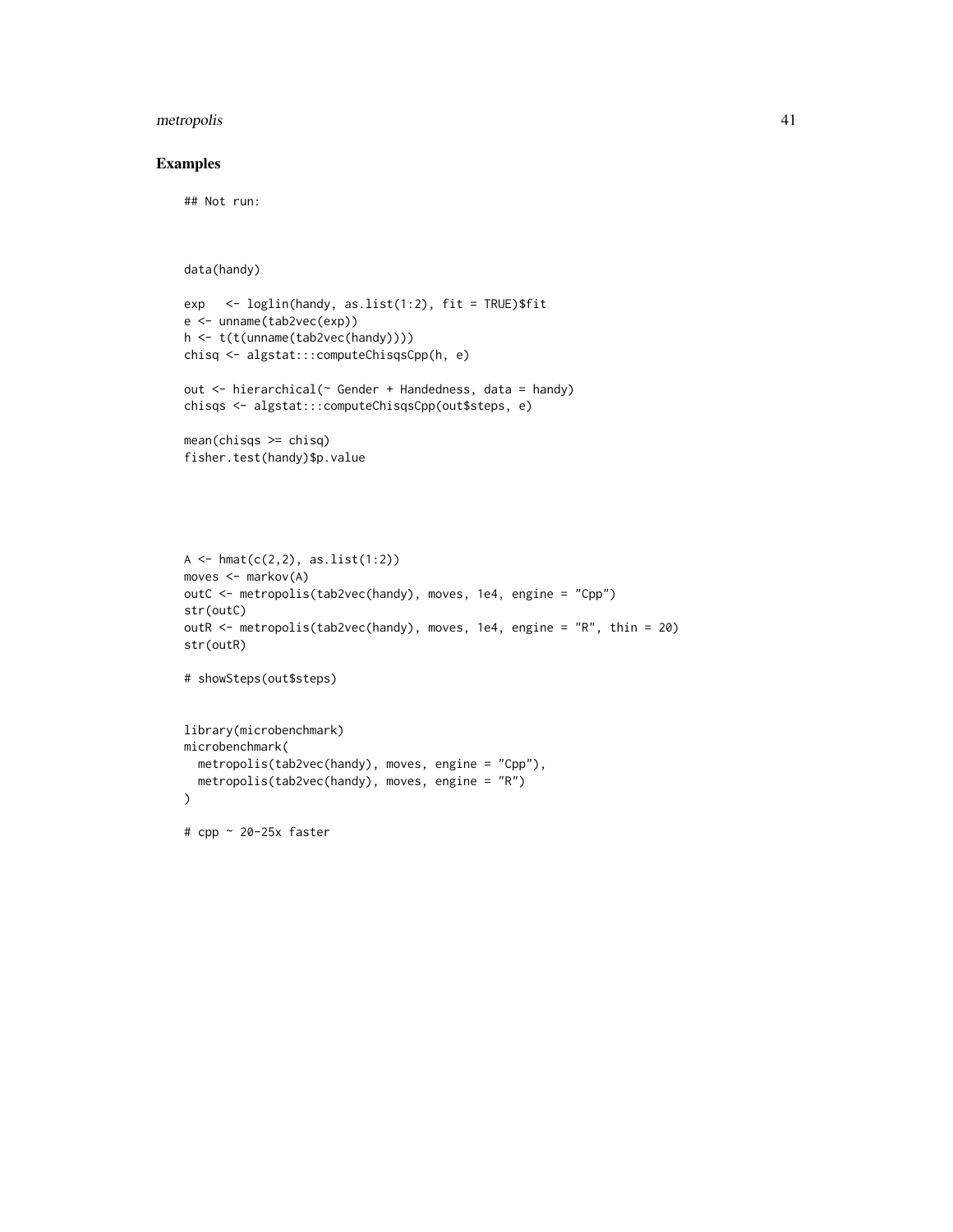```
showSteps <- function(steps){
  apply(steps, 2, function(x){
    x \leftarrow format(x)tab <- vec2tab(x, dim(handy))
    message(
      paste(
         apply(tab, 1, paste, collapse = " "),
         \text{collapse} = " "\mathcal{L}\lambdamessage("
", appendLF = F)
  })
  invisible()
}
# showSteps(out$steps)
```
## End(Not run)

<span id="page-41-0"></span>Mmaker *Marginals matrix*

# Description

Compute the marginals matrix for a full ranking of m objects

#### Usage

Mmaker(m)

#### Arguments

m the number of objects

## Details

This is the transpose of the marginals matrix presented in Marden (1995).

### Value

...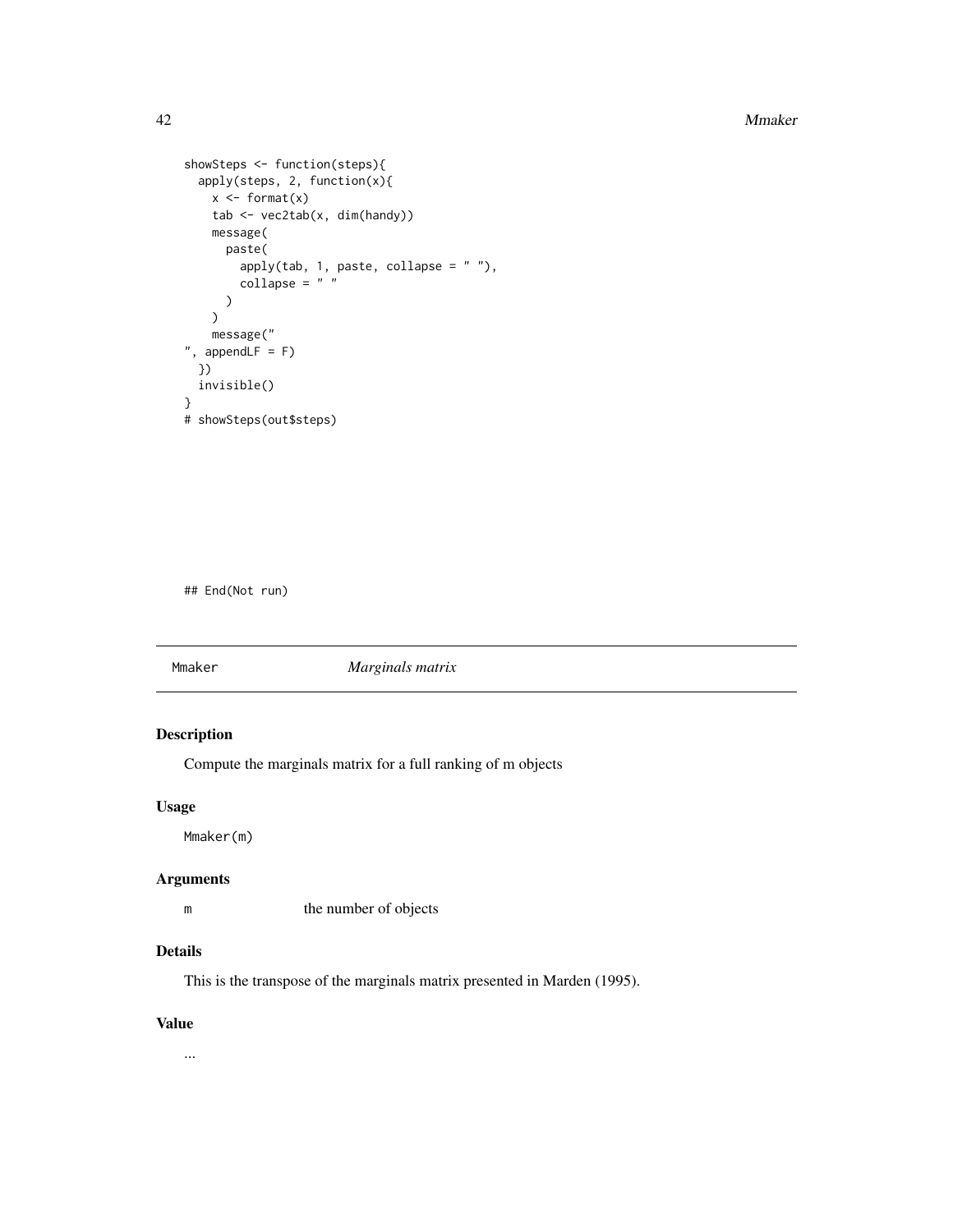#### ones 43

# References

Marden, J. I. (1995). *Analyzing and Modeling Rank Data*, London: Chapman & Hall. p.42.

# See Also

[Tmaker](#page-70-0), [Amaker](#page-3-0), [Emaker](#page-14-0), [Pmaker](#page-43-0), [Smaker](#page-56-0)

# Examples

```
data(city)
Mmaker(3)
Mmaker(3) %*% city
```
ones *Ones Vector*

## Description

Make a column vector of ones.

## Usage

ones(n)

### Arguments

n how many ones

# Value

a column vector of ones as an integer matrix

# Examples

ones(5) str(ones(5))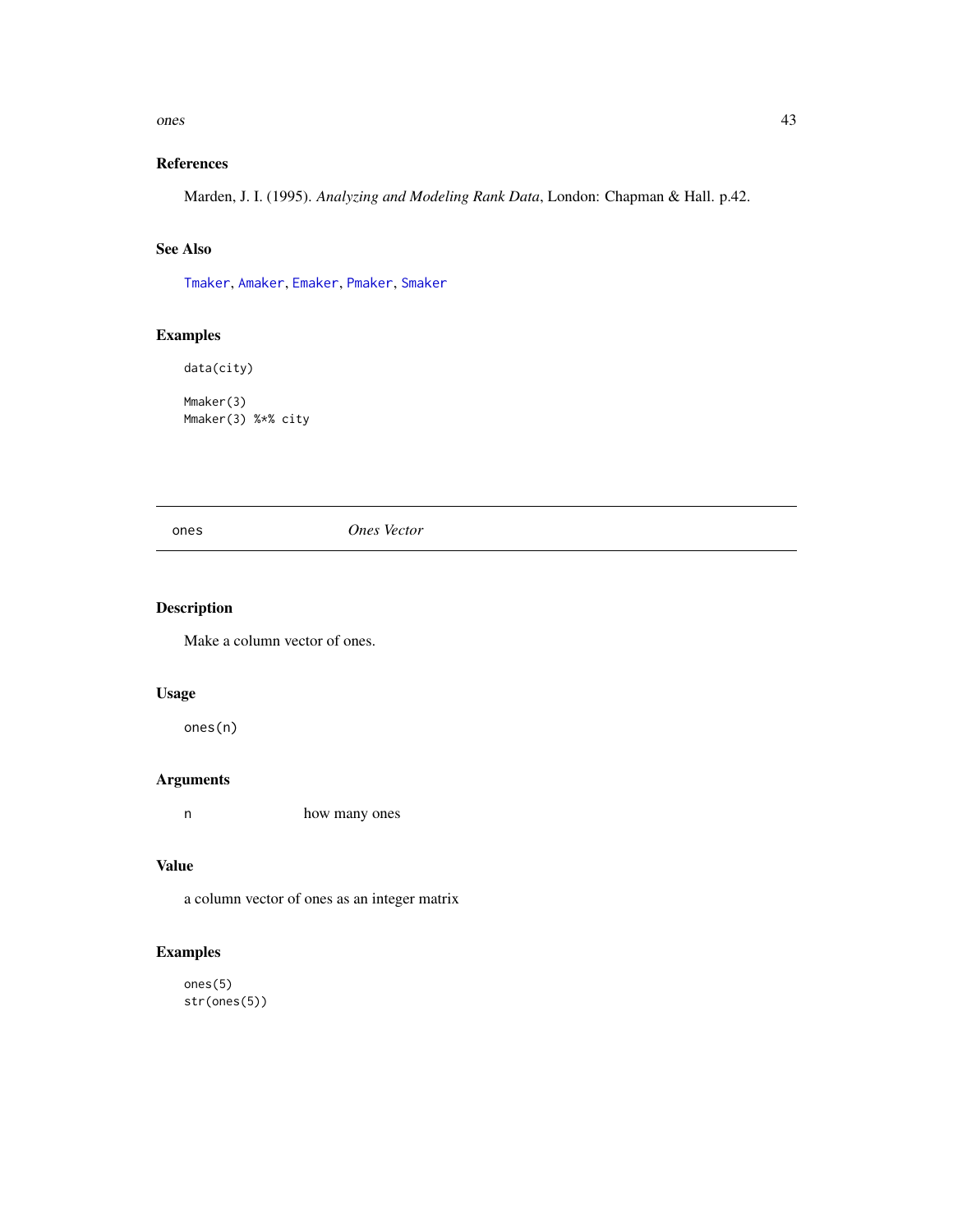<span id="page-43-0"></span>

#### Description

Compute the pairs matrix for a full ranking of m objects

#### Usage

Pmaker(m)

## Arguments

m the number of objects

### Details

This is the transpose of the pairs matrix presented in Marden (1995).

#### Value

...

#### References

Marden, J. I. (1995). *Analyzing and Modeling Rank Data*, London: Chapman & Hall. p.42.

### See Also

[Tmaker](#page-70-0), [Amaker](#page-3-0), [Emaker](#page-14-0), [Mmaker](#page-41-0), [Smaker](#page-56-0)

### Examples

```
data(city)
Pmaker(3)
Pmaker(3) %*% city
# 1 = city, 2 = suburb, 3 = country# looking just among city folk, generate the pairs matrix
city[,"city",drop=FALSE] # the data
m <- sum(city[,"city"])
k <- (Pmaker(3) %*% city)[,1]
Khat \leq upper(k) + lower(m-k)
colnames(Khat) <- row.names(Khat) <- colnames(city)
Khat
round(Khat / m, 2) # % times row is rated over column
```
# worked out: city is voted over suburb in 123 , 132, and 231, equaling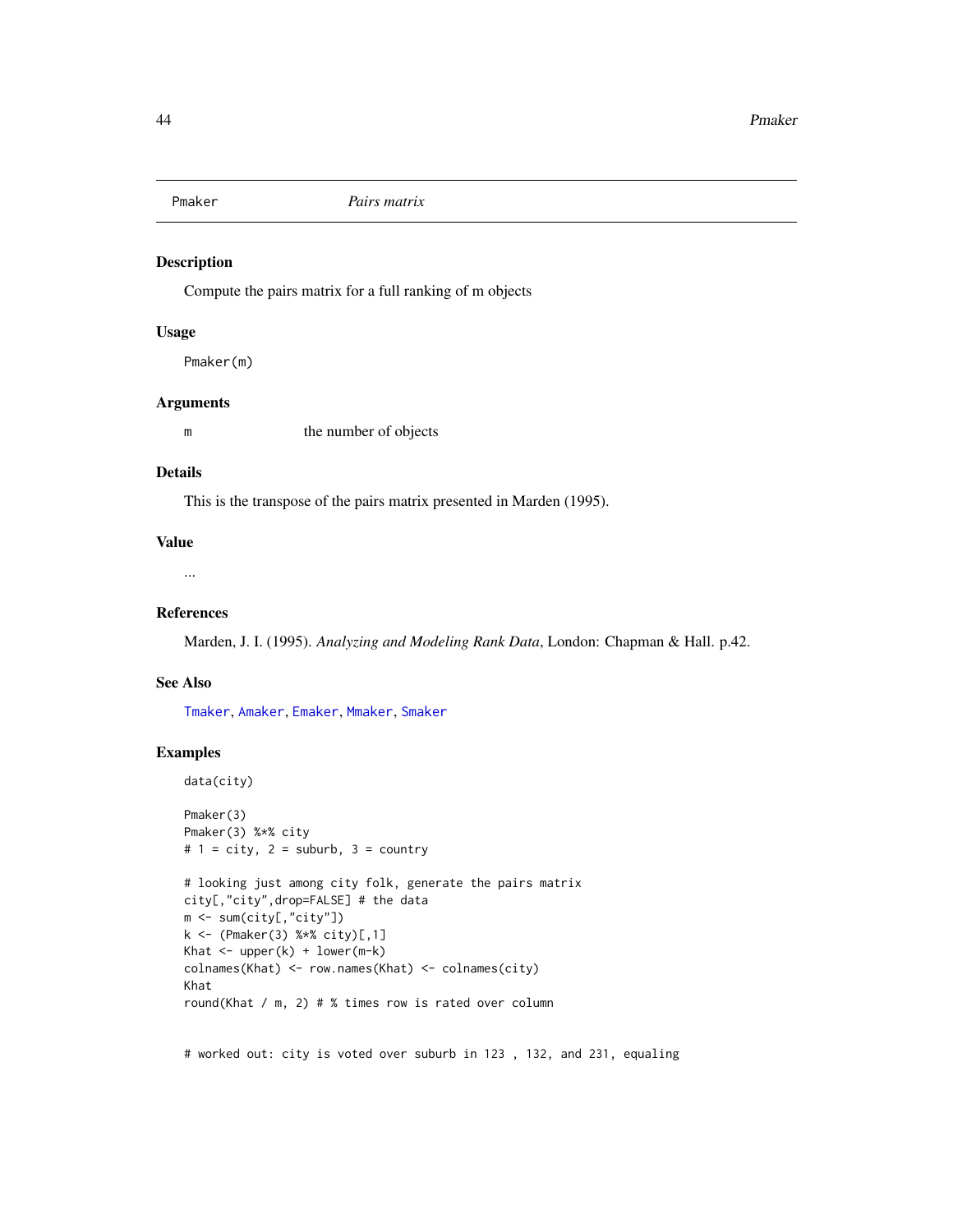### politicalGoals 45

```
210 + 23 + 8 # = Khat[1,2]
# whereas suburb is rated over city in 213, 312, 321, equaling
111 + 204 + 81 # = Khat[2,1]
# is there a condorcet choice?
p <- ncol(Khat)
Khat[which(diag(p) == 1)] < -NAK2 <- t(apply(Khat, 1, function(v) v[!is-na(v)]) # remove diag elts
boole \leq apply(K2/m, 1, function(x) all(x > .5))
if(any(boole)) names(boole)[which(boole)]
# suburb is a condorcet choice
```

```
politicalGoals Relative Rankings of Importance of Four Political Goals
```
## Description

2262 Germans were asked to rank the following in order of importance : (1) maintain order in the nation, "order"; (2) give people more say in decisions in the government, "say"; (3) fight rising prices, "prices"; and (4) protect freedom of speech, "freedom".

#### Usage

```
data(politicalGoals)
```
#### Format

An atomic named vector of length  $4! = 24$ 

#### Author(s)

The first reference

## References

Barnes, S. H. and Kaase, M. (1979). *Political Action: Mass Participation in Five Western Countries*. Sage, Beverly Hills, CA.

Croon, M. A. (1998). Latent class models for the analysis of rankings. *New Developments in Psychological Choice Modeling*, 99–121. Feger, Klauer, and de Soete, eds. North-Holland, Amsterdam.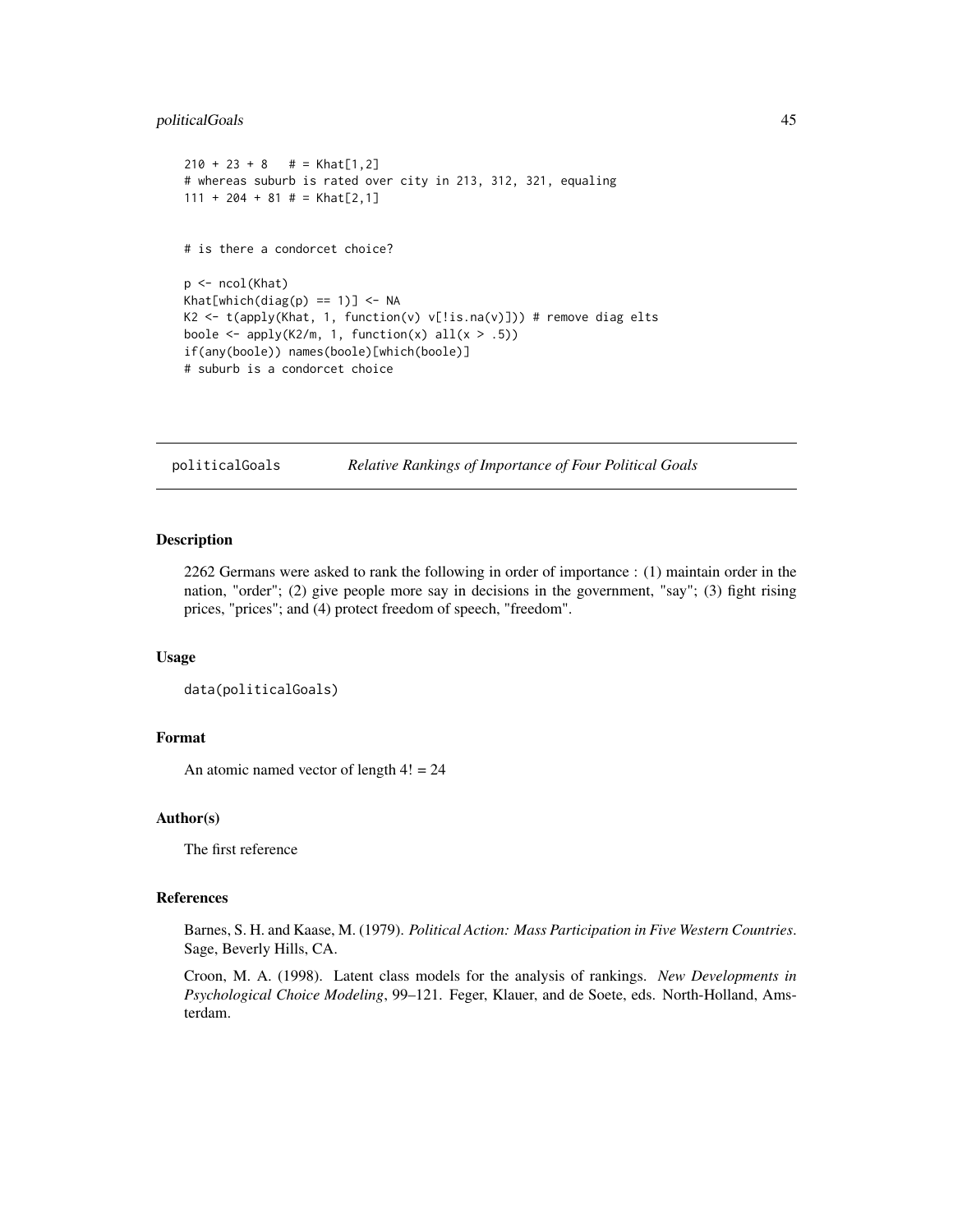#### Description

A 2-by-2 contingency table comparing political identification and personality.

## Usage

data(politics)

## Format

A 2x2 (contingency) table

### Author(s)

David Kahle, simplifying the dataset found on p.622 of Sheskin (see References)

### References

Sheskin, D. J. Handbook of Parametric and Nonparametric Statistical Procedures. 4ed. Chapman and Hall/CRC Press, 2007.

polyOptim *Polynomial Optimization*

### Description

Find the collection of critical points of a multivariate polynomial unconstrained or constrained to an affine variety (algebraic set; solution set of multivariate polynomials).

#### Usage

polyOptim(objective, constraints, varOrder, ...)

#### Arguments

| objective   | the objective polynomial (as a character or mpoly) |
|-------------|----------------------------------------------------|
| constraints | (as a character or mpoly/mpolyList)                |
| var0rder    | variable order (see examples)                      |
|             | stuff to pass to bertini                           |

## Value

an object of class bertini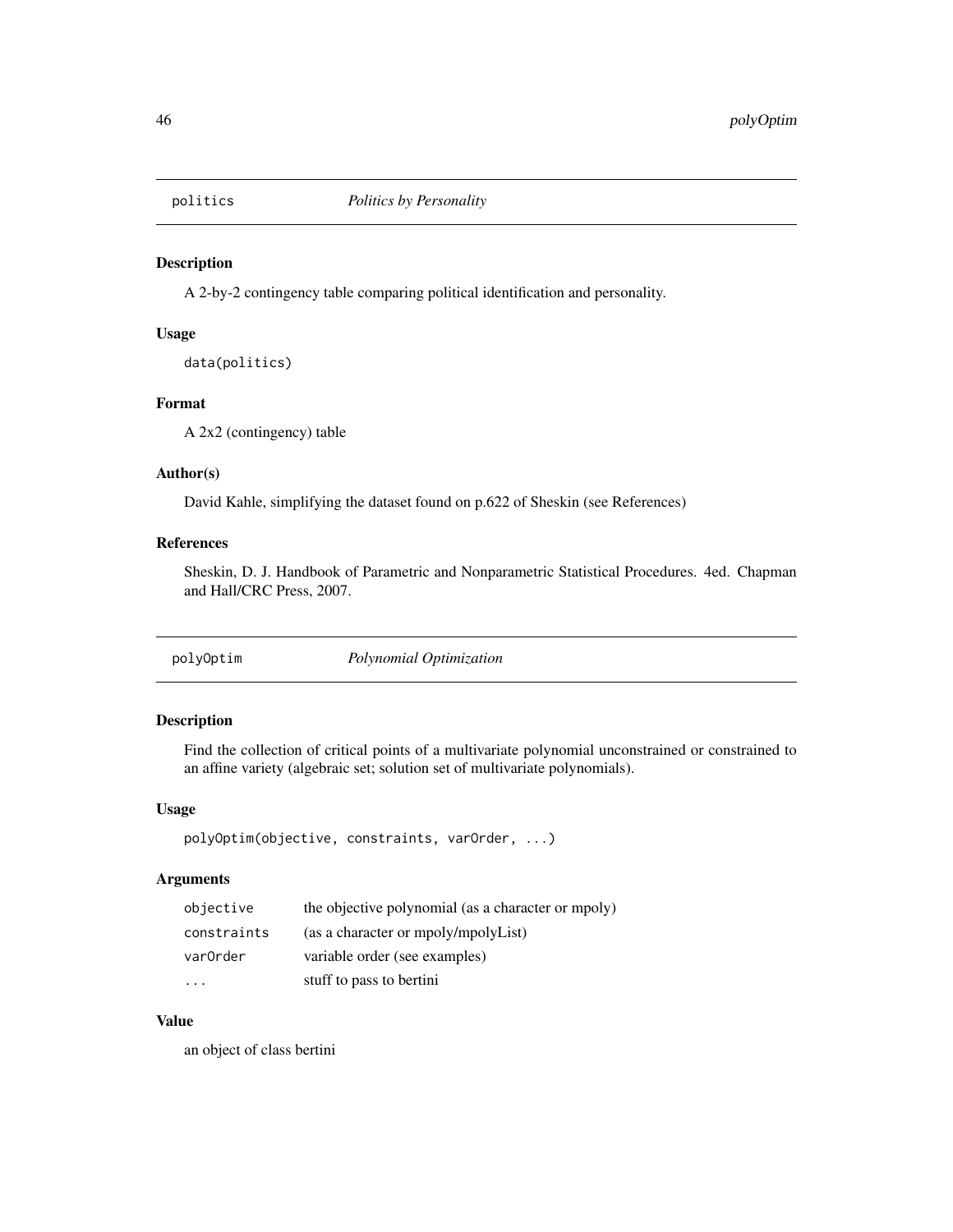#### polySolve 47

#### Examples

## Not run:

```
# unconstrained optimization of polynomial functions is available
polyOptim("x^2")
polyOptim("-x^2")
polyOptim("-(x - 2)^2")polyOptim("-(x^2 + y^2)")
poly0ptim("-(x^2 + (y - 2)^2)")
polyOptim("(x - 1) (x - 2) (x - 3)") # fix global labeling
# constrained optimization over the affine varieties is also available
# (affine variety = solution set of polynomial equations)
# find the critical points of the plane f(x,y) = x + y# over the unit circle x^2 + y^2 = 1polyOptim("x + y", "x^2 + y^2 = 1")
# you can specify them as a combo of mpoly, mpolyList, and characters
o \leq m p("x + y")c <- "x^2 + y^2 = 1"polyOptim(o, c)
c <- mp("x^2 + y^2 - 1")polyOptim(o, c)
out <- polyOptim("x + y", c)
str(out)
# another example, note the solutions are computed over the complex numbers
polyOptim("x^2 y", "x^2 + y^2 = 3")
# solutions: (+sqrt(2), +1) and (0, +sqrt(3))
```
## End(Not run)

| polySolve | Solve a System of Polynomial Equations |
|-----------|----------------------------------------|
|-----------|----------------------------------------|

#### Description

polySolve solves a system of polynomial equations, specifiable in any of several ways.

#### Usage

```
polySolve(lhs, rhs, varOrder, ...)
```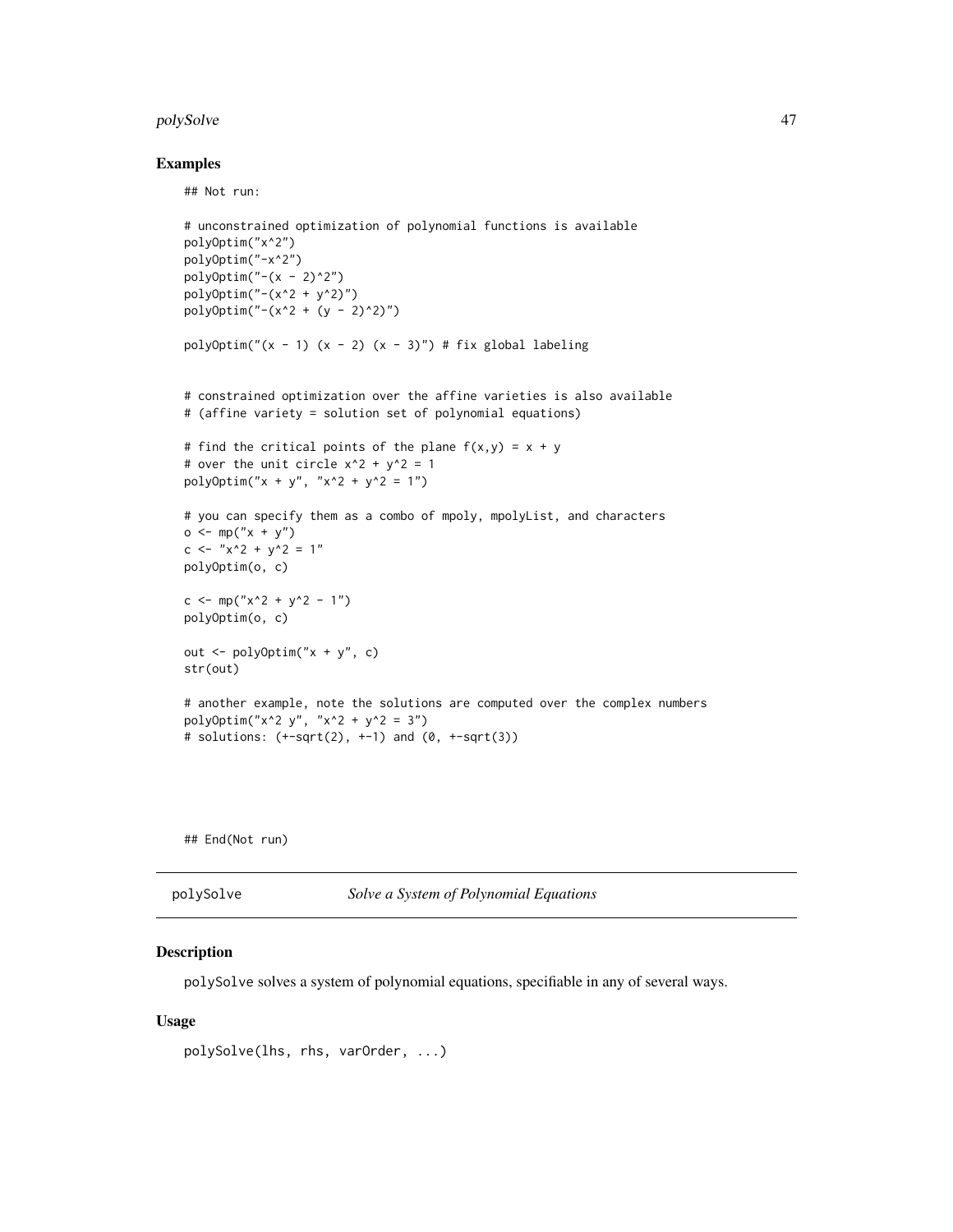#### **Arguments**

| lhs      | a mpolyList or character vector of left hand sides  |
|----------|-----------------------------------------------------|
| rhs      | a mpolyList or character vector of right hand sides |
| var0rder | variable order (see examples)                       |
| .        | stuff to pass to bertini                            |

## Value

an object of class bertini

#### See Also

[variety](#page-73-0), [bertini](#page-3-1)

#### Examples

## Not run:

```
# it can solve linear systems
# (here where the line y = x intersects y = 2 - x)
polySolve(c("y", "y"), c("x", "2 - x"), c("x", "y"))
```

```
# or nonlinear systems
polySolve(c("y", "y"), c("x^2", "2 - x^2"), c("x", "y"))
```

```
# perhaps an easier specification is equations themselves
# with either the " = " or " == " specifications
# varOrder is used to order the solutions returned
polySolve(c("y = x^2", "y = 2 - x^2"), varOrder = c("x", "y"))polySolve(c("y == x^2", "y == 2 - x^2"), varOrder = c("x", "y"))
```

```
# mpoly objects can be given instead of character strings
lhs <- mp(c("y - (2 - x)", "x y"))rhs <- mp(c("0","0"))
polySolve(lhs, rhs, varOrder = c("x", "y"))
```

```
# if no default right hand side is given, and no "=" or "==" is found,
# rhs is taken to be 0's.
# below is where the lines y = x and y = -x intersect the unit circle
polySolve(c(" (y - x) (y + x)", "x^2 + y^2 - 1"))
```

```
# the output object is a bertini object
out <- polySolve(c("(y - x) (y + x)", "x^2 + y^2 - 1"))
str(out,1)
```

```
# here is the code that was run :
cat(out$bertiniCode)
```
# the finite and real solutions: out\$finite\_solutions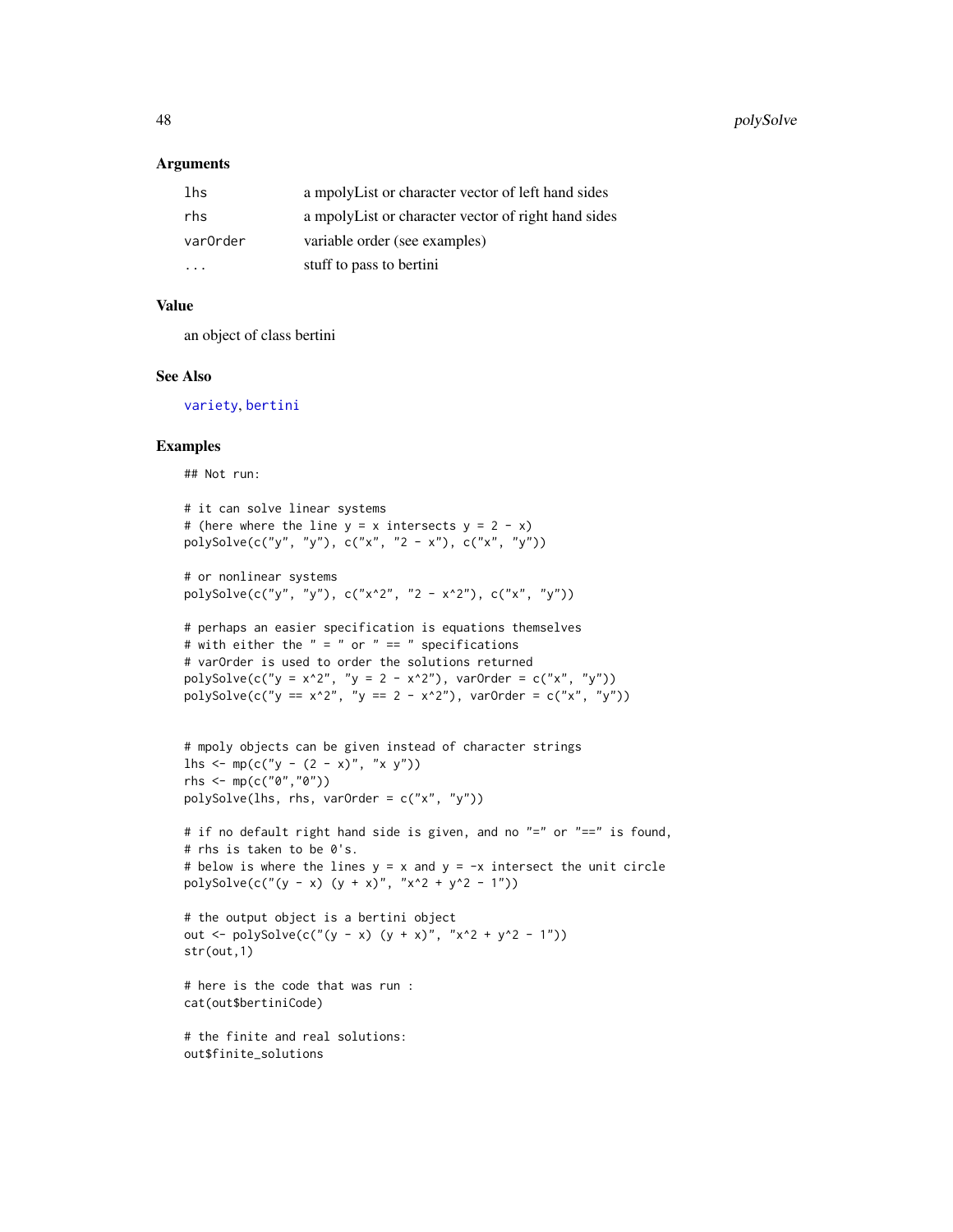## print.bertini 49

#### out\$real\_finite\_solutions

```
# example from Riccomagno (2008), p. 399
polySolve(c(
  "x (x - 2) (x - 4) (x - 3)",
 ''(y - 4) (y - 2) y'',''(y - 2) (x + y - 4),
  ''(x - 3) (x + y - 4)''))
```
## End(Not run)

print.bertini *Pretty Printing of Bertini Output*

## Description

Pretty printing of Bertini output.

### Usage

## S3 method for class 'bertini' print(x, digits =  $3, ...$ )

#### Arguments

| X      | an object of class bertini |
|--------|----------------------------|
| digits | digits to round to         |
| .      | additional parameters      |

#### Value

Invisible string of the printed object.

#### Examples

```
## Not run:
# see ?bertini
variety("x^2 + 1")
varity(c("x^2 + 1 + y", "y"))
```
## End(Not run)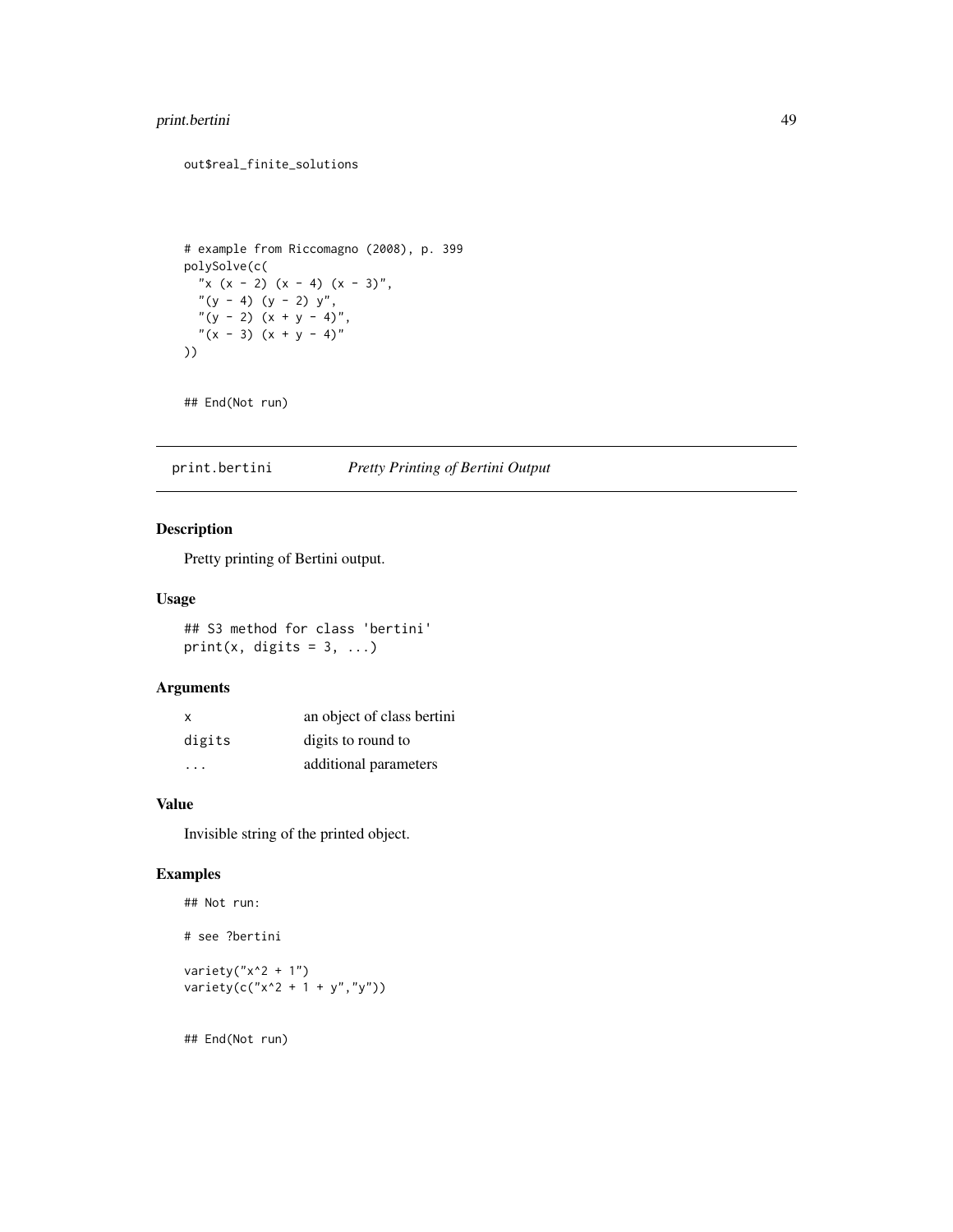print.hierarchical *Pretty Printing of Hierarchical's Output*

## Description

Pretty printing of hierarchical's output.

## Usage

## S3 method for class 'hierarchical' print(x, digits =  $4, ...$ )

### Arguments

| x      | an object of class hierarchical |
|--------|---------------------------------|
| digits | digits to round to              |
| .      | additional parameters           |

# Value

Invisible string of the printed object.

#### Examples

# see ?hierarchical

print.m2 *Pretty printing of Macaulay2 output.*

## Description

Pretty printing of Macaulay2 output.

## Usage

## S3 method for class 'm2'  $print(x, \ldots)$ 

#### Arguments

| x       | an object of class m2 |
|---------|-----------------------|
| $\cdot$ | additional parameters |

# Value

Invisible string of the printed object.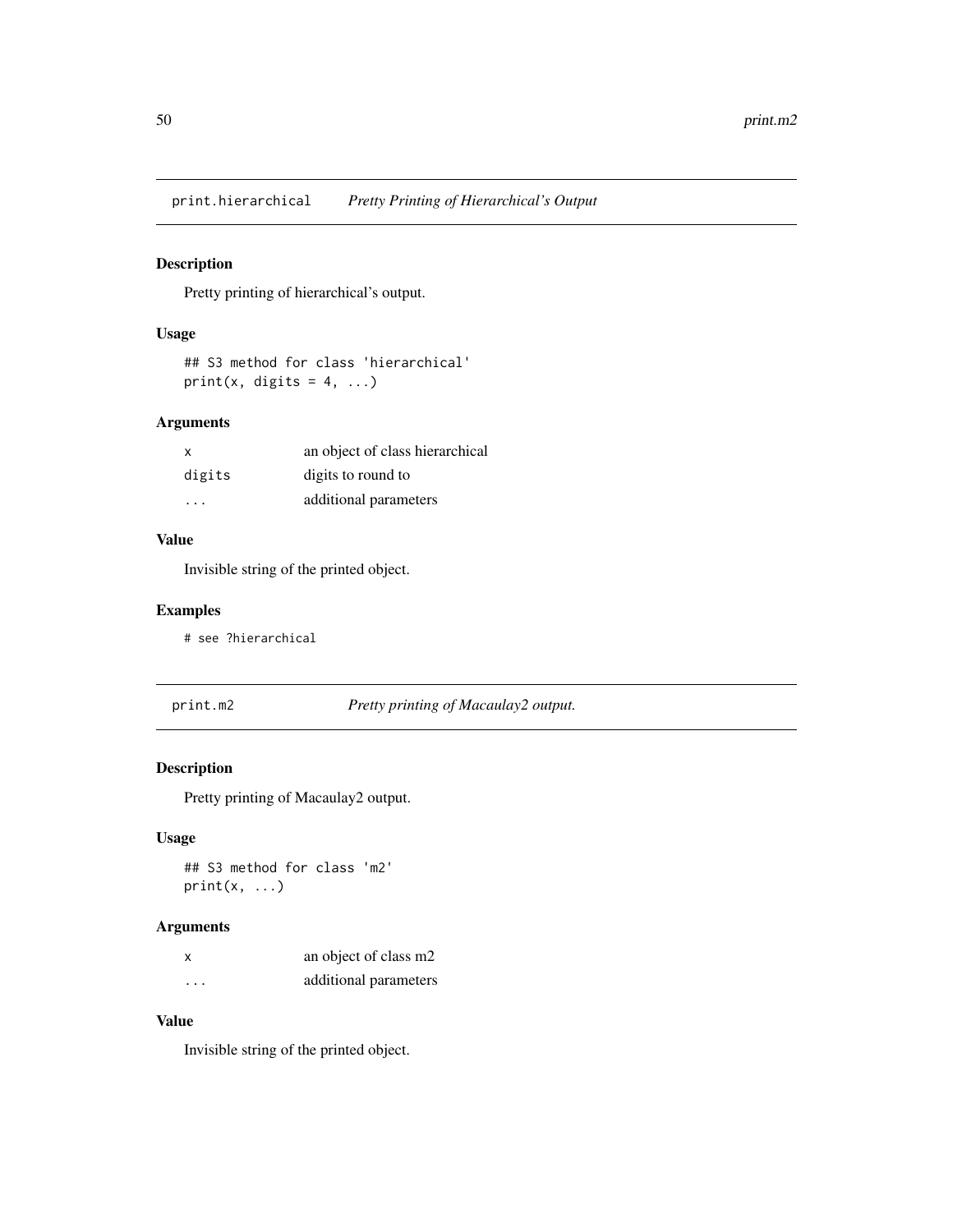## print.polyOptim 51

# Examples

## Not run:

m2("13^1000")

## End(Not run)

# print.polyOptim *Pretty printing of polyOptim (Bertini) output.*

# Description

Pretty printing of polyOptim (Bertini) output.

## Usage

```
## S3 method for class 'polyOptim'
print(x, lagrange = FALSE, digits = 3, ...)
```
## Arguments

| X        | an object of class polyOptim, bertini |
|----------|---------------------------------------|
| lagrange | show values of lagrange multipliers?  |
| digits   | digits to round to                    |
|          | additional parameters                 |

#### Value

Invisible string of the printed object.

# Examples

# see ?polyOptim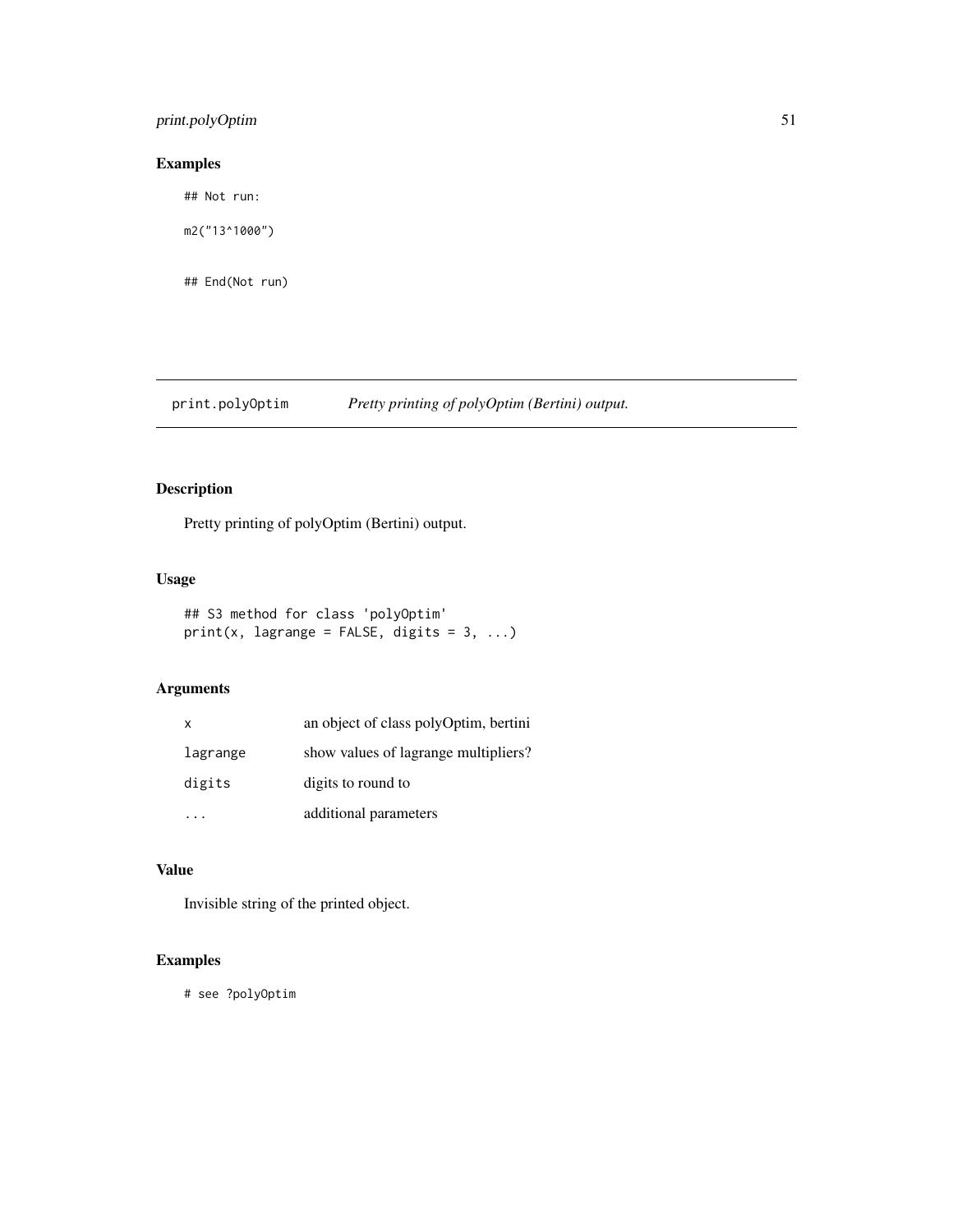## Description

Pretty printing of spectral's output.

## Usage

## S3 method for class 'spectral' print(x, digits =  $3, ...$ )

#### Arguments

| x      | an object of class spectral |
|--------|-----------------------------|
| digits | digits to round to          |
| .      | additional parameters       |

# Value

Invisible string of the printed object.

#### Examples

# see ?spectral

print.tableau *Pretty printing of tableau output.*

## Description

Pretty printing of tableau output.

### Usage

## S3 method for class 'tableau'  $print(x, \ldots)$ 

#### Arguments

x an object of class tableau ... ... ... ... ... ... ... ...

# Value

Invisible string of the printed object.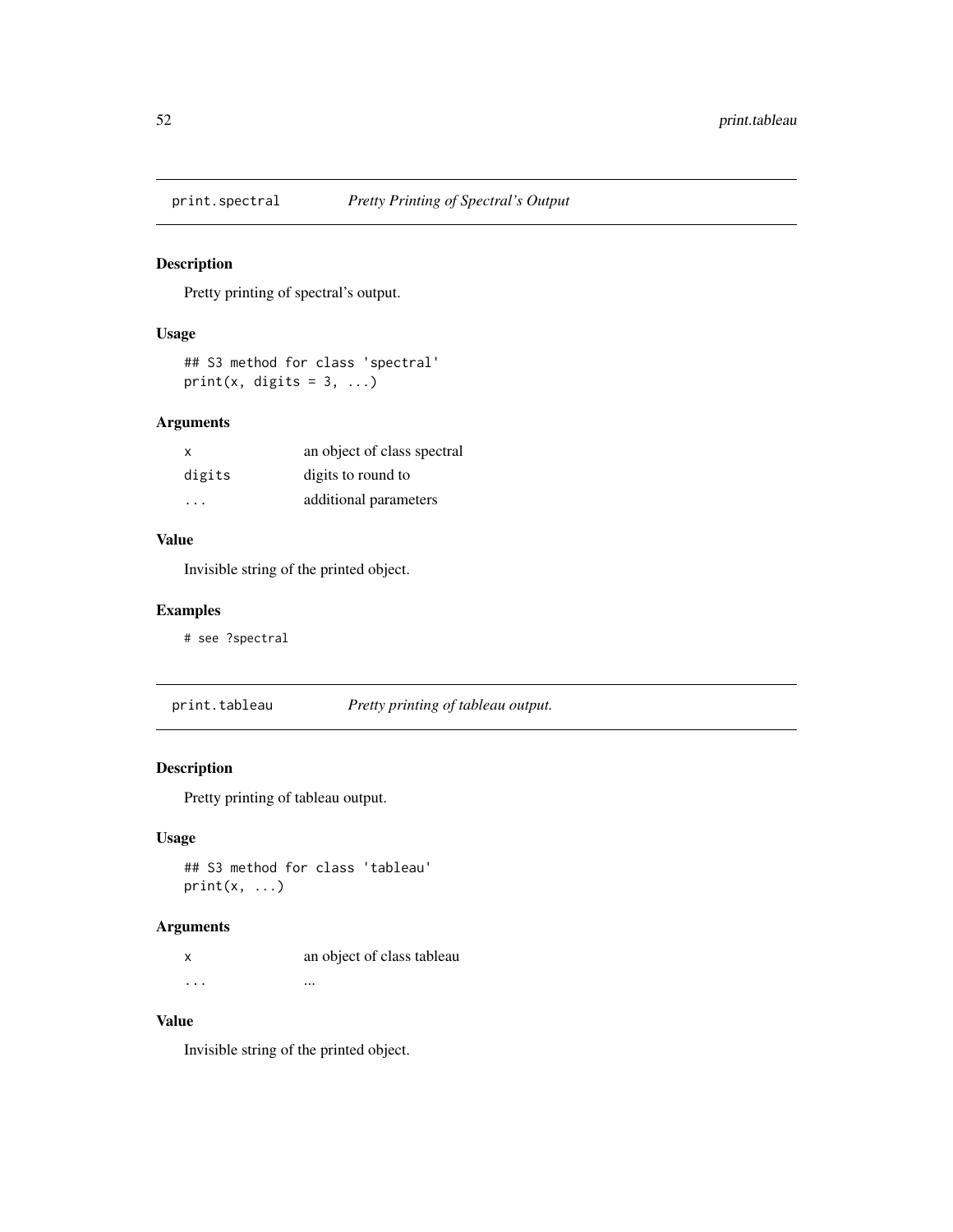## projectOnto 53

# Examples

# see ?tableau

projectOnto *Vector Projection onto col(A)*

## Description

Project a vector onto the column space of a matrix.

### Usage

projectOnto(A, x)

#### Arguments

| A            | a matrix |
|--------------|----------|
| $\mathbf{x}$ | a vector |

#### Value

...

# See Also

[qr.fitted](#page-0-0)

## Examples

```
A \leftarrow diag(5)[,1:2]x \le -1:5projectOnto(A, x)
```
projectOntoPerp *Vector Projection onto the orthogonal complement of col(A)*

## Description

Project a vector onto the orthogonal complement of the column space of a matrix; the null space of A transpose

### Usage

projectOntoPerp(A, x)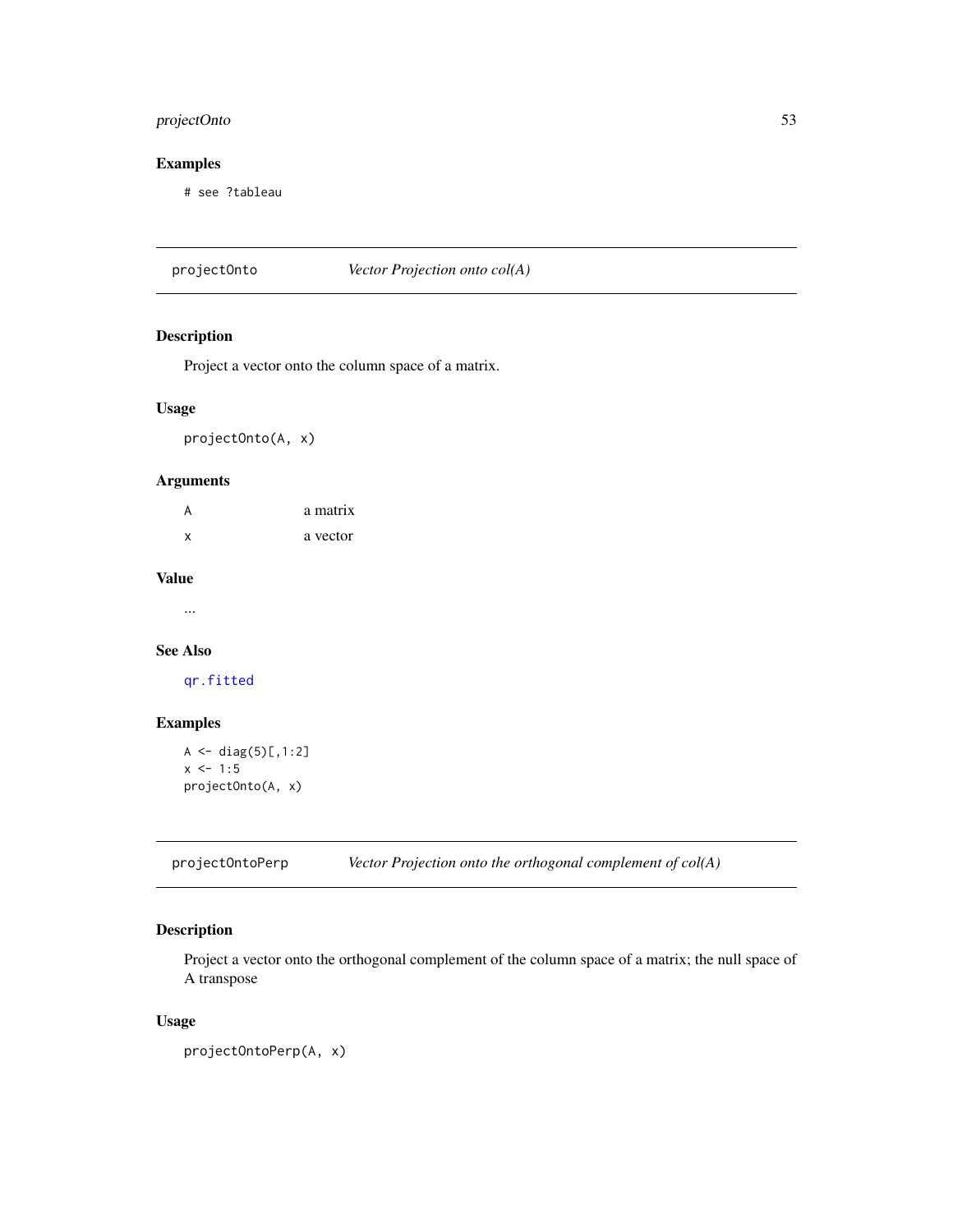54 rvotes

## Arguments

A a matrix x a vector

# Value

...

# Examples

```
A \leftarrow diag(5)[,1:2]x \le -1:5projectOnto(A, x)
```
## rvotes *Random Spectral Data*

# Description

Generate spectral data for testing purposes.

## Usage

```
rvotes(nVoters, nObjects, kSelected)
```
# Arguments

| nVoters   | number of voters voting                  |
|-----------|------------------------------------------|
| nObjects  | number of objects up for selection       |
| kSelected | number of objects selected by each voter |

## Value

...

# Examples

rvotes(100, 10, 3)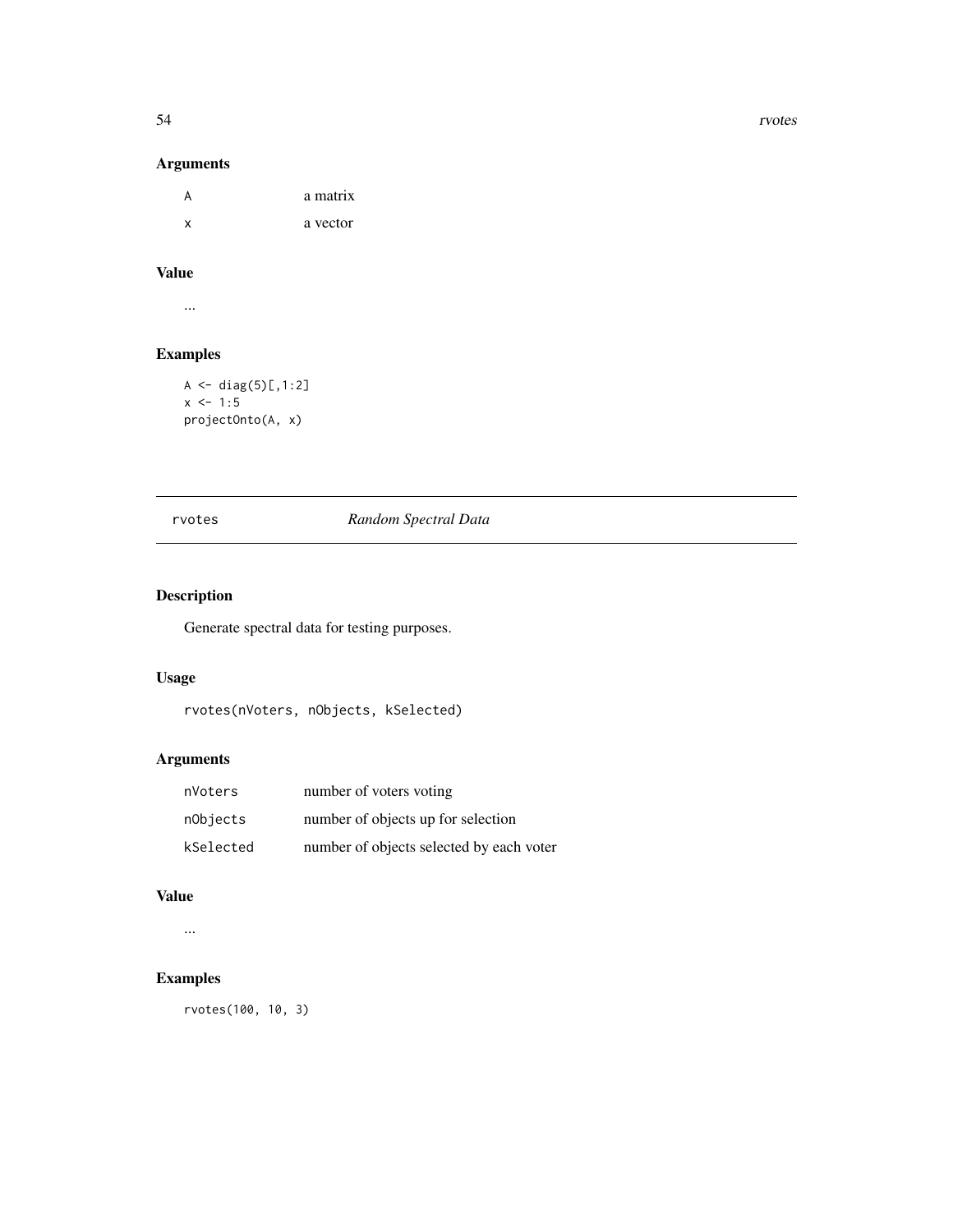### Description

This function sets the Bertini path either by (1) passing it a character string or (2) using file.choose.

### Usage

setBertiniPath(path)

## Arguments

path a character string, the path to Bertini

# Value

invisible bertiniPath

## Examples

## Not run:

setBertiniPath()

## End(Not run)

setLattePath *Set LattE Path*

## Description

This function sets the LattE path either by (1) passing it a character string or (2) using file.choose.

## Usage

```
setLattePath(path)
```
## Arguments

path a character string, the path to LattE (the function count, for example)

### Value

invisible lattePath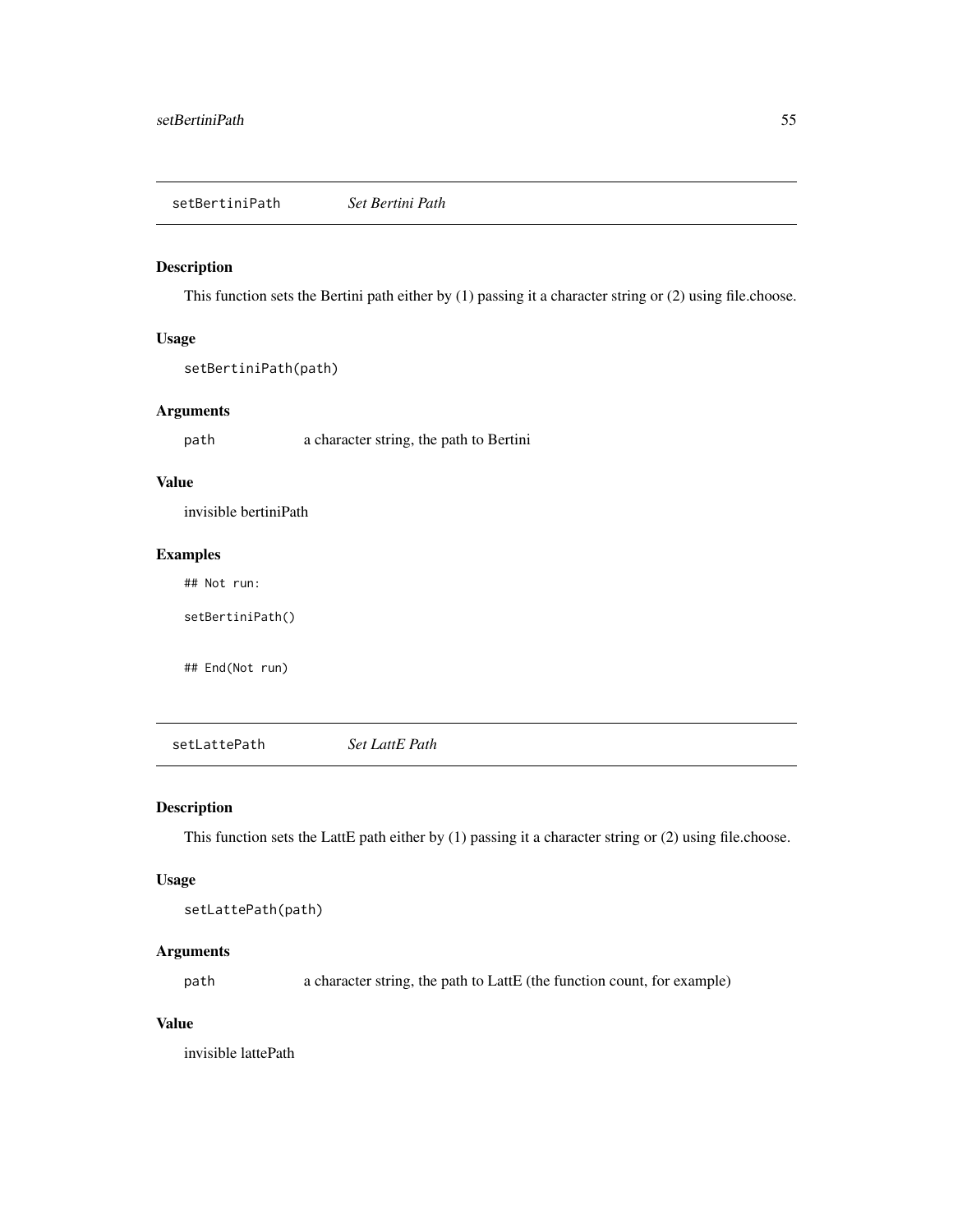# Examples

## Not run:

setLattePath()

## End(Not run)

setM2Path *Set Macaulay2 Path*

# Description

This function sets the Macaulay2 path either by (1) passing it a character string or (2) using file.choose.

## Usage

```
setM2Path(path)
```
## Arguments

path a character string, the path to m2

## Value

invisible m2Path

# Examples

## Not run:

setM2Path()

## End(Not run)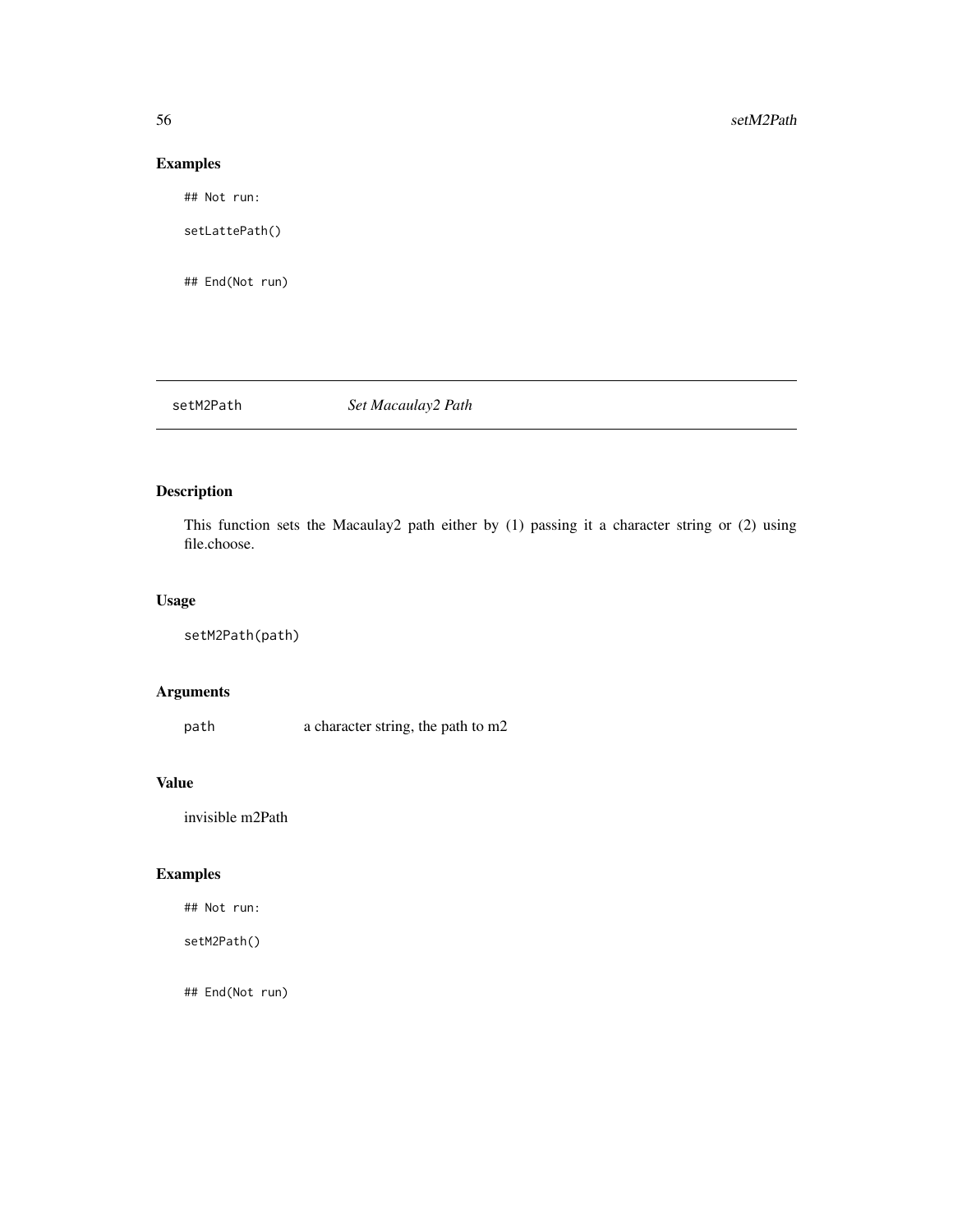setMarkovPath *Set 4ti2 Path*

#### Description

This function sets the 4ti2 path either by (1) passing it a character string or (2) using file.choose.

## Usage

setMarkovPath(path)

### Arguments

path a character string, the path to 4ti2 (the function markov, for example)

#### Value

invisible markovPath

## Examples

## Not run:

setMarkovPath()

## End(Not run)

<span id="page-56-0"></span>Smaker *Means matrix (rank data)*

#### Description

Compute the means matrix for a full ranking of m objects

#### Usage

Smaker(m)

#### Arguments

m the number of objects

#### Details

This is the transpose of the means matrix presented in Marden (1995); it projects onto the means subspace of a collection of ranked data. See the examples for how to compute the average rank.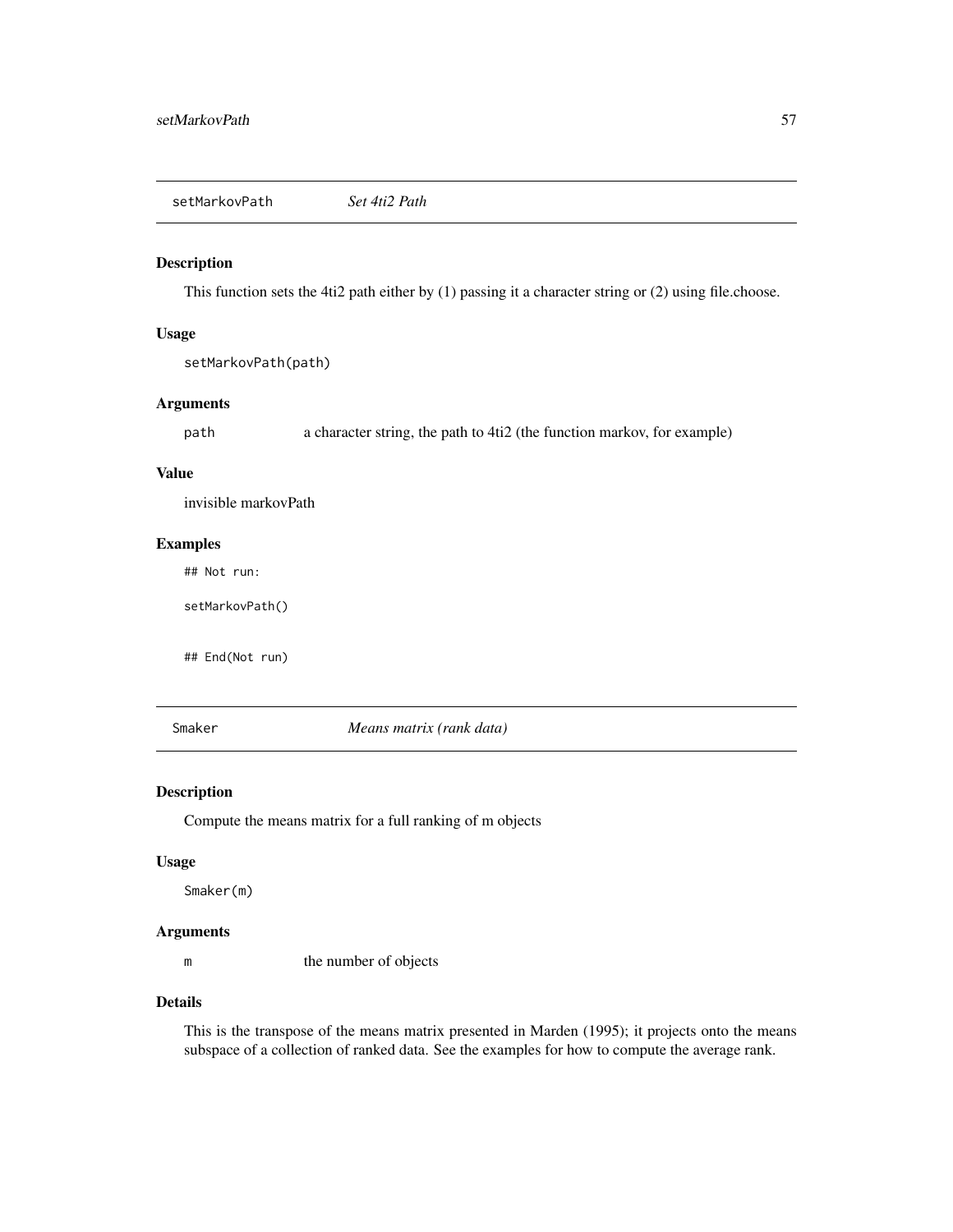58 spectral and the spectral set of the spectral set of the spectral set of the spectral set of the spectral set of the spectral set of the spectral set of the spectral set of the spectral set of the spectral set of the sp

#### Value

...

# References

Marden, J. I. (1995). *Analyzing and Modeling Rank Data*, London: Chapman & Hall. p.41.

#### See Also

[Tmaker](#page-70-0), [Amaker](#page-3-0), [Emaker](#page-14-0), [Mmaker](#page-41-0), [Pmaker](#page-43-0)

#### Examples

data(city)

```
X \leftarrow permutations(3)
```

```
# the average rank can be computed without this function
normalize \le function(x) x / sum(x)
factorial(3) * apply(t(X) %*% city, 2, normalize)
# the dataset city is really like three datasets; they can be pooled back
# into one via:
rowSums(city)
factorial(3) * apply(t(X) % * % rowsums(city), 2, normalize)
```

```
# the means matrix is used to summarize the data to the means subspace
# which is the subspace of m! spanned by the columns of permutations(m)
# note that when we project onto that subspace, the projection has the
# same average rank vector :
Smaker(3) %*% city # the projections, table 2.8
factorial(3) * apply(t(X) %*% Smaker(3) %*% city, 2, normalize)
```

```
# the residuals can be computed by projecting onto the orthogonal complement
(diag(6) - Smaker(3)) %*% city # residuals
```

```
apply(t(X) %*% city, 2, function(x) x / sum(x) * factorial(3)) # average ranks by group
apply(t(X) %*% rowSums(city), 2, function(x) x / sum(x) * factorial(3)) # average ranks pooled
```
spectral *Analyze a Rank Dataset*

### Description

spectral analyzes a rank dataset for order interactions; see examples for details.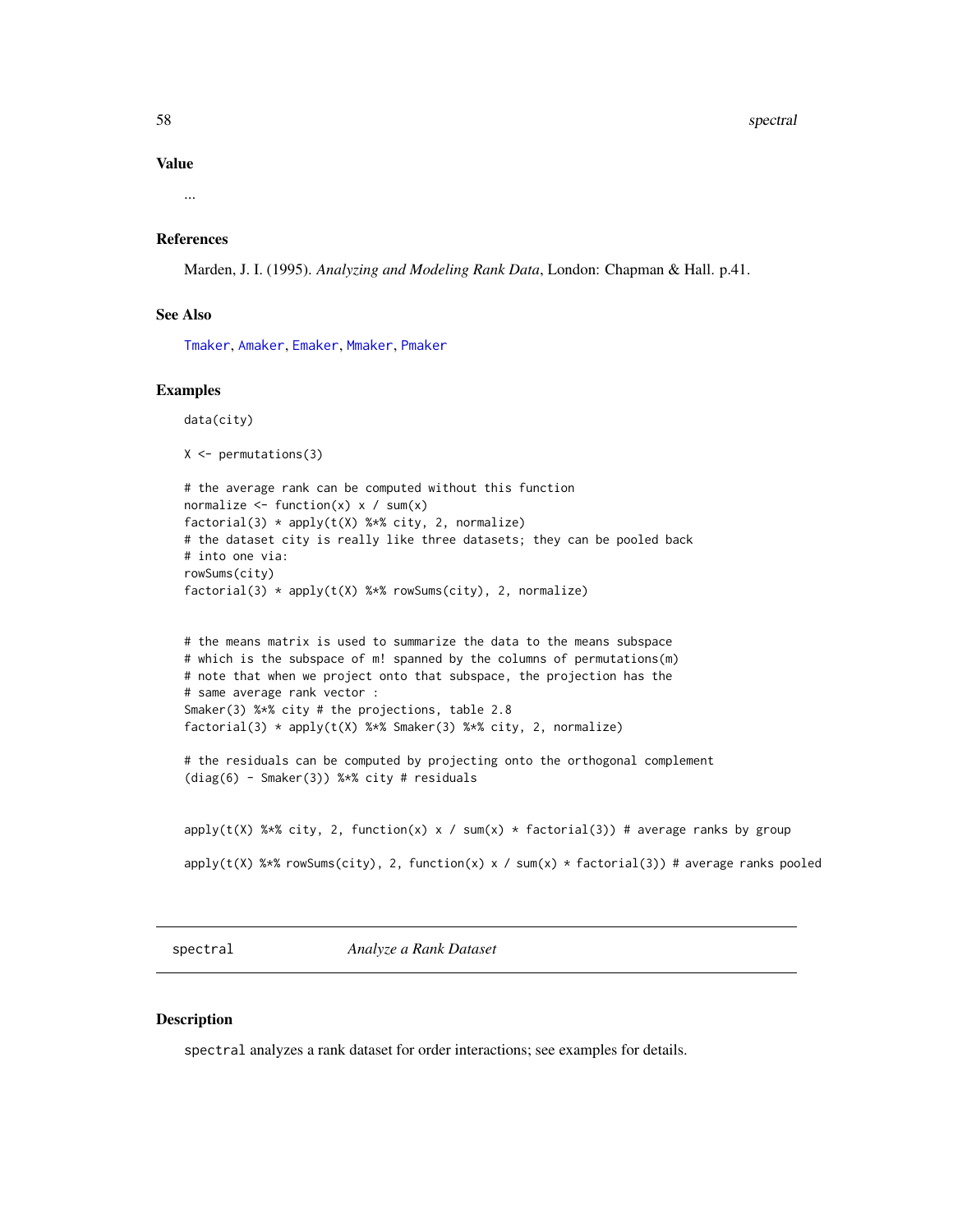#### spectral 59

#### Usage

spectral(data, n, k, levels, iter = 10000, burn = 1000, thin = 10)

#### Arguments

| data   | a vector in the frequency format (see examples) |
|--------|-------------------------------------------------|
| n      | the number of objects to select from            |
| k      | the number of objects selected                  |
| levels | the names of the outcomes, in the proper order  |
| iter   | iterations in metropolis                        |
| burn   | burn in                                         |
| thin   | thinning                                        |

#### Value

a list containing named elements

- effects: the pure ith order effects as a data frame computed by projecting the data onto the isotypic subspaces. the length of each is the same as the data, choose $(n, k)$ .
- effectsNorms: the l2 norms of each effect.
- statsMatrices: the lower order statistics calculating matrices, made with Tmaker.
- moves: the markov moves for moving around each V, computed with markov on the statsMatrices. only the positive moves are given.
- samps: the samples from each space conditioned on each level of statistics. this is the output of metropolis.
- obs: a list of the observed data and its lower level summaries.
- exp: a list of the expected number of samples at each level given the summary statistics at the previous (lower) level. these are computed from the samples from metropolis by (1) summarizing them with Tmaker and then (2) averaging the samples. the expected V2 samples (for example), are determined by taking the samples with the same V1 statistics (in V3, say), summarizing them to V2 with Tmaker, and then averaging every cell across the samples.
- fullExp: this is the result of taking each of the samples with the same lower-order statistics and averaging them. see exp, which is a reduction of fullExp.
- residuals: obs exp
- isotypicBases: a list of the basis vectors of each isotypic subspace; computed as the eigenvalues of the result of Amaker, and grouped by eigenvalue.
- sampsEffects: the effects determined by each of the samples, projected onto the isotypic subspaces.
- sampsEffectsNorms : the norms of the effects of the samples.
- sampsEffectsNormSummary : a summary of the norms of the effects of the samples.
- showStages: a function that prints out the observed, expected, and residuals of sequentially conditioning on the sample size, first order statistics, second order statistics, and so on.
- showFit: a function that prints out a summary of the fit of the model.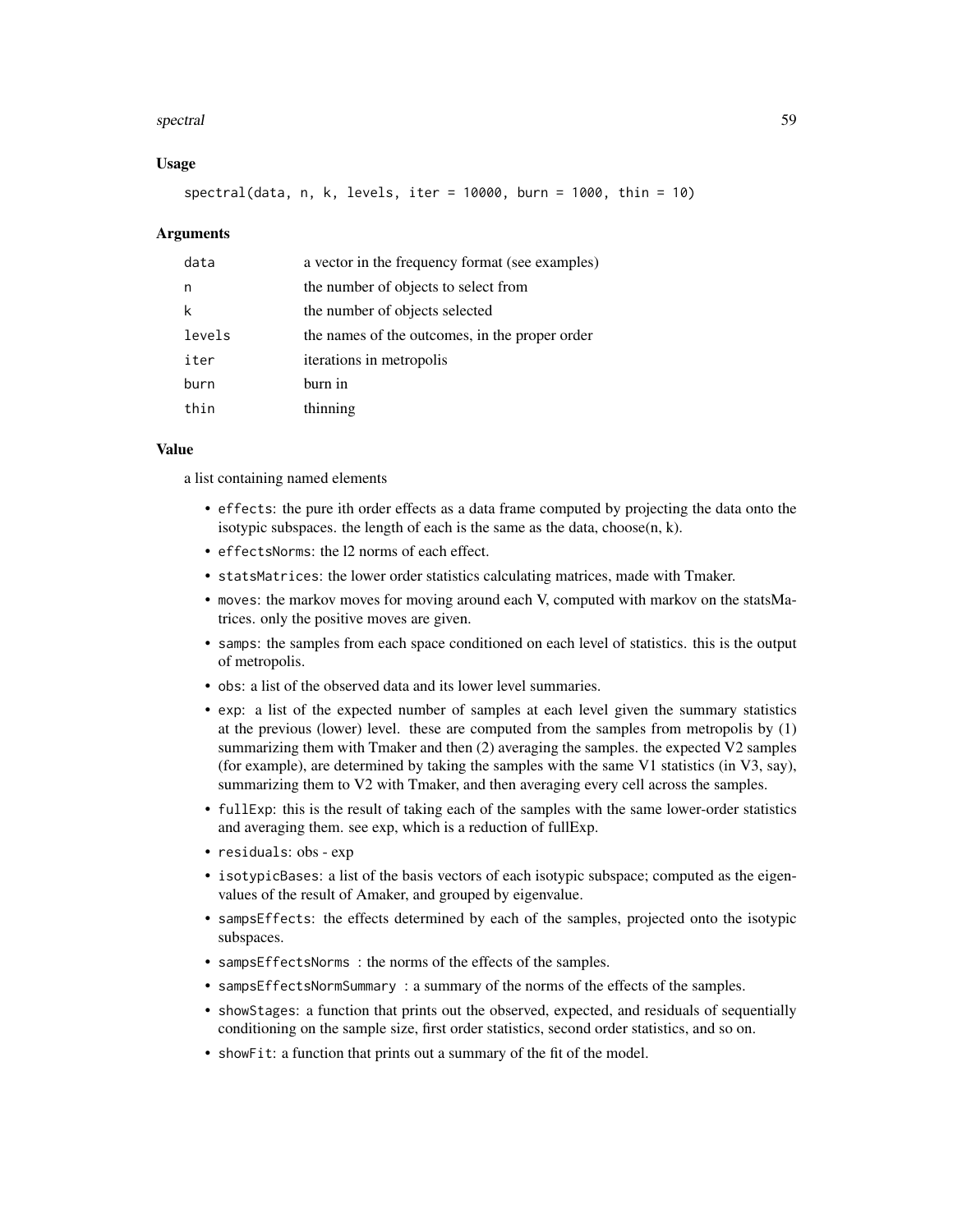- decompose: a function that takes a vector of the same length of the table given and summarizes it to its lower level statistics.
- sampsDecomposed: every sample decomposed.
- statistic: the pearson's chi-squared (X2), likelihood ratio (G2), Freeman-Tukey (FT), Cressie-Read (CR), and Neyman modified chi-squared (NM) statistics computed using the observed data (obs) and expected data (exp) at each level.
- sampsStats: the statistics computed on each of the samples.
- p.value: the exact p-values of individual tests, accurate to Monte-Carlo error. these are computed as the proportion of samples with statistics equal to or larger than the oberved statistic.
- p.value.se: the standard errors of the p-values computed using the standard asymptotic formula of  $sqrt(p(1-p)/n)$ . a measure of the Monte-Carlo error.

### Examples

## Not run:

```
## voting statistics at different levels
############################################################
# load the cookies dataset:
data(cookie)
cookie$freq
cookie$cookies
# performing the spectral analysis
(out <- spectral(cookie$freq, 6, 3, cookie$cookies))
out$obs # the original observations, and the summary statistics
out$exp # each level is conditional on the previous level's statistics
        # (e.g. what you would expect for 1st order effects given sample size)
       # these are generated using 10k markov bases based mcmc samples
out$p.value # these are approximate exact test p-values using various
           # popular test statistics. the approximations are good to
           # monte carlo error
out$p.value.se # these are the standard errors using the sqrt(p*(1-p)/n)
               # asymptotic formula, known to have poor performance
               # for small/large p; see package binom for better
out$statistic # the individual statistics are also available
              # the values are not comprable across Vi levels (the rows)
              # as they have asymptotic chi-squared distributions with
              # different degrees of freedom
```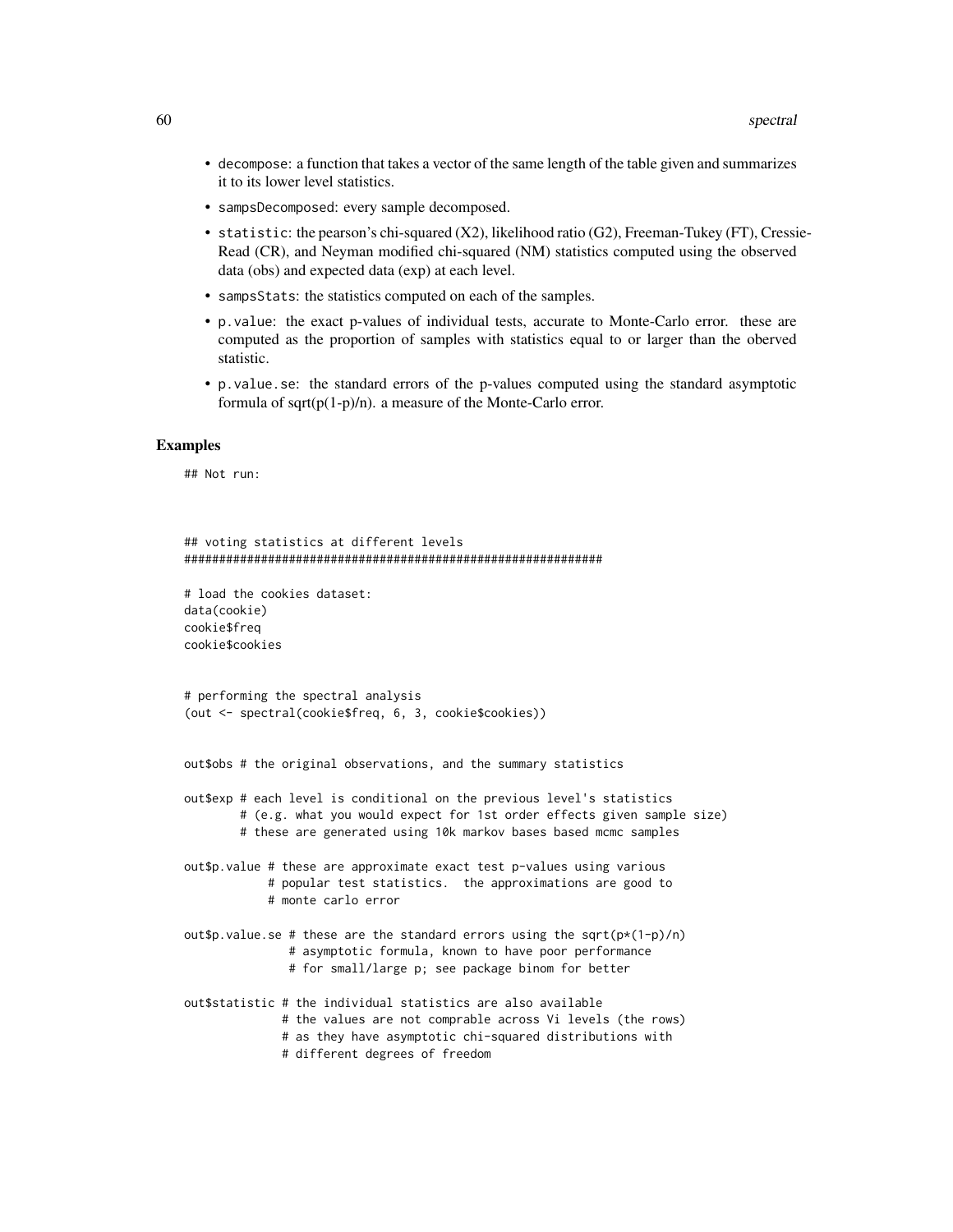```
out$fullExp # you can also get the expected number of samples at each scale
            # for tables with the same ith order statistics, i = 0, ..., k-1# these can be seen to (re)construct an expected picture of the
# complete data given each successive collection of statistics
cbind(
  obs = cookie$freq,
  as.data.frame(lapply(out$fullExp, function(x) round(x[[4]],1)))
)[c(2:4,1)]
# notice that the reconstruction given only the first order statistics
# (the number of individual cookies selected) is quite good
# instead of using the reconstructions from the exp coming from
# the samples, you could reconstruct the summaries of the observed
# data using bump; it's not quite as good :
V0 <- bump(cookie$freq, 6, 3, 3, 0)
V1 <- bump(cookie$freq, 6, 3, 3, 1)
V2 \leq -\text{bump}(\text{cookie$freq}, 6, 3, 3, 2)cbind(
  obs = cookie$freq,
  round(data.frame(
   V0 = \text{bump}(V0, 6, 3, 0, 3),V1 = bump(V1, 6, 3, 1, 3),V2 = bump(V2, 6, 3, 2, 3)
  ), 2)
)[c(2:4,1)]
# you can see the model step-by-step with showStages() :
out$showStages()
# notice (1) the significant reduction in the residuals after conditioning
# on the first order statistics and also (2) the powdery noise after
# conditioning on the second order statistics.
# the p-values reflect the same:
# * the residuals from conditioning on the sample size show the first
# order effects are strongly significant (in out$p.value V1 = 0)
# * the residuals from conditioning on the first order effects suggest
# the second order effects might be significant (V2 ~ .04-.13ish)
# * the residuals from conditioning on the second order effects indicate
```

```
# the third order effects are entirely insignificant (V3 > .2)
```
# the isotypic subpaces can be used to determine the pure order effects :

```
out$isotypicBases # bases of the isotypic subspaces (here 4)
```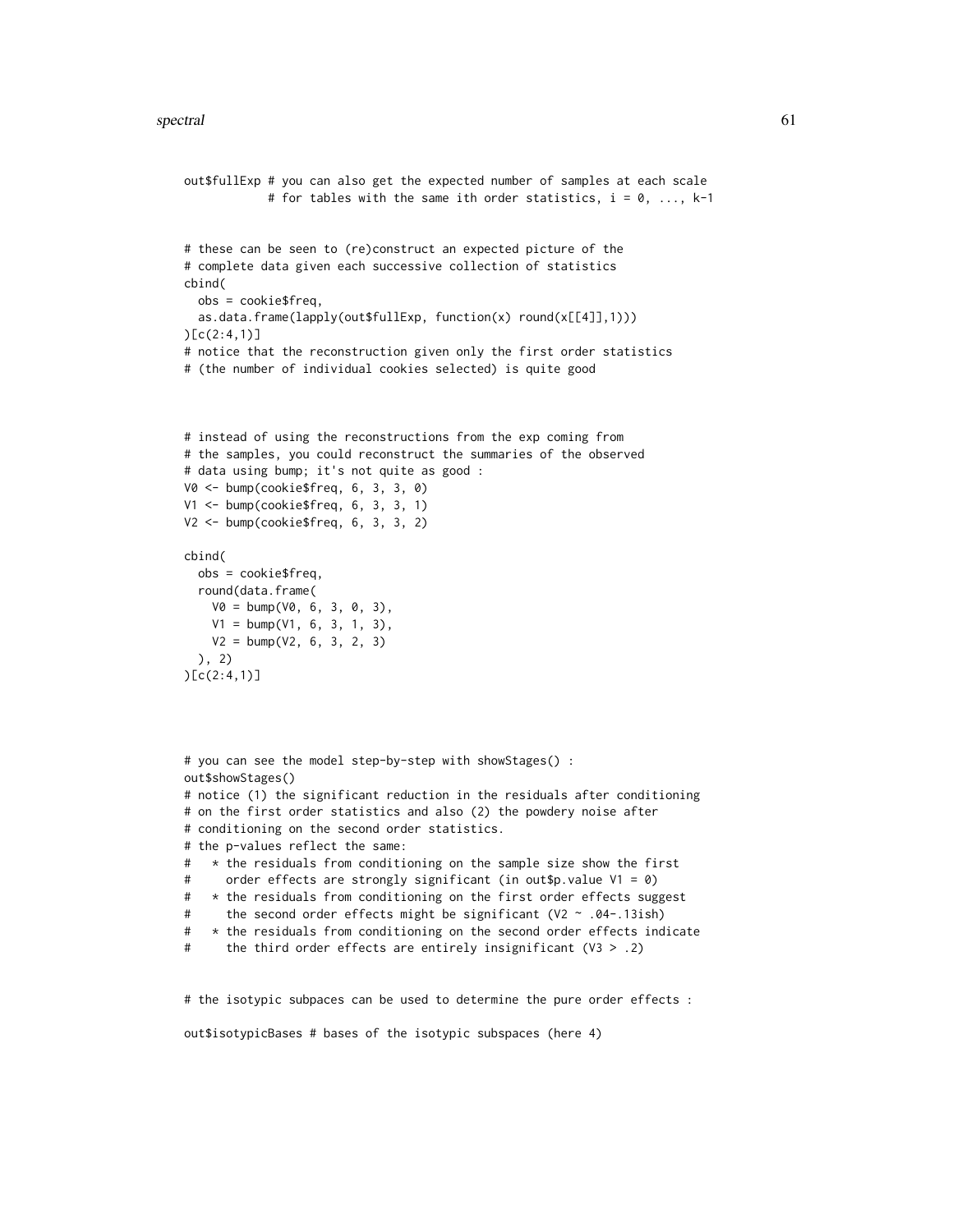#### 62 spectral and the spectral spectral spectral spectral spectral spectral spectral spectral

```
out$effects # pure ith order effects; cookie$freq projected onto the bases
            # these are their effects at the data level, so they all have
            # the same length as the original dataset: choose(n, k)
zapsmall(rowSums(out$effects)) # the effects sum to the data
# if the Vk effects are 0, then the conclusion is that Vk is perfectly
# predicted with the (k-1)st level statistics. this may lead to the
# conclusion that the l2 norms (say) of the effects might be used to
# gauge the relative strength of effects :
out$effectsNorms # = apply(out$effects, 2, lpnorm)
# the natural (not full-dimensional) residuals can be seen with the summary
out
# or with
out$residuals
# these are the residuals (obs ith level stats) - (exp ith level stats)
```

```
# given the (i-1)st statistics
```

```
# bump is a useful function :
out$obs
bump(cookie$freq, 6, 3, 3, 0) # the 0 level is the number of voters, not votes
bump(cookie$freq, 6, 3, 3, 1)
bump(cookie$freq, 6, 3, 3, 2)
bump(cookie$freq, 6, 3, 3, 3)
V1 \le - out$obs$V1 # = bump(cookie$freq, 6, 3, 3, 1)
bump(V1, 6, 3, 1, 0)
bump(V1, 6, 3, 1, 1)
bump(V1, 6, 3, 1, 2) # cbind(bump(V1, 6, 3, 1, 2), out$exp$V2)
bump(V1, 6, 3, 1, 3) # cbind(bump(V1, 6, 3, 1, 3), out$fullExp$V1[[4]])
# the differences here are between an observation and an expectation
```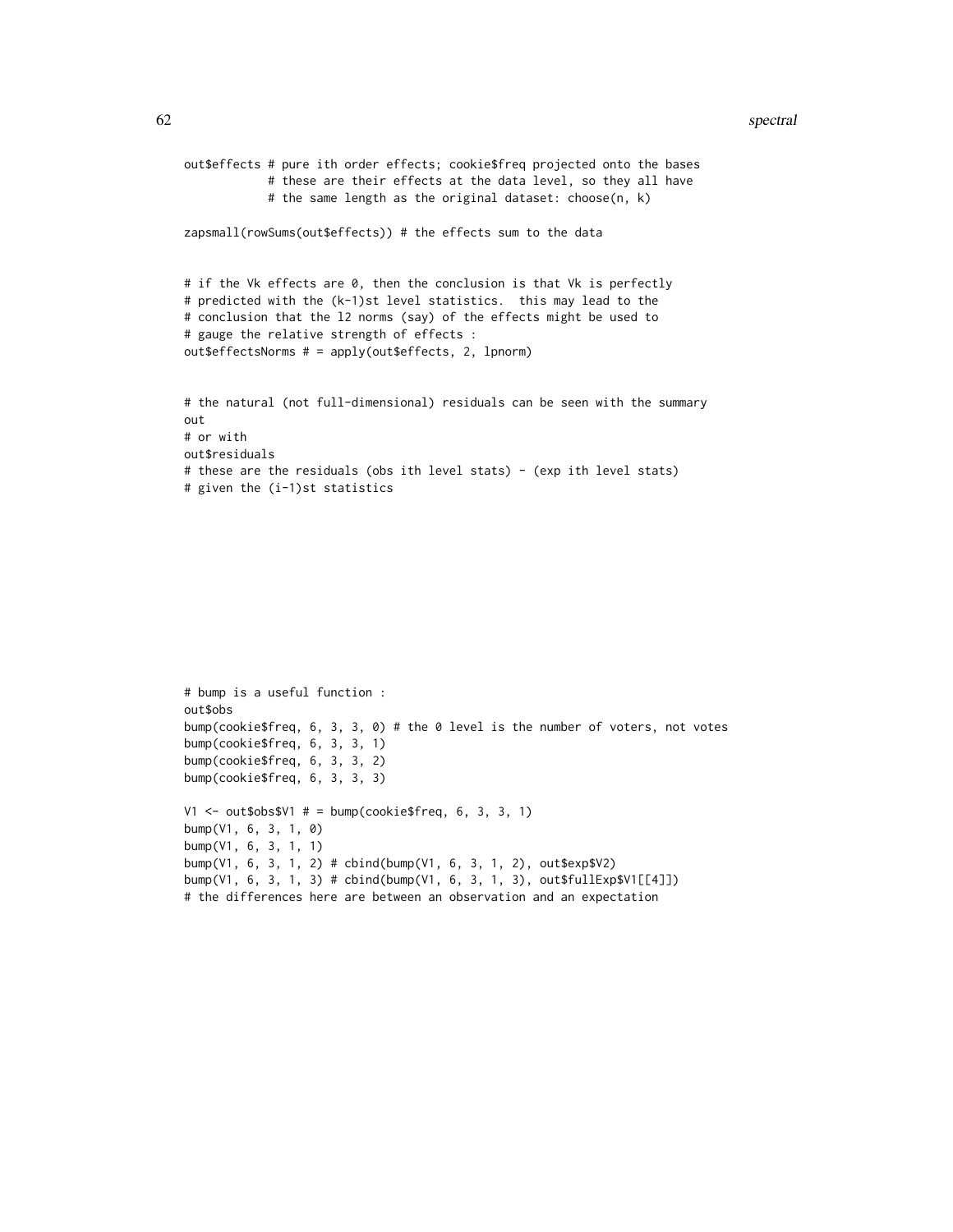#### spectral 63

```
out$obs$V1 - out$exp$V1
out$residuals$V1
out$decompose(out$effects$V1)$V1
out$obs$V2 - out$exp$V2
out$residuals$V2
  out$decompose(out$effects$V0)$V2 +
  out$decompose(out$effects$V1)$V2 +
  out$decompose(out$effects$V2)$V2 -
  out$exp$V2
# this is how to reconstruct the observation given the effects
# the cols of out$effects are the Vk order effects reconstructed
# from the lower level effects
out$obs$V0
zapsmall(
  out$decompose(out$effects$V0)$V0
)
out$obs$V1
zapsmall(
  out$decompose(out$effects$V0)$V1 +
  out$decompose(out$effects$V1)$V1
\mathcal{L}out$obs$V2
zapsmall(
  out$decompose(out$effects$V0)$V2 +
  out$decompose(out$effects$V1)$V2 +
  out$decompose(out$effects$V2)$V2
\lambdaout$obs$V3
zapsmall(
  out$decompose(out$effects$V0)$V3 +
  out$decompose(out$effects$V1)$V3 +
  out$decompose(out$effects$V2)$V3 +
  out$decompose(out$effects$V3)$V3
)
zapsmall(rowSums(out$effects))
all(cookie$freq == zapsmall(rowSums(out$effects)))
out$effects$V0
```
out\$effects\$V0 + out\$effects\$V1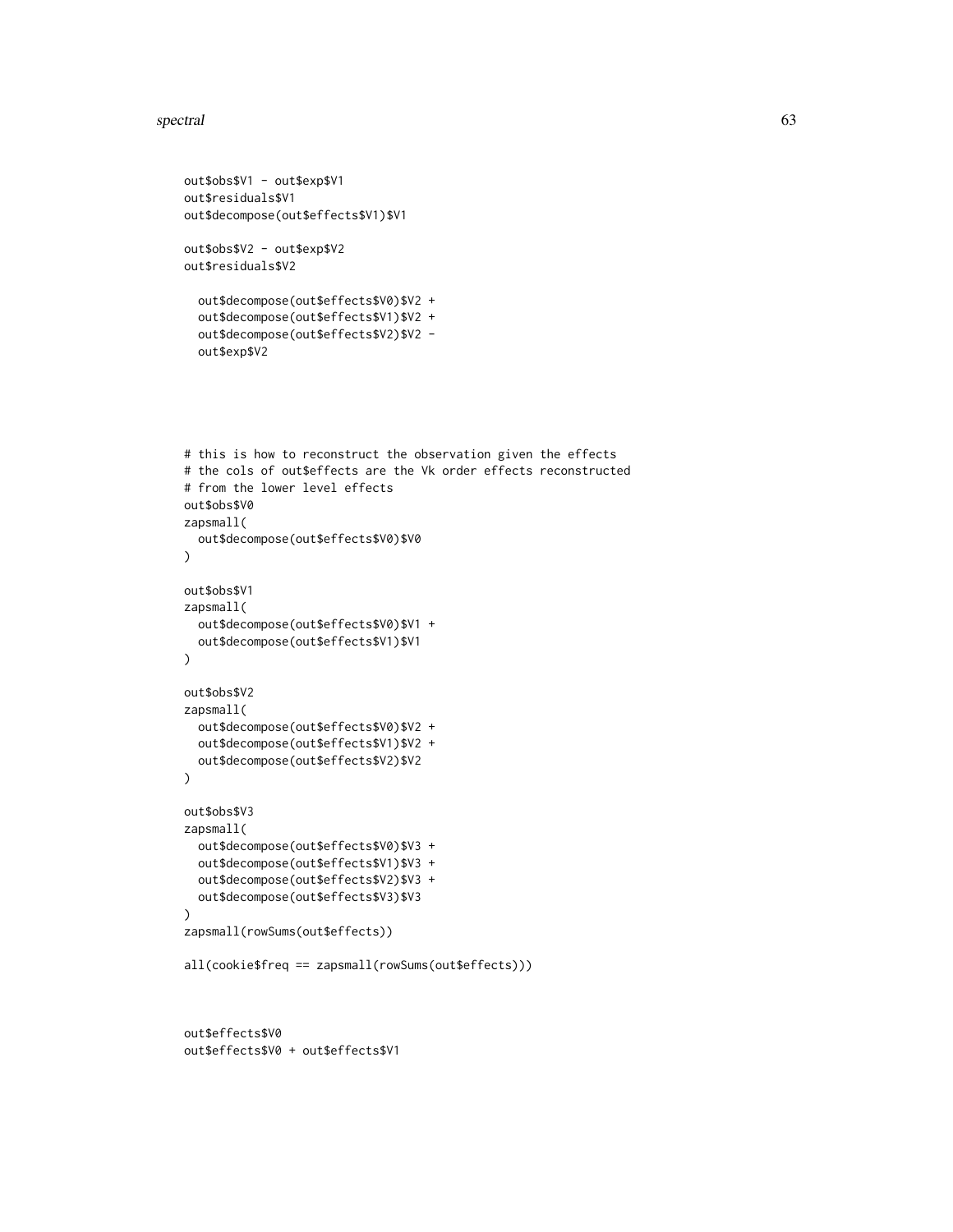#### 64 spectral and the spectral spectral spectral spectral spectral spectral spectral spectral

```
out$effects$V0 + out$effects$V2
out$effects$V0 + out$effects$V3
str(out$sampsDecomposed)
as.data.frame(lapply(out$sampsDecomposed, function(l) rowMeans(l$V3)))
eff0 <- rowMeans(out$sampsDecomposed$V0$V3)
cbind(eff0, out$effects$V0)
eff1 <- rowMeans(out$sampsDecomposed$V1$V3 - eff0)
cbind(eff1, out$effects$V1)
eff2 <- rowMeans(out$sampsDecomposed$V2$V3 - eff0 - eff1)
cbind(eff2, out$effects$V2)
sum(eff0)
sum(eff1)
sum(eff2)
```

```
str(out$sampsEffectsNorms)
```

```
data <- out$sampsEffectsNorms$V0$V3
plot(density(data))
curve(dnorm(x, mean(data), sd(data)), col = "red", add = TRUE)
```

```
data <- out$sampsEffectsNorms$V0$V2
plot(density(data))
curve(dnorm(x, mean(data), sd(data)), col = "red", add = TRUE)
```

```
data <- out$sampsEffectsNorms$V0$V1
plot(density(data))
curve(dnorm(x, mean(data), sd(data)), col = "red", add = TRUE)
```

```
data <- out$sampsEffectsNorms$V1$V3
plot(density(data))
curve(dnorm(x, mean(data), sd(data)), col = "red", add = TRUE)
```

```
data <- out$sampsEffectsNorms$V1$V2
plot(density(data))
curve(dnorm(x, mean(data), sd(data)), col = "red", add = TRUE)
```

```
data <- out$sampsEffectsNorms$V2$V3
plot(density(data))
```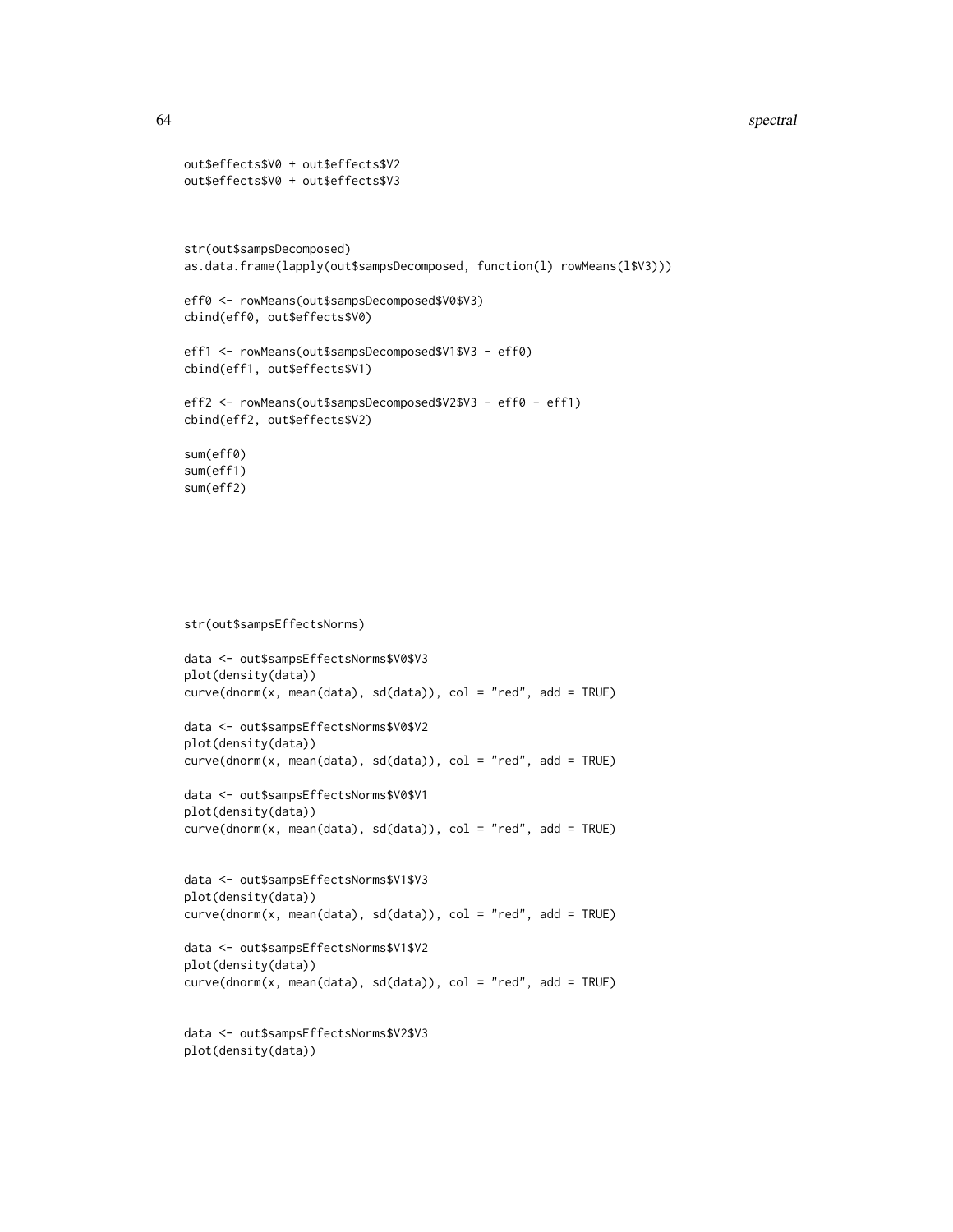#### spectral 65

```
curve(dnorm(x, mean(data), sd(data)), col = "red", add = TRUE)## how to convert data into the right format
############################################################
# this essentially just uses some clever indexing tricks
# to reorder the data in the way you want
data <- cookie$raw # an example raw, unordered dataset
levels <- cookie$cookies # the order of the objects you want
levsNndcs <- 1:length(levels)
names(levsNndcs) <- levels
# arrange selections within rows (order of selection doesn't matter)
data <- t(apply(data, 1, function(x) x[order(levsNndcs[x])] ))
# arrange rows (order of selectors doesn't matter)
for(k in ncol(data):1) data <- data[order(levsNndcs[data[,k]]),]
# check that you've done the right thing
all( data == cookie$sorted )
# the data frequency order should match that of subsets:
subsets(levels, 1)
subsets(levels, 2)
sapply(subsets(levels, 2), paste, collapse = ", ")
subsets(levels, 3)
sapply(subsets(levels, 3), paste, collapse = ", ")
names(cookie$freq)
```

```
names(cookie$freq) == sapply(subsets(levels, 3), paste, collapse = ", ")
```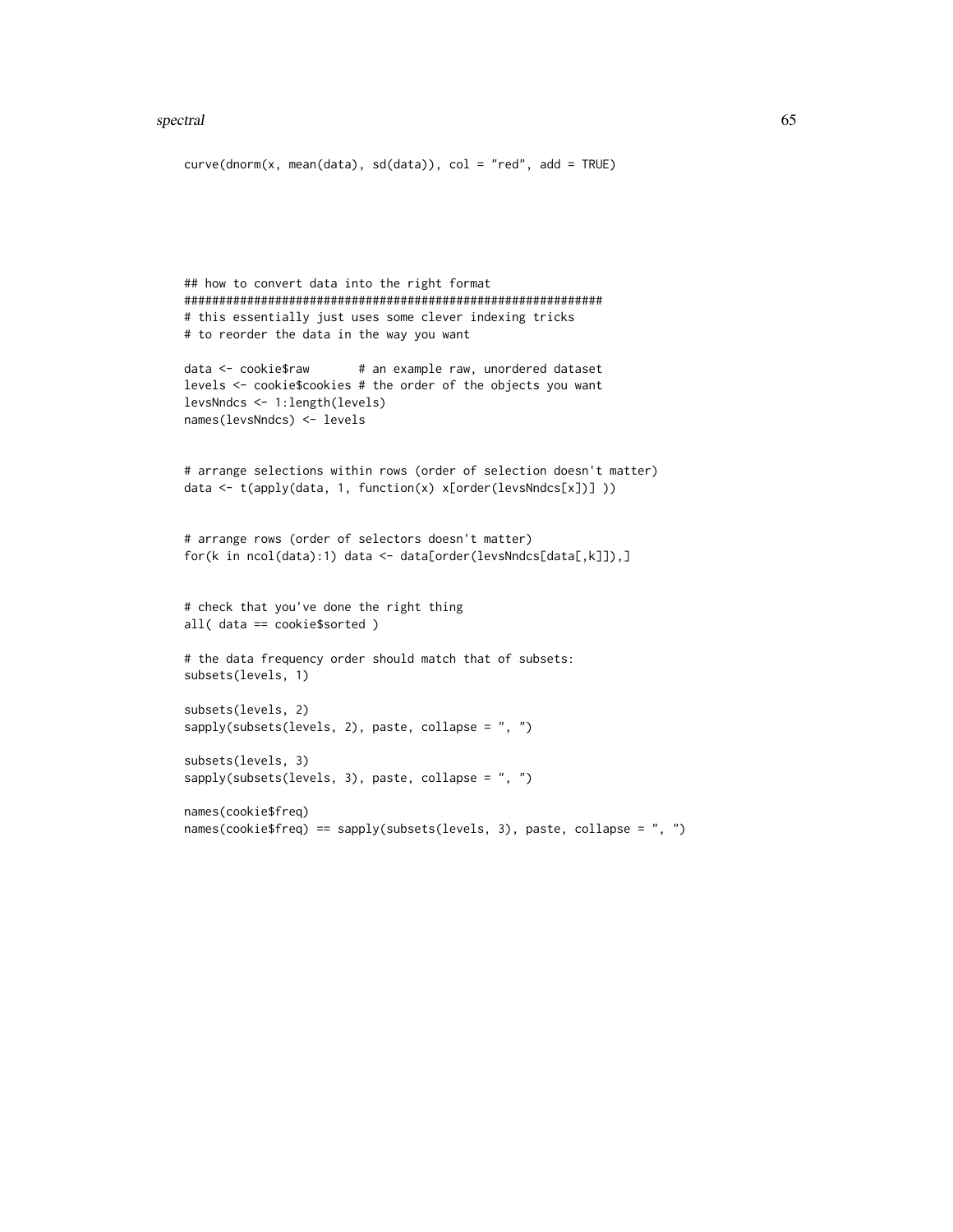```
## other examples
############################################################
# rvotes provides uniform samples
n < -4k < - 2raw <- rvotes(250, n, k)
rawTogether \leq apply(raw, 1, paste, collapse = "")
levels <- sapply(subsets(n, k), paste, collapse = " ")
freq <- table( factor(rawTogether, levels = levels) )
(out <- spectral(freq, n, k))
out$p.value
out$showStages()
out$obs
out$exp
n < - 6k \le -3raw <- rvotes(250, n, k)
rawTogether <- apply(raw, 1, paste, collapse = " ")
levels <- sapply(subsets(n, k), paste, collapse = " ")
freq <- table( factor(rawTogether, levels = levels) )
(out <- spectral(freq, n, k))
n < -7k < -3raw <- rvotes(250, n, k)
rawTogether \leq apply(raw, 1, paste, collapse = " ")
levels <- sapply(subsets(n, k), paste, collapse = " ")
freq <- table( factor(rawTogether, levels = levels) )
(out <- spectral(freq, n, k))
n < - 8k < -3raw <- rvotes(250, n, k)
rawTogether <- apply(raw, 1, paste, collapse = " ")
levels <- sapply(subsets(n, k), paste, collapse = " ")
freq <- table( factor(rawTogether, levels = levels) )
# out <- spectral(freq, n, k) # breaks
```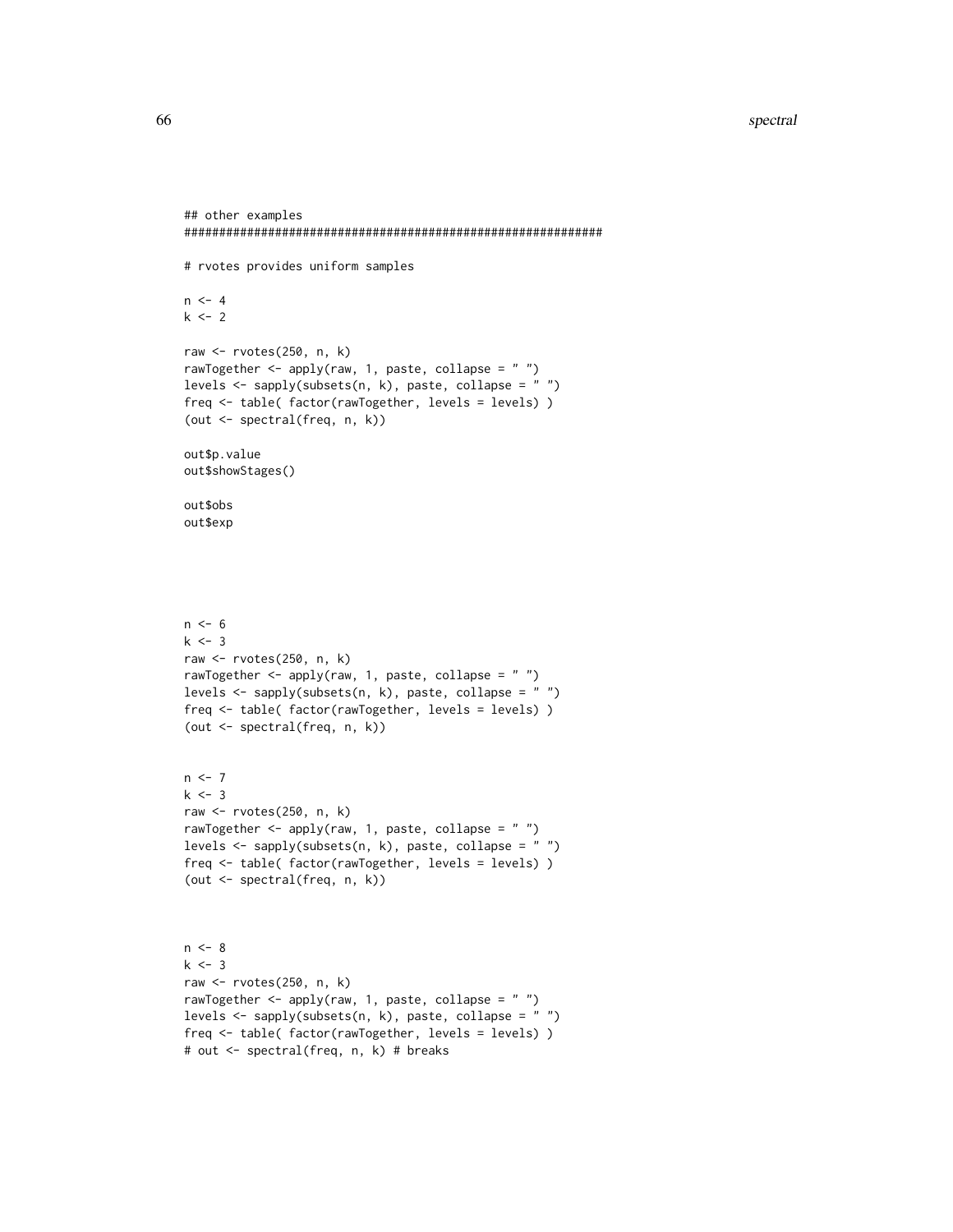$\mathbf{s}$ ubsets 67

## End(Not run)

subsets *Compute Subsets*

## Description

Compute the subsets of a given set.

### Usage

```
subsets(set, sizes = 1:length(set), include_null = FALSE)
```
## Arguments

| set          | the original set                     |
|--------------|--------------------------------------|
| sizes        | desired size(s) of subsets           |
| include null | should the empty vector be included? |

# Details

Note that this algorithm is run in R: it is therefore not intended to be the most efficient algorithm for computins subsets.

# Value

a list of subsets as vectors

### See Also

[combn](#page-0-0)

## Examples

```
subsets(1:3)
subsets(1:3, size = 2)subsets(1:3, include_null = TRUE)
subsets(c('a','b','c','d'))
subsets(c('a','b','c','d'), include_null = TRUE)
```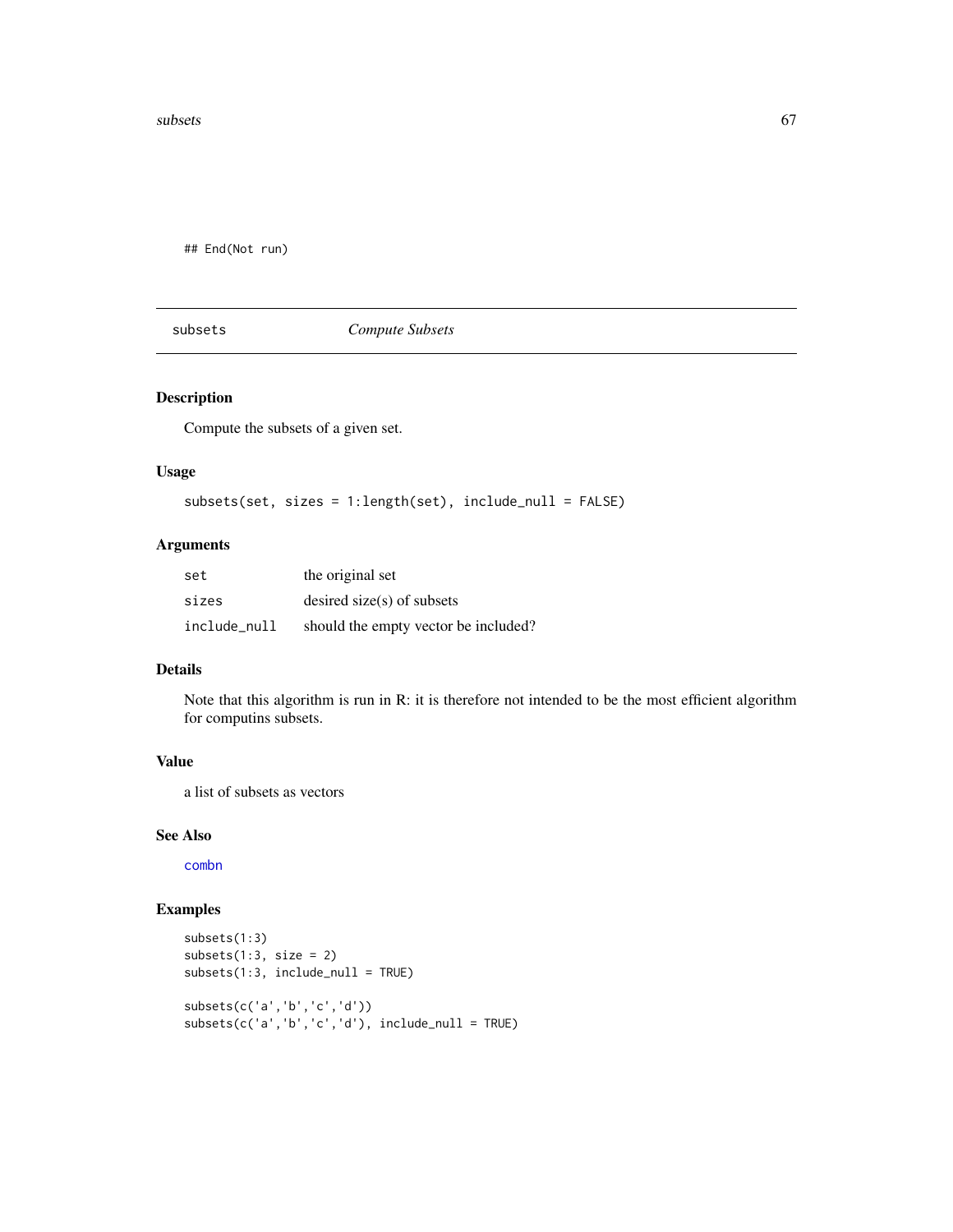## **Description**

This function summarizes the output from Bertini.

## Usage

```
## S3 method for class 'bertini'
summary(object, ...)
```
# Arguments

| object   | an object of class bertini |
|----------|----------------------------|
| $\cdots$ | additional parameters      |

## Value

Invisible string of the printed object.

#### Examples

# see ?bertini

tab2vec *Array to Vector conversion*

### Description

Convert an array into a vector.

#### Usage

tab2vec(tab)

### Arguments

tab an array of counts

### Details

This function converts an array (or a multi-way contingency table) into a vector, using a consistent ordering of the cells. The ordering of the cells is lexicographical and cannot be specified by the user.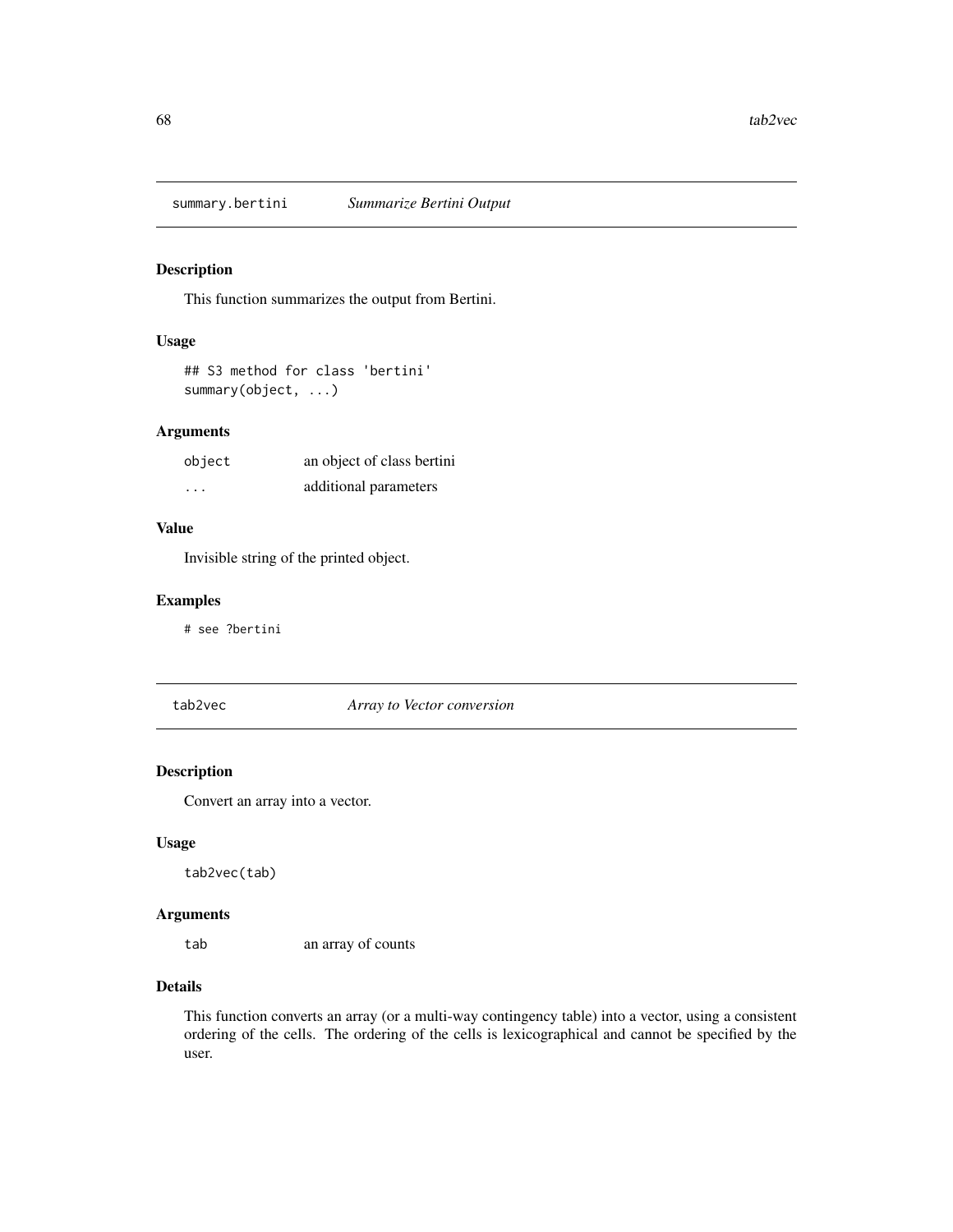#### tableau 69 an t-Iomraid anns an t-Iomraid anns an t-Iomraid anns an t-Iomraid anns an t-Iomraid anns an t-Iomr

# Value

a named integer vector. the names correspond to the cell indices in the table.

## See Also

[vec2tab](#page-75-0)

# Examples

```
a \leftarrow array(1:24, c(2,3,4))tab2vec(a)
data(Titanic)
tab2vec(Titanic)
Titanic[1,1,1,1]
```
Titanic[1,1,1,2]

tableau *Tableau Notation for Markov*

## Description

Print the tableau notation for a Markov move. See the reference provided, p. 13.

## Usage

tableau(move, dim)

## Arguments

| move | a markov move matrix, where the columns are moves in vector form (e.g. the<br>output of markov)                        |
|------|------------------------------------------------------------------------------------------------------------------------|
| dim  | the dimensions of the table form of the move, oftentimes a vector of the number<br>of levels of each variable in order |

#### Value

an object of class tableau

## References

Drton, M., B. Sturmfels, and S. Sullivant (2009). *Lectures on Algebraic Statistics*, Basel: Birkhauser Verlag AG.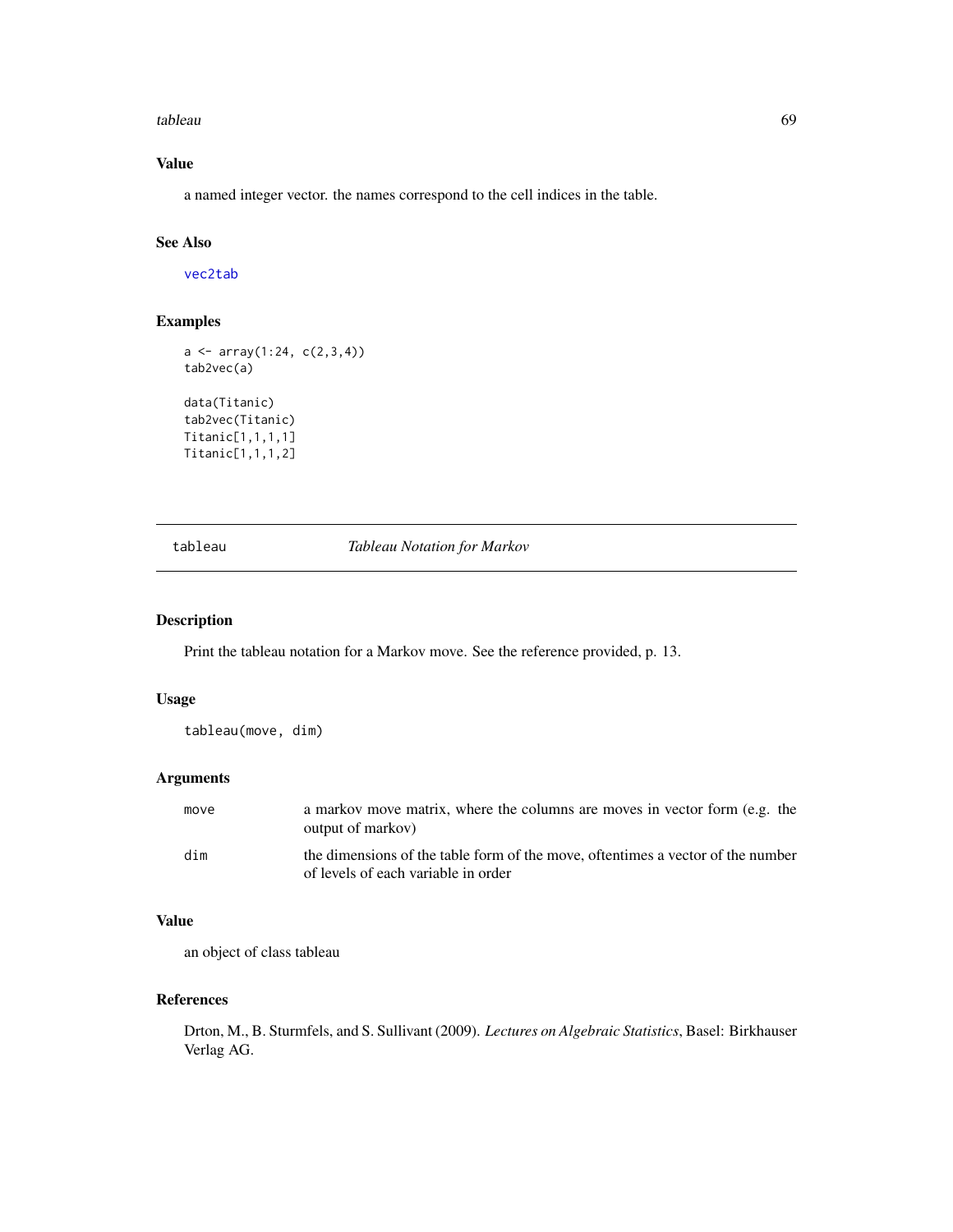70 teshape teshape and the state of the state of the state of the state of the state of the state of the state of the state of the state of the state of the state of the state of the state of the state of the state of the

# Examples

## Not run:

```
# 2x2 independence example
# following convention, the first index indicates rows
varlvls \leftarrow c(2,2)facets \le list(1,2)( A <- hmat(varlvls, facets) )
markov(A)
markov(A, "vec")
markov(A, "tab", varlvls)
markov(A, "tab", varlvls, TRUE)
tableau(markov(A), varlvls)
```

```
# LAS example 1.2.12, p.17 (no 3-way interaction)
varlvls \leftarrow c(2,2,2)facets \le list(c(1,2), c(1,3), c(2,3))
( A <- hmat(varlvls, facets) )
markov(A)
```
## End(Not run)

teshape *Interconvert data structures*

#### Description

Interconvert an array, a raw data frame, and frequency distribution data.frame.

#### Usage

teshape(data, out = c("freq", "tab", "raw"))

#### Arguments

| data | a data frame or array           |
|------|---------------------------------|
| out  | the output format, see examples |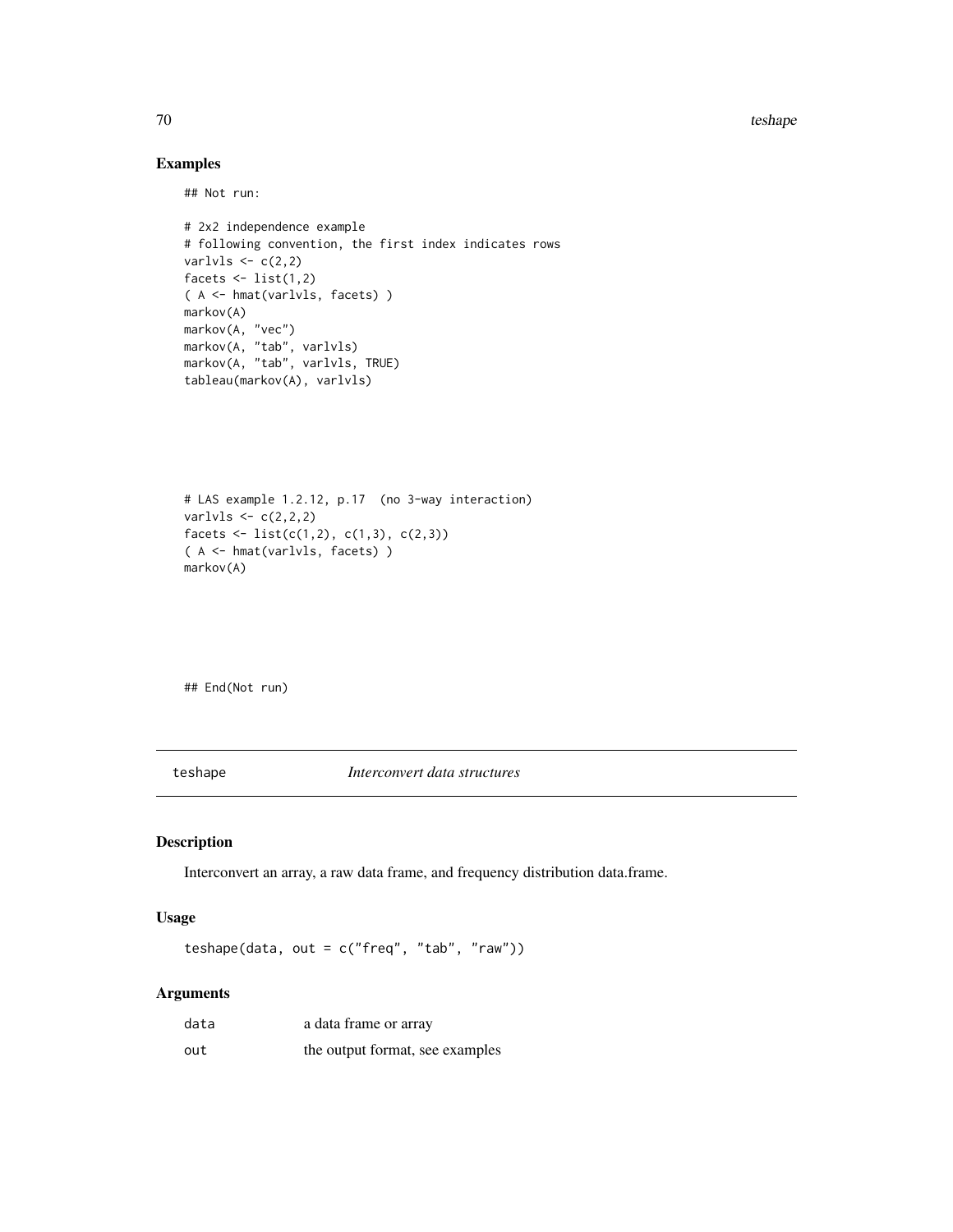#### Tmaker 71

# Details

Multivariate categorical data can be represented in several ways. Three comon ways are : a contingency table, a data frame of raw observations  $(1 row = 1 subject)$ , and a long data frame with a variable containing the counts in the contingency table.

### Value

a matrix containing the Markov basis as its columns (for easy addition to tables)

#### Examples

```
data(Titanic)
# array to others
teshape(Titanic, "freq")
teshape(Titanic, "tab") # what it was
teshape(Titanic, "raw")
# freq to others
TitanicFreq <- teshape(Titanic, "freq")
teshape(TitanicFreq, "freq") # what it was
teshape(TitanicFreq, "tab") # == Titanic
teshape(TitanicFreq, "raw")
# raw to others
TitanicRaw <- teshape(Titanic, "raw")
teshape(TitanicRaw, "freq")
teshape(TitanicRaw, "tab")
teshape(TitanicRaw, "raw")
```
<span id="page-70-0"></span>Tmaker *Create the sufficient statistics calculating matrix for approval data*

#### Description

Create the sufficient statistics calculating matrix for approval data

## Usage

Tmaker(m, k, d)

### Arguments

| m | the number of objects                                       |
|---|-------------------------------------------------------------|
| k | the number of objects selected                              |
| d | the order-effect for the desired matrix $(0 \text{ to } k)$ |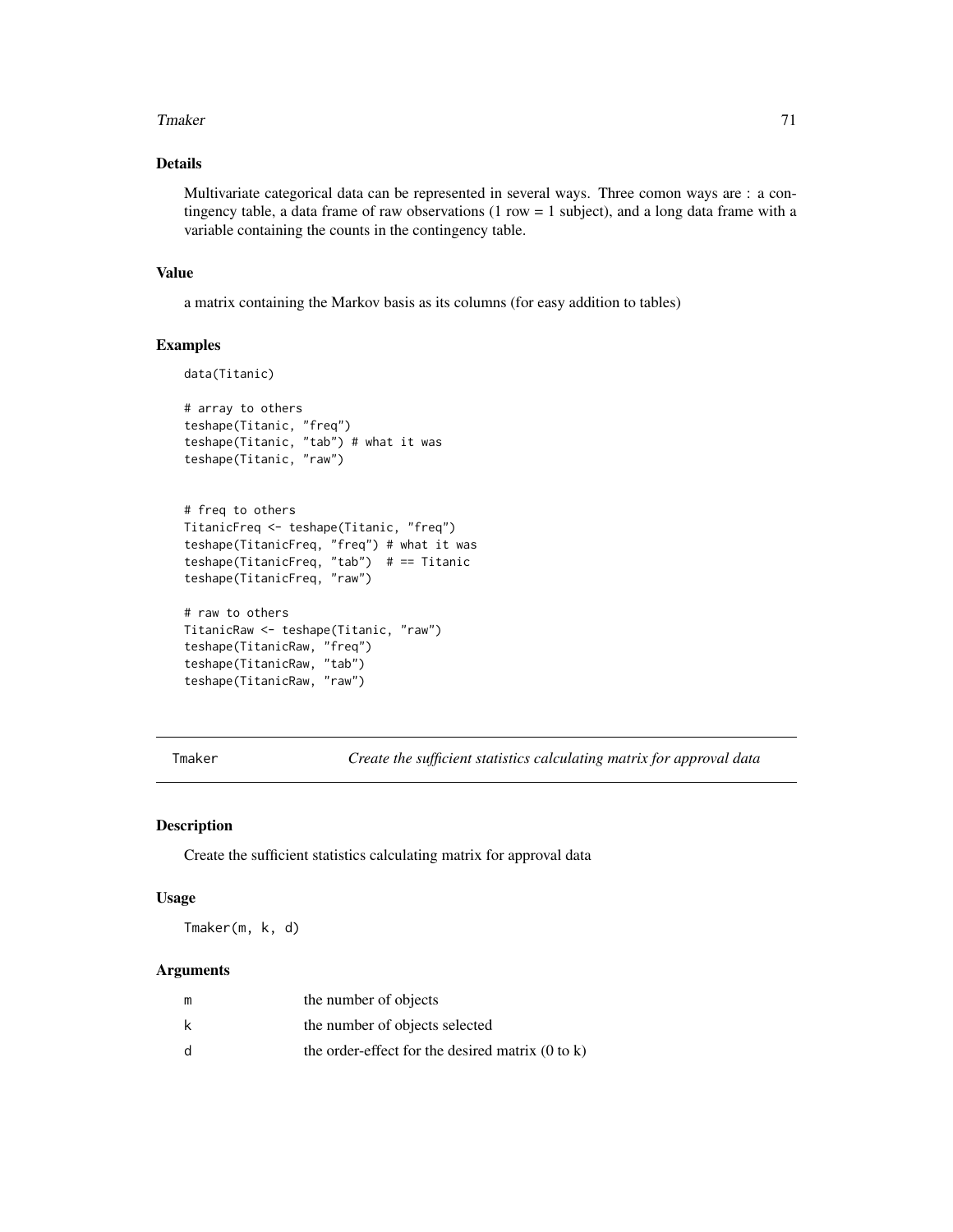The contract of the contract of the contract of the contract of the contract of the contract of the contract of the contract of the contract of the contract of the contract of the contract of the contract of the contract o

#### Value

...

# See Also

[Emaker](#page-14-0), [Amaker](#page-3-0), [Mmaker](#page-41-0), [Pmaker](#page-43-0), [Smaker](#page-56-0)

### Examples

```
Tmaker(4, 2, 0) # m
Tmaker(4, 2, 1) # generates how many of each
Tmaker(4, 2, 2) # gives data (order = subsets(1:4, 2))
Tmaker(5, 2, 0)
Tmaker(5, 2, 1)
Tmaker(5, 2, 2)
Tmaker(4, 3, 0) #
Tmaker(4, 3, 1) # subsets(1:4, 3), 1 is in 1, 2, and 3
Tmaker(4, 3, 2) # subsets(1:4, 2)
Tmaker(4, 3, 3)
```
data(cookie)

```
## voting statistics at different levels
############################################################
```

```
# projection onto V0: the number of people in survey
effectsOnV0 <- Tmaker(6, 3, 0) %*% cookie$freq
colnames(effectsOnV0) <- "Total Votes"
effectsOnV0 # = sum(cookie$freq)
```

```
# projection onto V1: the number of people voting for each cookie
effectsOnV1 <- Tmaker(6, 3, 1) %*% cookie$freq
row.names(effectsOnV1) <- cookie$cookies
colnames(effectsOnV1) <- "Total Votes"
effectsOnV1
```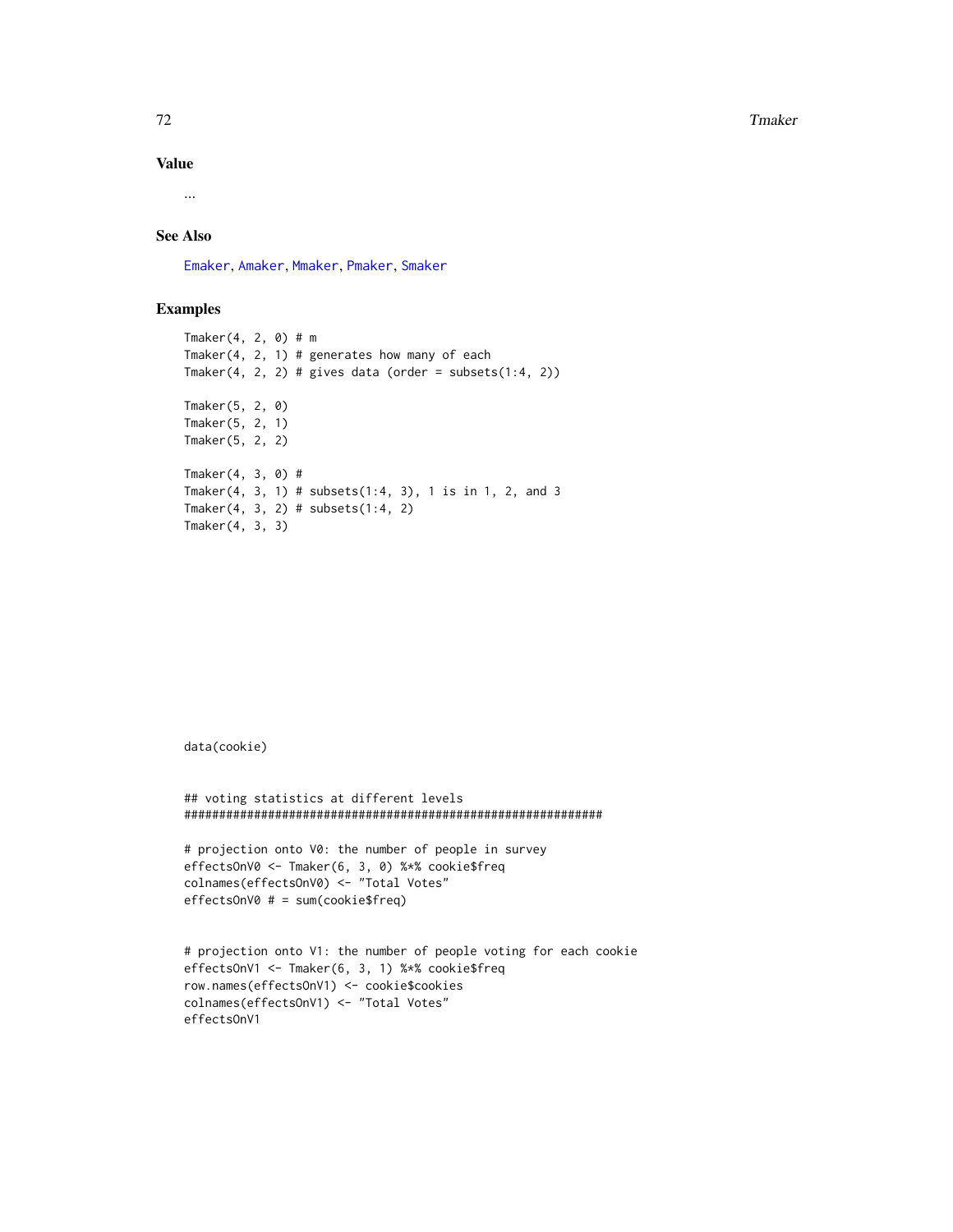#### <span id="page-72-0"></span>Umaker 73

```
# projection onto V2: the number of people voting for each cookie-pair
effectsOnV2 <- Tmaker(6, 3, 2) %*% cookie$freq
row.names(effectsOnV2) <- sapply(subsets(cookie$cookies, 2), paste, collapse = ", ")
colnames(effectsOnV2) <- "Total Votes"
effectsOnV2
# projection onto V3: the number of people voting for each cookie-triple
effectsOnV3 <- Tmaker(6, 3, 3) %*% cookie$freq
row.names(effectsOnV3) <- sapply(subsets(cookie$cookies, 3), paste, collapse = ", ")
colnames(effectsOnV3) <- "Total Votes"
effectsOnV3 # = t(t(cookie$freq)) = the (freq) data
```
Umaker *U matrix (rank data)*

## Description

Compute the generalized marginals matrix for a full ranking of m objects. Umaker generalized Mmaker.

#### Usage

Umaker(m)

## Arguments

m the number of objects

# Details

This is the transpose of the generalized marginals matrix presented in Marden (1995).

## Value

...

# References

Marden, J. I. (1995). *Analyzing and Modeling Rank Data*, London: Chapman & Hall. pp.47–48.

## See Also

[Mmaker](#page-41-0), [Pmaker](#page-43-0), [Smaker](#page-56-0)

#### Examples

data(politicalGoals)

```
lambdas <- apply(partitions(4), 1, function(v) v[v := 0])
```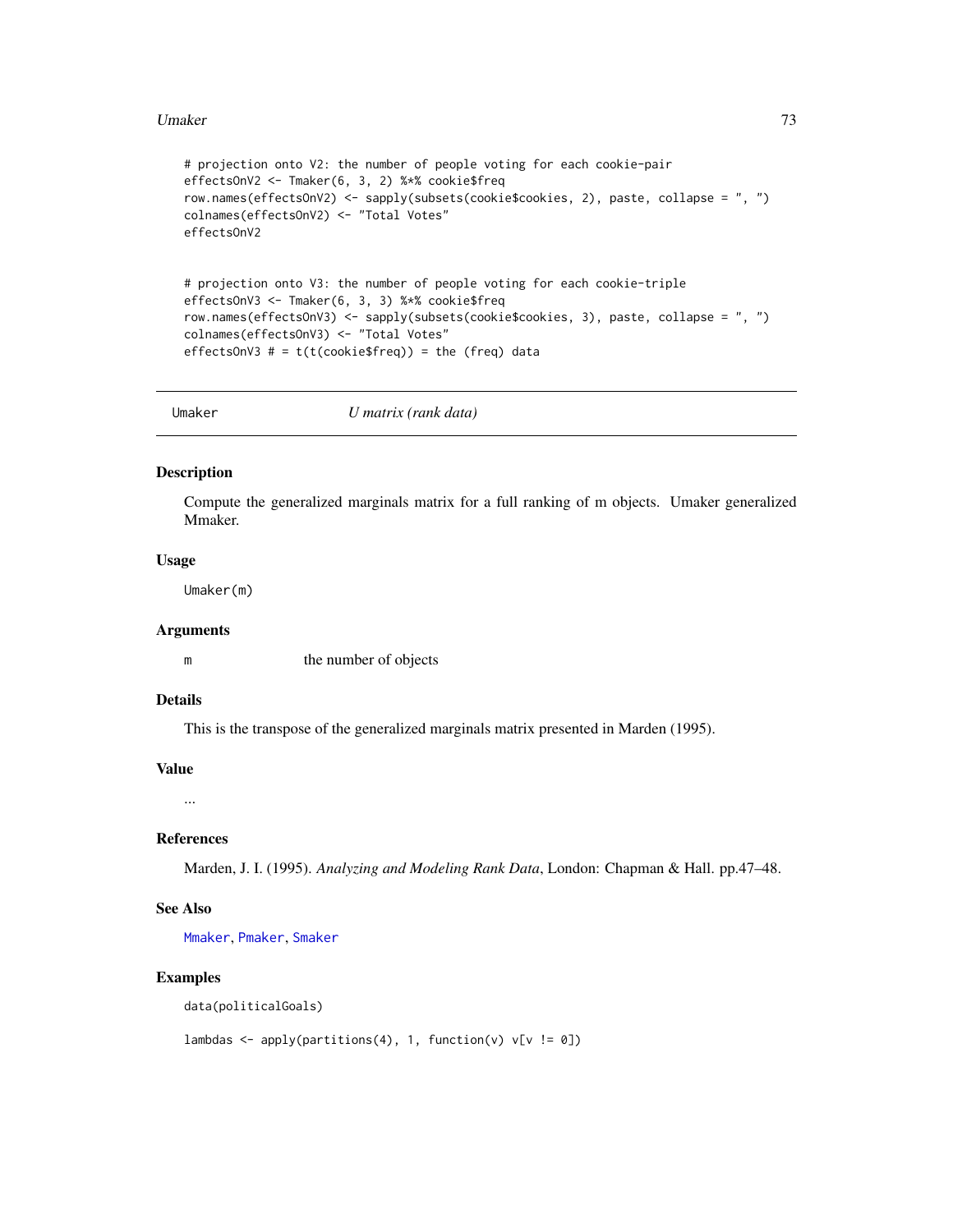<span id="page-73-0"></span>

# Description

Create an upper triangular matrix.

#### Usage

upper(x)

### Arguments

x a vector

## Value

...

## See Also

[lower](#page-32-0)

## Examples

upper(1:3) lower(1:3) upper(1:6) lower(1:6)

upper(rnorm(6))

variety *Compute a Variety*

# Description

The variety of a collection of multivariate polynomials is the collection of points at which those polynomials are (simultaneously) equal to 0. variety uses Bertini to find this set.

## Usage

```
variety(mpolyList, varOrder, ...)
```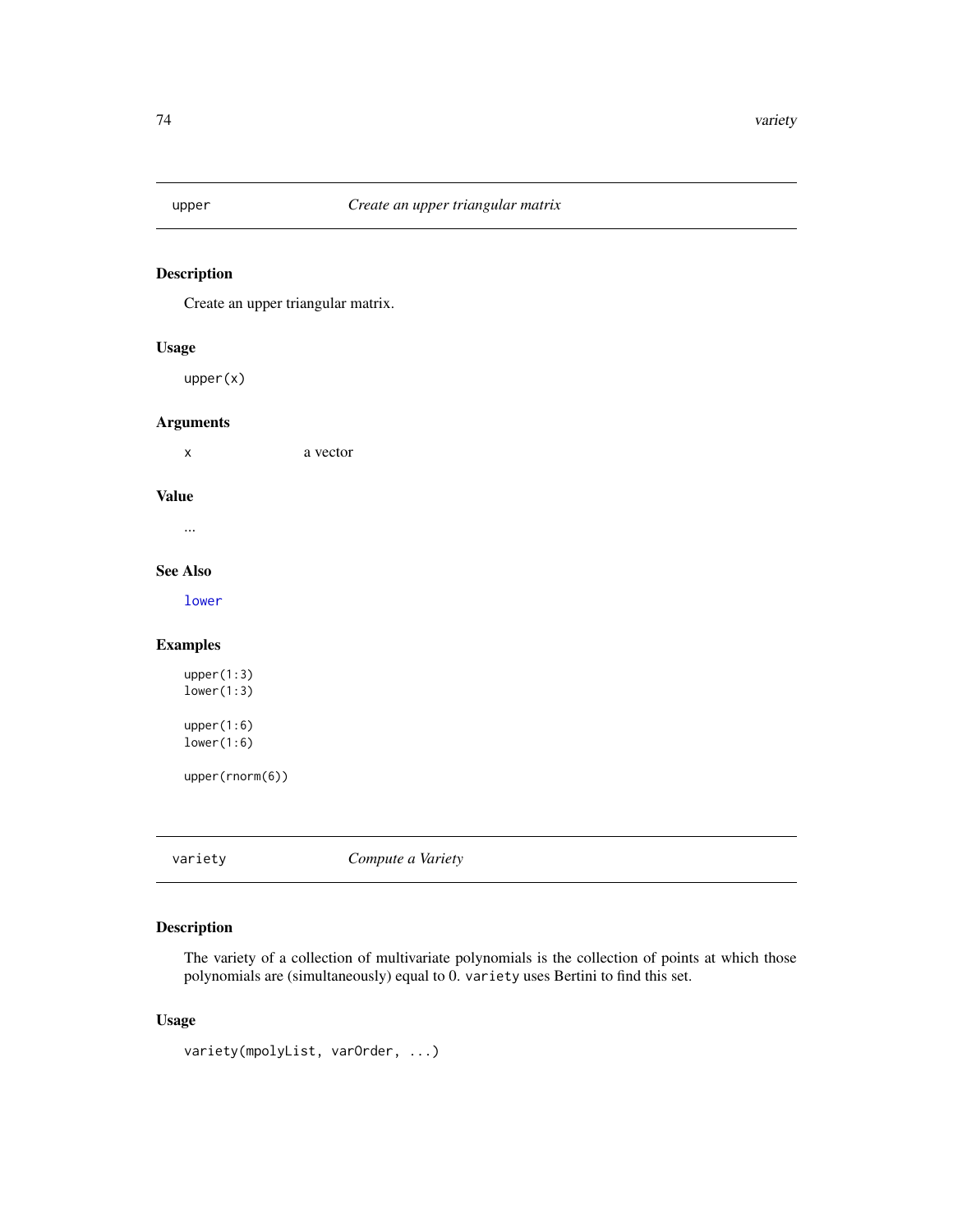#### variety and the contract of the contract of the contract of the contract of the contract of the contract of the contract of the contract of the contract of the contract of the contract of the contract of the contract of th

#### Arguments

| mpolyList | Bertini code as either a character string or function; see examples |
|-----------|---------------------------------------------------------------------|
| varOrder  | variable order (see examples)                                       |
| $\cdot$   | stuff to pass to bertini                                            |

## Value

an object of class bertini

## Examples

```
## Not run:
```

```
polys <- mp(c(
  "x^2 - y^2 - z^2 - .5","x^2 + y^2 + z^2 - 9",".25 x^2 + .25 y^2 - z^2"))
variety(polys)
# algebraic solution :
c(sqrt(19)/2, 7/(2*sqrt(5)), 3/sqrt(5)) # +/- each ordinate# character vectors can be taken in; they're passed to mp
variety(c("y - x^2", "y - x - 2"))
# an example of how varieties are invariant to the
# the generators of the ideal
variety(c("2 x^2 + 3 y^2 - 11", "x^2 - y^2 - 3"))
# the following takes a few seconds to initialize, feel free to them
# gb <- grobner(mp(c("2 x^2 + 3 y^2 - 11", "x^2 - y^2 - 3")))
# variety(gb)
m2("
R = QQ[x, y]gens gb ideal(2*x^2 + 3*y^2 - 11, x^2 - y^2 - 3)
")
variety(c("y^2 - 1", "x^2 - 4"))
variety(c("x^2 - 4", "y^2 - 1"))
# variable order is by default equal to vars(mpolyList)
```

```
# (this finds the zeros of y = x^2 - 1)
variety(c("y", "y - x^2 + 1")) # y, x
```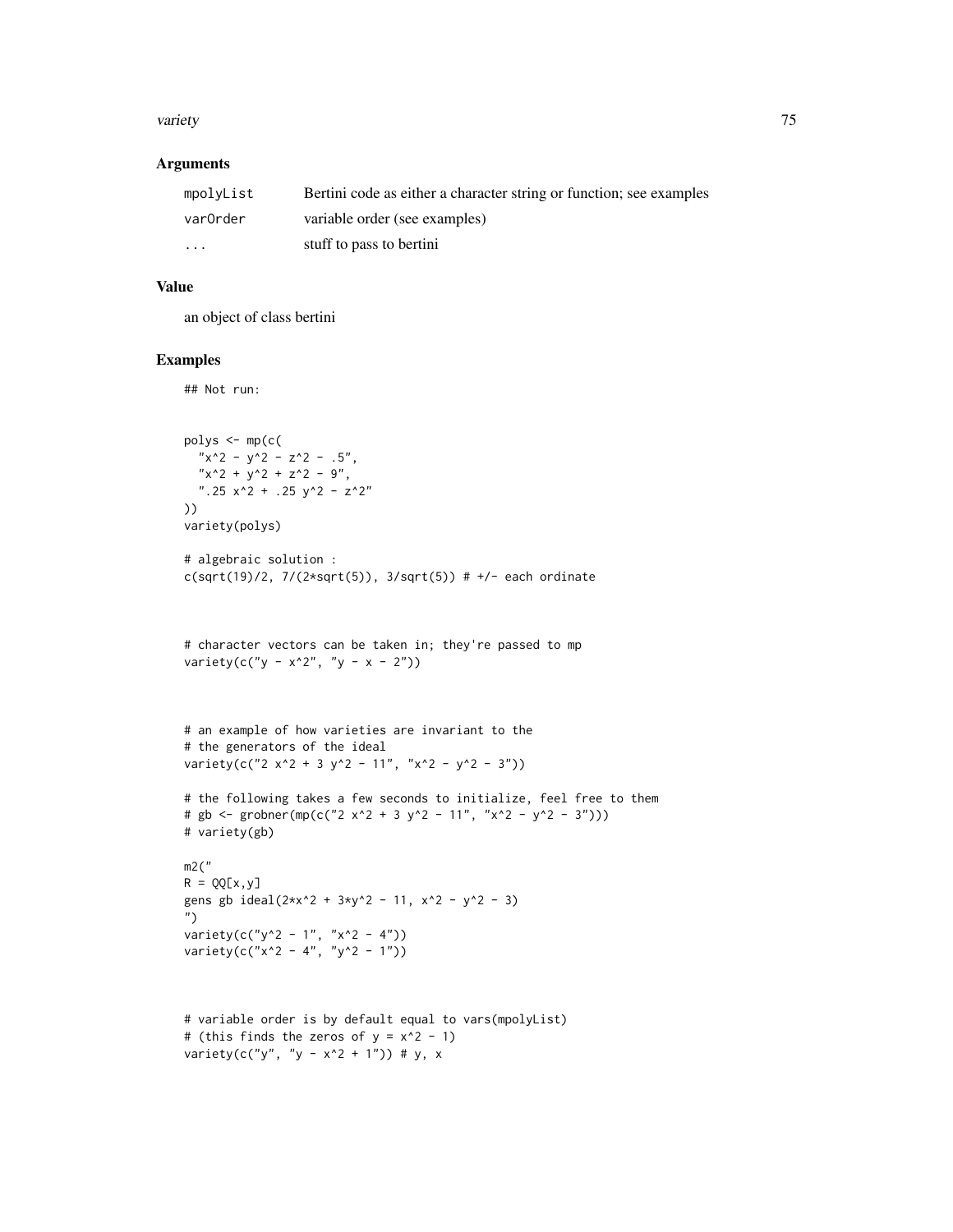```
vars(mp(c("y", "y - x^2 + 1")))variety(c("y", "y - x^2 + 1"), c("x", "y")) # x, y
# complex solutions
variety("x^2 + 1")
variety(c("x^2 + 1 + y", "y"))
# multiplicities
variety("x^2")
variety(c("2 x^2 + 1 + y'', "y + 1"))
variety(c("x^3 - x^2 y", "y + 2"))
#
p \leftarrow mp(c("2 x - 2 - 3 x^2 1 - 2 x 1","2 y - 2 + 2 l y",
  "y^2 - x^3 - x^2"))
variety(p)
```
## End(Not run)

#### vec2tab *Vector to Array conversion*

## Description

Convert a vector into an array given a set of dimensions; it therefore simply wraps aperm and array.

#### Usage

vec2tab(vec, dim)

## Arguments

| vec | a vector                                                                                               |
|-----|--------------------------------------------------------------------------------------------------------|
| dim | the desired array dimensions, oftentimes a vector of the number of levels of each<br>variable in order |

## Details

This function converts an array (or a multi-way contingency table) into a vector, using a consistent ordering of the cells. The ordering of the cells is lexicographical and cannot be specified by the user.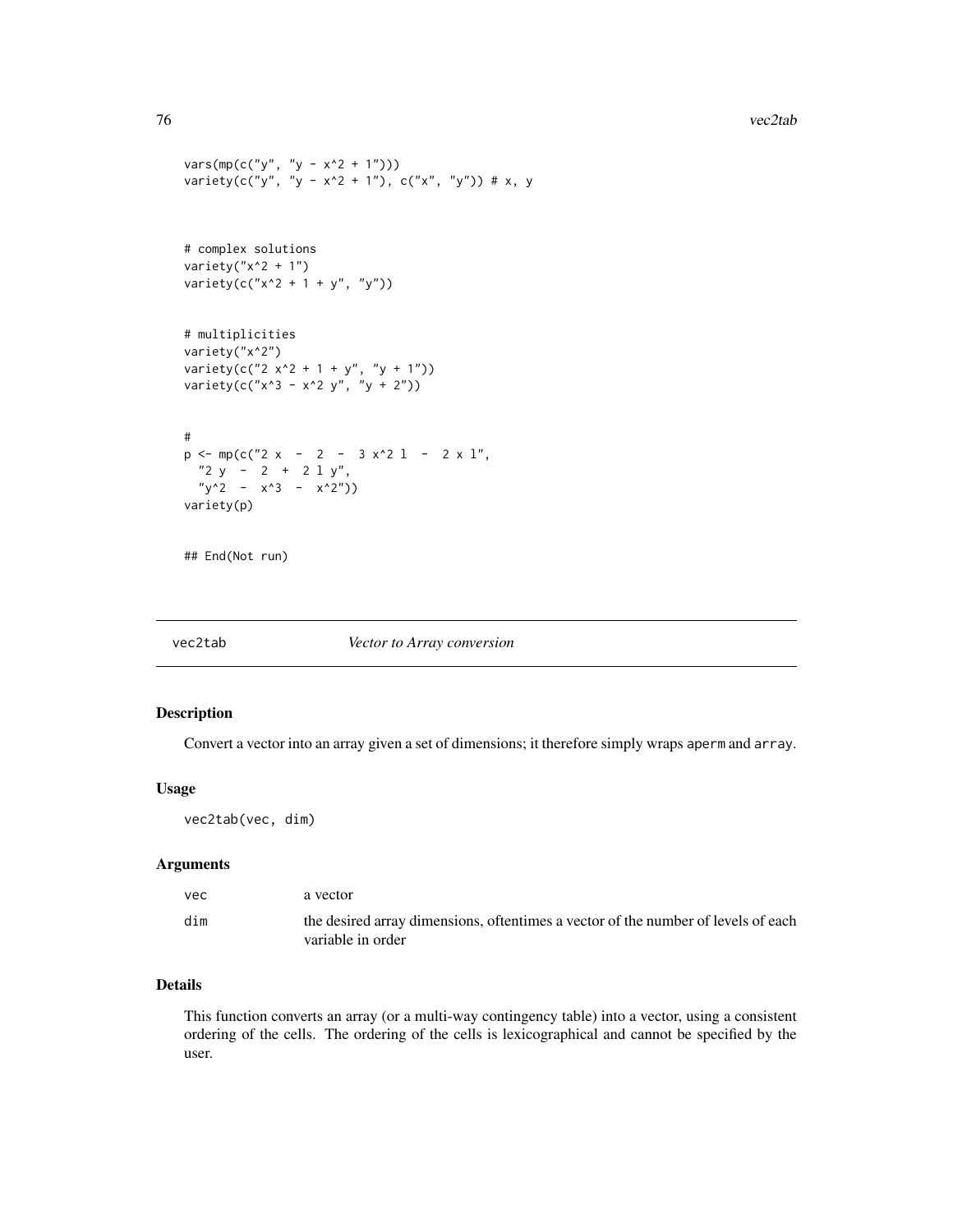<span id="page-76-0"></span>vec2tab 77

# Value

an array

# See Also

[tab2vec](#page-67-0), [aperm](#page-0-0), [array](#page-0-0)

# Examples

```
data(Titanic)
Titanic
tab2vec(Titanic)
vec2tab(tab2vec(Titanic), dim(Titanic))
vec2tab(tab2vec(Titanic), dim(Titanic)) == Titanic
all(vec2tab(tab2vec(Titanic), dim(Titanic)) == Titanic)
```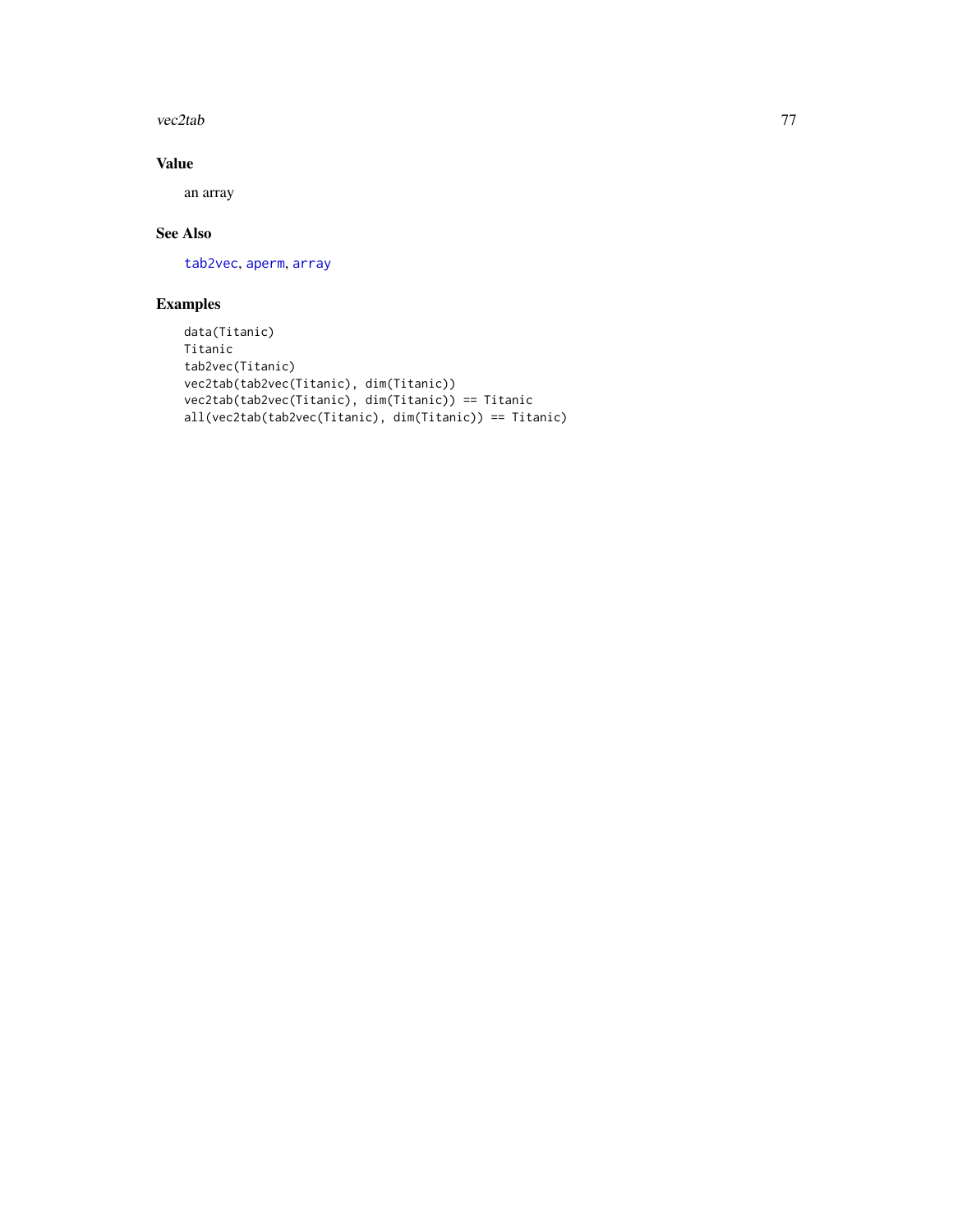# Index

```
∗Topic datasets
    abortion, 3
    city, 9
    cookie, 11
    drugs, 14
    haberman, 16
    handy, 17
    politicalGoals, 45
    politics, 46
abortion, 3
algstat, 3
algstat-package (algstat), 3
Amaker, 4, 15, 43, 44, 58, 72
aperm, 77
array, 77
bertini, 4, 48
bump, 7
city, 9
combn, 67
condorcet, 10
cookie, 11
count, 11, 14
countTables, 13
drugs, 14
Emaker, 4, 15, 43, 44, 58, 72
haberman, 16
handy, 17
hierarchical, 17
hmat, 27
is.bertini, 28
is.linear, 29
is.m2, 30
```
kprod, [30](#page-29-0)

latteMax, [31](#page-30-0) latteMin, [32](#page-31-0) loglin, *[19](#page-18-0)* loglm, *[19](#page-18-0)* lower, [33,](#page-32-1) *[74](#page-73-0)* lpnorm, [34](#page-33-0) m2, [35](#page-34-0) markov, [36](#page-35-0) mchoose, [39](#page-38-0) metropolis, *[19](#page-18-0)*, [40](#page-39-0) Mmaker, *[4](#page-3-0)*, *[15](#page-14-0)*, [42,](#page-41-1) *[44](#page-43-1)*, *[58](#page-57-0)*, *[72,](#page-71-0) [73](#page-72-0)* mp, *[31,](#page-30-0) [32](#page-31-0)* ones, [43](#page-42-0) package-algstat *(*algstat*)*, [3](#page-2-0) Pmaker, *[4](#page-3-0)*, *[10](#page-9-0)*, *[15](#page-14-0)*, *[43](#page-42-0)*, [44,](#page-43-1) *[58](#page-57-0)*, *[72,](#page-71-0) [73](#page-72-0)* politicalGoals, [45](#page-44-0) politics, [46](#page-45-0) polyOptim, [46](#page-45-0) polySolve, [47](#page-46-0) print.bertini, [49](#page-48-0) print.hierarchical, [50](#page-49-0) print.m2, [50](#page-49-0) print.polyOptim, [51](#page-50-0) print.spectral, [52](#page-51-0) print.tableau, [52](#page-51-0) projectOnto, [53](#page-52-0) projectOntoPerp, [53](#page-52-0) qr.fitted, *[53](#page-52-0)* rvotes, [54](#page-53-0) setBertiniPath, [55](#page-54-0)

setLattePath, [55](#page-54-0) setM2Path, [56](#page-55-0) setMarkovPath, [57](#page-56-1) Smaker, *[4](#page-3-0)*, *[15](#page-14-0)*, *[43,](#page-42-0) [44](#page-43-1)*, [57,](#page-56-1) *[72,](#page-71-0) [73](#page-72-0)* spectral, [58](#page-57-0)